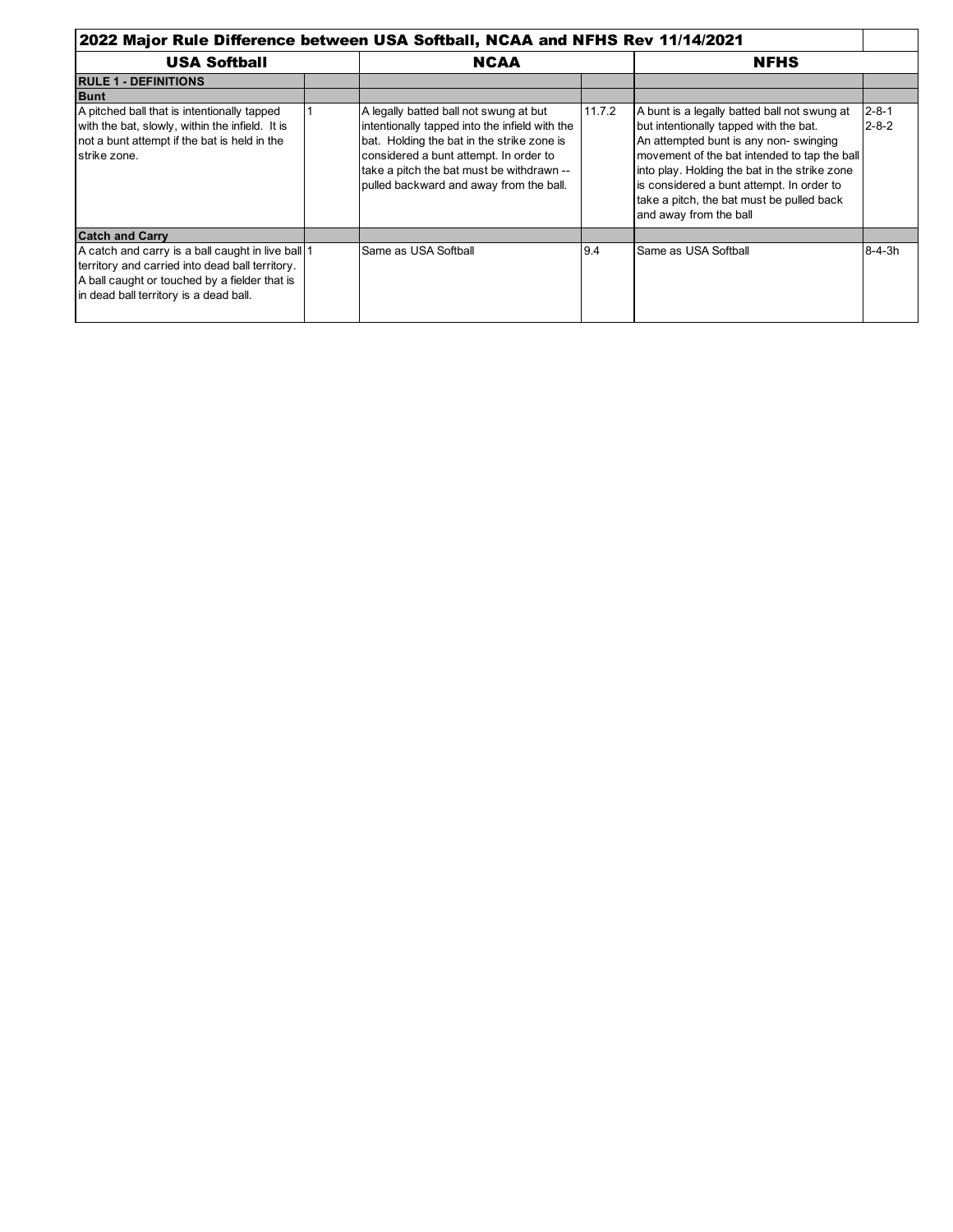| <b>USA Softball</b>                                                                                                                                                                                                                                                                                                                                                                                                                      |     | <b>NCAA</b>                                                                                                                                                                                                                                                                                                                                                                                                                            |         | <b>NFHS</b>                                                                                                                                                                                                                                                                                                                                                                                                                                                                                                                                                                                                                                                                                                                                                                                                                          |              |  |
|------------------------------------------------------------------------------------------------------------------------------------------------------------------------------------------------------------------------------------------------------------------------------------------------------------------------------------------------------------------------------------------------------------------------------------------|-----|----------------------------------------------------------------------------------------------------------------------------------------------------------------------------------------------------------------------------------------------------------------------------------------------------------------------------------------------------------------------------------------------------------------------------------------|---------|--------------------------------------------------------------------------------------------------------------------------------------------------------------------------------------------------------------------------------------------------------------------------------------------------------------------------------------------------------------------------------------------------------------------------------------------------------------------------------------------------------------------------------------------------------------------------------------------------------------------------------------------------------------------------------------------------------------------------------------------------------------------------------------------------------------------------------------|--------------|--|
| <b>Official Line-Up</b>                                                                                                                                                                                                                                                                                                                                                                                                                  |     |                                                                                                                                                                                                                                                                                                                                                                                                                                        |         |                                                                                                                                                                                                                                                                                                                                                                                                                                                                                                                                                                                                                                                                                                                                                                                                                                      |              |  |
| The official document listing the starting<br>players and substitutes of a given team.<br>The line-up card shall contain the first and<br>last name, defensive position and uniform<br>number of each player. If a wrong number<br>is on the line-up, correct it and continue<br>playing with no penalty. All available<br>substitutes should be listed in the<br>designated place by their last name, first<br>name and uniform number. | 4.1 | The card that contains the first and last<br>names, uniform numbers and positions of<br>all starting players, listed the order in<br>which they will bat, and the first and last<br>names and uniform numbers of all eligible<br>substitutes. In addition, it shall include the<br>first and last name of the head coach. In<br>the event the team has co-head coaches.<br>one shall be designated as the head<br>coach for that game. | 5.7.1   | The team's lineup card shall include first<br>initial and last name, jersey number,<br>position and batting order for each starting<br>player and shall include each eligible<br>substitute. Lineup's become official after<br>they have been exchanged, verified and<br>then accepted by the plate umpire during<br>the pregame conference. After the lineup<br>card has been submitted to and verified by<br>the umpire and a change is subsequently<br>made to a player/substitute name or<br>number, or if a player/substitute is added to<br>the lineup card, the umpire shall issue a<br>team warning to the head coach of the<br>team involved. Any further changes made<br>to a player/substitute name or number<br>results in the head coach being restricted<br>to the dugout/bench area for the remainder<br>of the game. | $3 - 1 - 3$  |  |
| Runner                                                                                                                                                                                                                                                                                                                                                                                                                                   |     |                                                                                                                                                                                                                                                                                                                                                                                                                                        |         |                                                                                                                                                                                                                                                                                                                                                                                                                                                                                                                                                                                                                                                                                                                                                                                                                                      |              |  |
| Runner: An offensive player who has<br>reached first base and has not yet been put<br>out or scored.                                                                                                                                                                                                                                                                                                                                     |     | Runner: The offensive player who is in the 1.19<br>process of running the bases whether as<br>a batter-runner or base runner.                                                                                                                                                                                                                                                                                                          |         | Runner: A runner is an offensive player<br>who is advancing to, touching or returning<br>to a base.                                                                                                                                                                                                                                                                                                                                                                                                                                                                                                                                                                                                                                                                                                                                  | $2 - 50 - 1$ |  |
| <b>Offensive Player</b>                                                                                                                                                                                                                                                                                                                                                                                                                  |     |                                                                                                                                                                                                                                                                                                                                                                                                                                        |         |                                                                                                                                                                                                                                                                                                                                                                                                                                                                                                                                                                                                                                                                                                                                                                                                                                      |              |  |
| No definition                                                                                                                                                                                                                                                                                                                                                                                                                            |     | Offensive Player (OP): The player in the<br>batting order who is not playing defense<br>because the DP has entered to play<br>defense.                                                                                                                                                                                                                                                                                                 | 8.1.2.7 | No definition                                                                                                                                                                                                                                                                                                                                                                                                                                                                                                                                                                                                                                                                                                                                                                                                                        |              |  |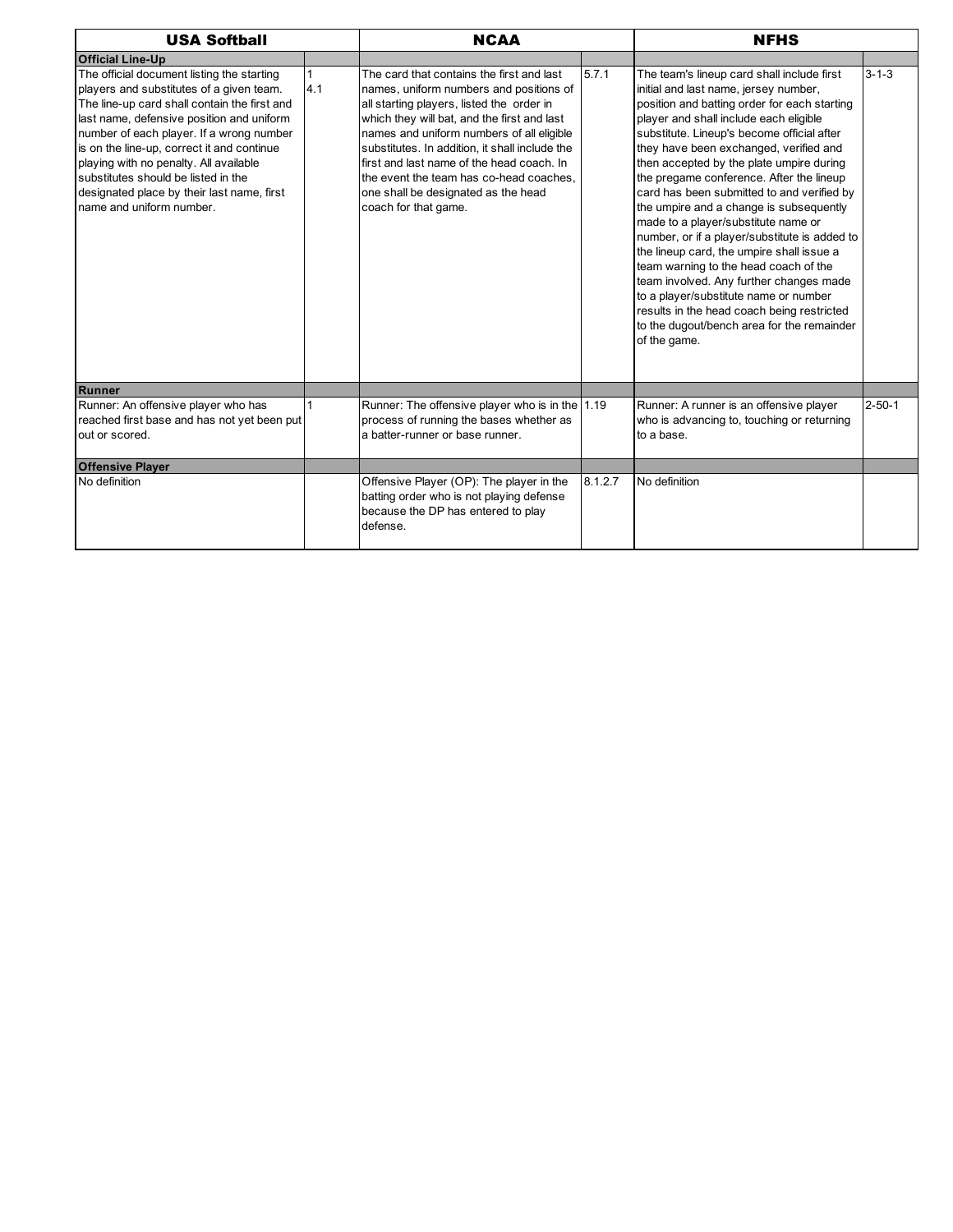| <b>USA Softball</b><br><b>NCAA</b><br><b>NFHS</b>                                                                                                     |                 |                                                                                                                                                                                                                                                                                            |                    |                                                                                                                                                                                                                                                                                      |                              |
|-------------------------------------------------------------------------------------------------------------------------------------------------------|-----------------|--------------------------------------------------------------------------------------------------------------------------------------------------------------------------------------------------------------------------------------------------------------------------------------------|--------------------|--------------------------------------------------------------------------------------------------------------------------------------------------------------------------------------------------------------------------------------------------------------------------------------|------------------------------|
| <b>Stealing</b>                                                                                                                                       |                 |                                                                                                                                                                                                                                                                                            |                    |                                                                                                                                                                                                                                                                                      |                              |
| The act of a runner attempting to advance<br>during a pitch. In Fast Pitch runners can<br>advance once the pitched ball leaves the<br>pitcher's hand. |                 | No definition                                                                                                                                                                                                                                                                              |                    | A stolen base is the advance of a runner to 2-55<br>the next base without the aid of a base hit.<br>putout, a passed ball or a wild pitch, a<br>putout, a fielding error, a passed ball or a<br>wild pitch. A double or triple steal involves<br>two or three runners, respectively. |                              |
| <b>Strike Zone</b>                                                                                                                                    |                 |                                                                                                                                                                                                                                                                                            |                    |                                                                                                                                                                                                                                                                                      |                              |
| Fast Pitch: Between the batter's: arm pits<br>and the top of the knees. Slow Pitch:<br>Between the batter's back shoulder and the<br>front knee.      |                 | The area over home plate between the<br>bottom of the batter's sternum and the top<br>of her knees. The top of the ball must be<br>in the horizontal plane and either side of<br>the ball in the vertical plain of the strike<br>zone.                                                     | 11.3.1             | Same as USA Softball                                                                                                                                                                                                                                                                 | $2 - 56 - 3$<br>$2 - 56 - 4$ |
| <b>RULE 2: THE PLAYING FIELD</b>                                                                                                                      |                 |                                                                                                                                                                                                                                                                                            |                    |                                                                                                                                                                                                                                                                                      |                              |
| <b>Backstop (padding)</b>                                                                                                                             |                 |                                                                                                                                                                                                                                                                                            |                    |                                                                                                                                                                                                                                                                                      |                              |
| No mention of padding. On dimensions<br>mentioned which 25' minimum and 30'<br>maximum.                                                               | 2 Dim.<br>Table | When the backstop is wood, cement or<br>brick, it is strongly recommended that it be<br>padded from dugout to dugout beginning<br>no higher than one foot off the ground and<br>extending to the top of the wood, cement<br>or brick or six feet from the ground,<br>whichever is shorter. | 2.3                | Same as USA Softball                                                                                                                                                                                                                                                                 | $1 - 1 - 3C$                 |
| <b>Branding on Bases</b>                                                                                                                              |                 |                                                                                                                                                                                                                                                                                            |                    |                                                                                                                                                                                                                                                                                      |                              |
| No Rule                                                                                                                                               |                 | Only a sticker with NCAA, team or<br>conference logo, name or abbreviation<br>sticker or label may be used, only in the<br>middle third of the rise of the base. At no<br>time is the branding sticker allowed on top<br>of the base.                                                      | 2.7<br><b>NOTE</b> | No Rule                                                                                                                                                                                                                                                                              |                              |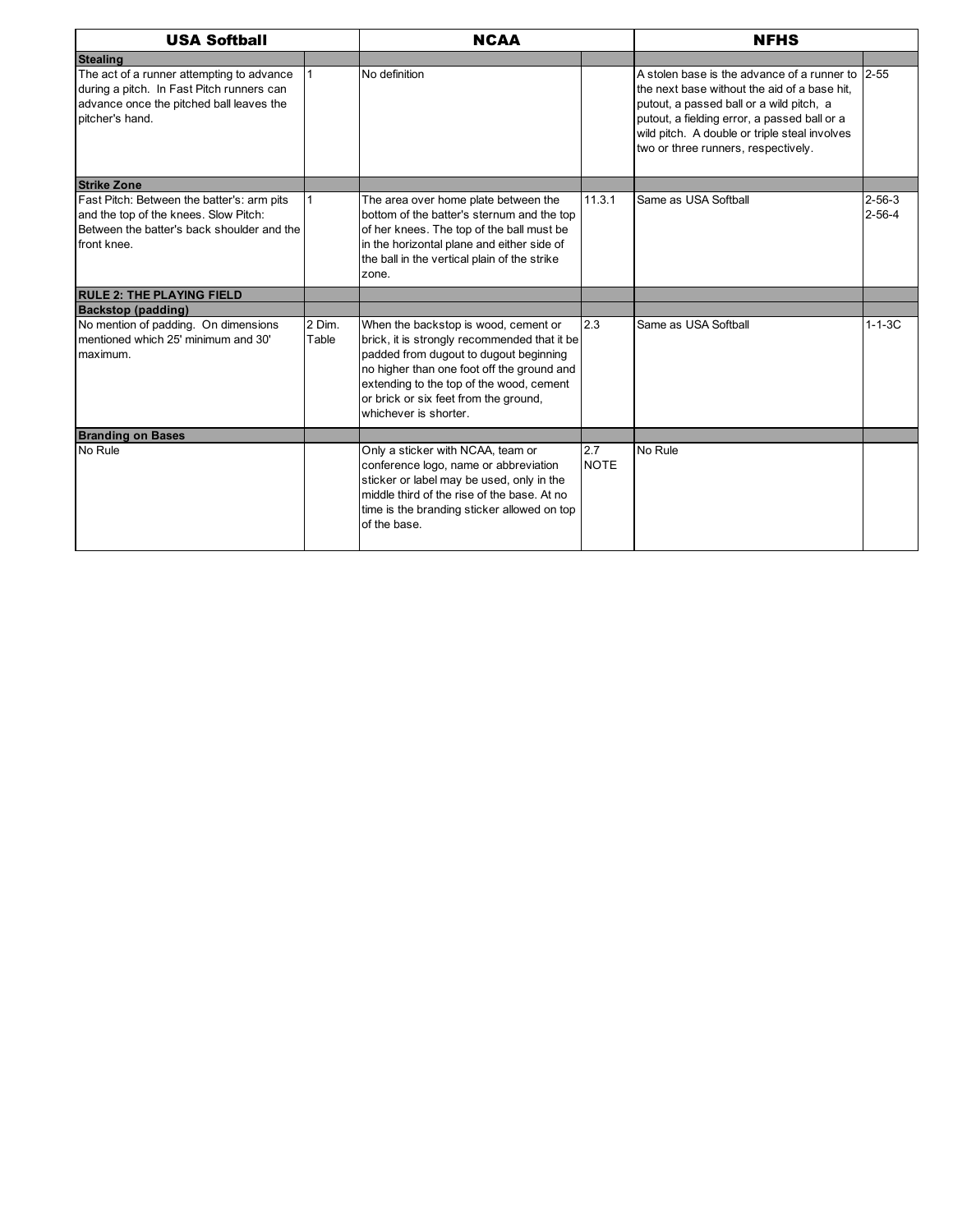| <b>USA Softball</b>                                                                                                                                                                                                                               |                          | <b>NCAA</b>                                                                                                                                                                                                                                                                                                                                                                                                        |        | <b>NFHS</b>                                                                                                                                                                                                                                                     |                              |
|---------------------------------------------------------------------------------------------------------------------------------------------------------------------------------------------------------------------------------------------------|--------------------------|--------------------------------------------------------------------------------------------------------------------------------------------------------------------------------------------------------------------------------------------------------------------------------------------------------------------------------------------------------------------------------------------------------------------|--------|-----------------------------------------------------------------------------------------------------------------------------------------------------------------------------------------------------------------------------------------------------------------|------------------------------|
| <b>Double Base</b>                                                                                                                                                                                                                                |                          |                                                                                                                                                                                                                                                                                                                                                                                                                    |        |                                                                                                                                                                                                                                                                 |                              |
| Double Base (Distance Table). The base<br>is 15X30 inches and both sides of the<br>double base shall be equal thickness. (5"<br>max)                                                                                                              | 2.1<br>2.3H              | The double base is not allowed                                                                                                                                                                                                                                                                                                                                                                                     | 2.4    | By state association adoption, a double first 1-2-1<br>base is permitted. The base shall be a one<br>or two-piece unit, 15 inches by 30 inches.<br>The base in foul territory shall be a color<br>other than white. Bases shall be equal in<br>height (5" max). | <b>NOTE</b>                  |
| <b>Catcher's Box</b>                                                                                                                                                                                                                              |                          |                                                                                                                                                                                                                                                                                                                                                                                                                    |        |                                                                                                                                                                                                                                                                 |                              |
| Fast Pitch: 7' Long 8.5' Wide. Slow Pitch:<br>10' Long, 8.5' Wide.                                                                                                                                                                                | 2.3D                     | Same as USA Softball for Fast Pitch.                                                                                                                                                                                                                                                                                                                                                                               | 2.10   | Fast and Slow Pitch: 10' Long 8.5' wide                                                                                                                                                                                                                         | $2 - 10 - 2$                 |
| <b>Media Area</b>                                                                                                                                                                                                                                 |                          |                                                                                                                                                                                                                                                                                                                                                                                                                    |        |                                                                                                                                                                                                                                                                 |                              |
| No Rule                                                                                                                                                                                                                                           |                          | Media/photographers authorized by the<br>host team may be in designated live or<br>dead ball areas at the discretion of the<br>host institution. Also has NOTE for<br>additional references                                                                                                                                                                                                                        | 5.12   | Media areas shall be dead ball territory.                                                                                                                                                                                                                       | $1 - 1 - 7$                  |
| <b>Pitching Distance</b>                                                                                                                                                                                                                          |                          |                                                                                                                                                                                                                                                                                                                                                                                                                    |        |                                                                                                                                                                                                                                                                 |                              |
| Girl's Fast Pitch: 10U 35', 12U 40',14U,<br>$16U$ , $18U - 43'$<br>Boy's Fast Pitch: 10U 35', 12U 40',<br>14U, 16U, 18U 46'<br>Girl's Slow Pitch: 10U 40', 12U 46' 14U,<br>16U, 18U 50'<br>Boy's Slow Pitch: 10U 40' 12U 46' 14U,<br>16U, 18U 50' | 2.1                      | 43'                                                                                                                                                                                                                                                                                                                                                                                                                | 2.27   | Female Fast Pitch: 43'.<br>Male Fast Pitch 46'<br>Slow Pitch: 46' for Females and Males<br>using the 12" ball.<br>50' for Females using the 11" ball.                                                                                                           | $1 - 1 - 2b$<br>$1 - 1 - 2c$ |
| <b>Fences</b>                                                                                                                                                                                                                                     |                          |                                                                                                                                                                                                                                                                                                                                                                                                                    |        |                                                                                                                                                                                                                                                                 |                              |
| No mention of padding. Minimum and<br>maximum distance set in adult and JO<br>Divisions.                                                                                                                                                          | 2.1<br>Official<br>Table | Institutional fields with a 6 feet or taller<br>fence shall be a minimum of 190 feet in left<br>Distanc e and right fields, or the reccommended<br>distance of 200 feet, and 220 in center<br>field. Institutional field with 4 foot fence<br>shall be a minimum of 210 feet in left and<br>right field and 230 in center field. It is<br>highly recommended that a municipal field<br>meet the same requirements. | 2.15.2 | All Fast Pitch 185-235'<br>Female Slow Pitch 250-275'<br>Male Slow Pitch 275-300'                                                                                                                                                                               | $1 - 1 - 3a$                 |
| <b>Recommended Foul Pole Height</b>                                                                                                                                                                                                               |                          |                                                                                                                                                                                                                                                                                                                                                                                                                    |        |                                                                                                                                                                                                                                                                 |                              |
| No rule                                                                                                                                                                                                                                           |                          | The pole shall extend a minimum of 10, or<br>the recommended height of at least 40,<br>feet from the ground and<br>shall be immediately adjacent to or<br>attached to the outside of the home run<br>fence.                                                                                                                                                                                                        | 2.16.2 | No Rule                                                                                                                                                                                                                                                         |                              |
| <b>Attachments on Foul Poles</b>                                                                                                                                                                                                                  |                          |                                                                                                                                                                                                                                                                                                                                                                                                                    |        |                                                                                                                                                                                                                                                                 |                              |
| No rule                                                                                                                                                                                                                                           |                          | No attachments are allowed to be added<br>to the foul side of the pole.                                                                                                                                                                                                                                                                                                                                            | 2.16.3 | Flags are allowed on foul poles, no mention 4-1-3a<br>of side of the pole.                                                                                                                                                                                      |                              |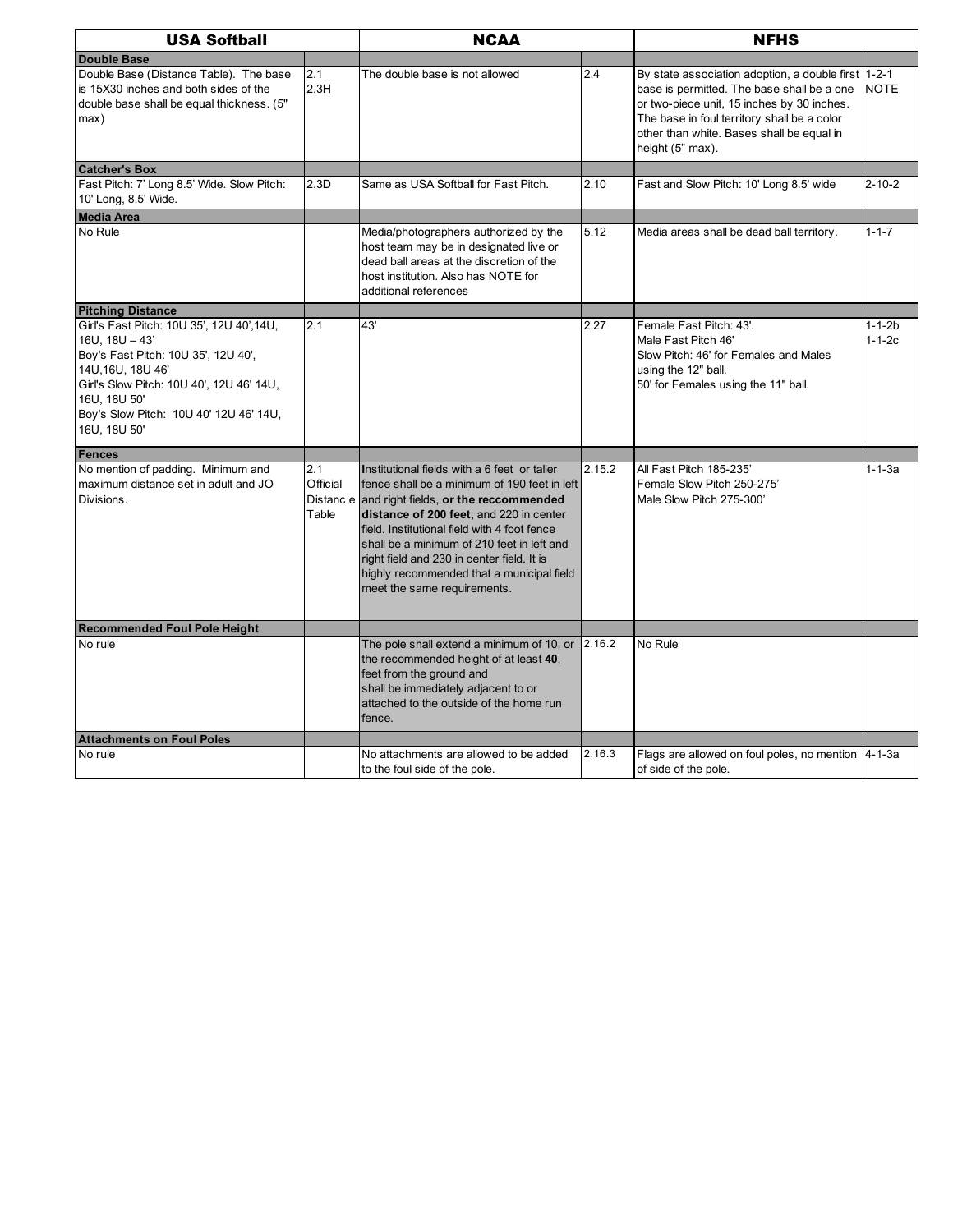| <b>USA Softball</b>                                                                                                                                                  | <b>NCAA</b> |                                                                                                                                                                                                                                                                                                                                                                                                                                                                                                                                                         | <b>NFHS</b>                                            |                                                                                                                                                                                                 |                                                 |
|----------------------------------------------------------------------------------------------------------------------------------------------------------------------|-------------|---------------------------------------------------------------------------------------------------------------------------------------------------------------------------------------------------------------------------------------------------------------------------------------------------------------------------------------------------------------------------------------------------------------------------------------------------------------------------------------------------------------------------------------------------------|--------------------------------------------------------|-------------------------------------------------------------------------------------------------------------------------------------------------------------------------------------------------|-------------------------------------------------|
| <b>Erasing Batter's Box Lines</b>                                                                                                                                    |             |                                                                                                                                                                                                                                                                                                                                                                                                                                                                                                                                                         |                                                        |                                                                                                                                                                                                 |                                                 |
| No rule                                                                                                                                                              |             | Strike on the batter if the offense<br>intentionally removes the lines and ball if<br>the defense does the same. Coaches who<br>remove any line shall receive a warning<br>then an ejection on the second offense.                                                                                                                                                                                                                                                                                                                                      | 2.20.3<br><b>EFFECT</b><br>11.23.3.10<br><b>EFFECT</b> | Same as NCAA with the exception that<br>after an occurrence a team warning is<br>issued and the next violation is a ball /<br>strike and the offender and coach is<br>restricted to the dugout. | $6 - 3 - 17$                                    |
| <b>Running Lane</b>                                                                                                                                                  |             |                                                                                                                                                                                                                                                                                                                                                                                                                                                                                                                                                         |                                                        |                                                                                                                                                                                                 |                                                 |
| The three-foot line is drawn in foul territory<br>parallel to and three feet from the baseline.<br>starting at a point halfway between home<br>plate and first base. | 2.3A        | The runner's lane is the area that is the<br>last half of the distance between home<br>plate and first base where a batter-runner<br>must run to avoid interfering with a<br>fielder's attempt to receive a thrown ball. It<br>is bounded by a 30- foot line drawn in foul<br>territory<br>parallel to and 3 feet from the first- base<br>line, starting at a point halfway between<br>home plate and the back edge of first<br>base. (See diagram at end of rule.) If the<br>infield is skinned, it is recommended the<br>runner's lane<br>be skinned. | 2.28                                                   | Same as USA Softball                                                                                                                                                                            | $1 - 1 - 4$<br>Figure<br>$1-1, 1-2,$<br>$1 - 3$ |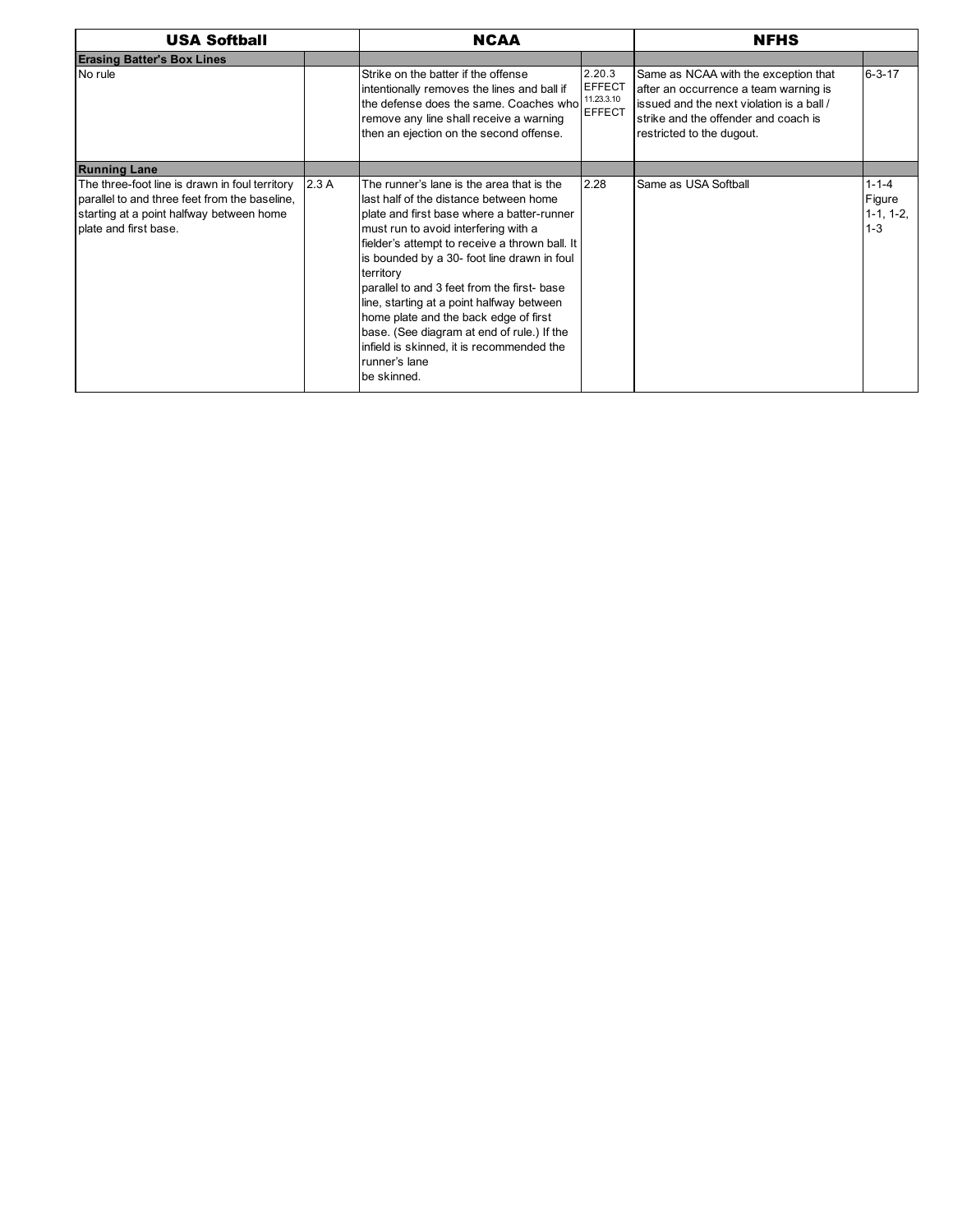| <b>USA Softball</b>                                                                                                                                                                                                                                                                                                                                                                                                                                                                                                                                                                                                                                                                                                                                                                                                                                                                                                                                                                                                                                                                                  |      | <b>NCAA</b>                                                                                                                                                                                                                                                                                                                                                                                                                                                                                                                                                                                                                                                                                                                                                                                                                                                                                                                                                                                 | <b>NFHS</b> |                                          |              |
|------------------------------------------------------------------------------------------------------------------------------------------------------------------------------------------------------------------------------------------------------------------------------------------------------------------------------------------------------------------------------------------------------------------------------------------------------------------------------------------------------------------------------------------------------------------------------------------------------------------------------------------------------------------------------------------------------------------------------------------------------------------------------------------------------------------------------------------------------------------------------------------------------------------------------------------------------------------------------------------------------------------------------------------------------------------------------------------------------|------|---------------------------------------------------------------------------------------------------------------------------------------------------------------------------------------------------------------------------------------------------------------------------------------------------------------------------------------------------------------------------------------------------------------------------------------------------------------------------------------------------------------------------------------------------------------------------------------------------------------------------------------------------------------------------------------------------------------------------------------------------------------------------------------------------------------------------------------------------------------------------------------------------------------------------------------------------------------------------------------------|-------------|------------------------------------------|--------------|
| <b>RULE 3: EQUIPMENT</b>                                                                                                                                                                                                                                                                                                                                                                                                                                                                                                                                                                                                                                                                                                                                                                                                                                                                                                                                                                                                                                                                             |      |                                                                                                                                                                                                                                                                                                                                                                                                                                                                                                                                                                                                                                                                                                                                                                                                                                                                                                                                                                                             |             |                                          |              |
| <b>Official Bat</b>                                                                                                                                                                                                                                                                                                                                                                                                                                                                                                                                                                                                                                                                                                                                                                                                                                                                                                                                                                                                                                                                                  |      |                                                                                                                                                                                                                                                                                                                                                                                                                                                                                                                                                                                                                                                                                                                                                                                                                                                                                                                                                                                             |             |                                          |              |
| The official bat for USA Softball<br>Championship Play must meet all USA<br>Softball specifications and requirements of<br>Rule 3, Section 1 and: 1) The official bat,<br>made up of the knob, handle, grip, taper,<br>barrel, and end cap shall be free of burs,<br>dents, cracks, sharp edges rattles and<br>show no signs of excessive wear. The<br>official bat may be marked OFFICIAL<br>SOFTBALL by the manufacturer, be no<br>more than 34 inches long nor exceed 38<br>ounces in weight. The official bat shall not<br>be more than 2.250 inches in diameter at<br>it's largest part, including any tolerance<br>expansion. The official bat must bear either<br>the ASA 2000 Certification Mark, ASA<br>2004 Certification Mark. or ASA 2013<br>Certification Mark (Slow Pitch Only) or USA<br>Softball Certification Marks and must not<br>be listed on the USA Softball Non Approved<br>Bat List. And 2) must be included on the list<br>of approved bat models published by the<br>USA Softball or painting the name or<br>number of the player will not make the bat<br>an altered bat. | 3.1A | The bats shall bear the permanent ASA<br>2004 certification seal and be on the<br>current NCAA Approved Softball Bat List<br>as maintained on the NCAA and SUP<br>websites indicating compliance with the<br>bat performance standard per the<br>appropriate ASTM testing protocol.<br>a) The barrel, taper and handle shall be<br>one piece or multi-piece permanently<br>assembled.<br>b) If it is a multi-piece permanently model,<br>the connection shall be sufficiently stiff to<br>resemble its initial manufactured condition<br>and have not excessive wobble.<br>c)<br>Shall be metal, plastic, graphite, carbon,<br>magnesium, fiberglass, ceramic, titanium<br>or any composite material.<br>d)<br>Shall not have exposed rivets, pins, rough<br>or sharp edges or any form of exterior<br>fastener that would present hazards. Bats<br>shall be free of damage (rattles, dents,<br>burrs, wobble and cracks) and not be<br>altered from their certification<br>specifications. | 3.3.1       | Words OFFICIAL SOFTBALL not<br>required. | $1 - 5 - 1$  |
| <b>Approved Bat List</b>                                                                                                                                                                                                                                                                                                                                                                                                                                                                                                                                                                                                                                                                                                                                                                                                                                                                                                                                                                                                                                                                             |      |                                                                                                                                                                                                                                                                                                                                                                                                                                                                                                                                                                                                                                                                                                                                                                                                                                                                                                                                                                                             |             |                                          |              |
| On the USA Softball website.<br>www.USAsoftball.com                                                                                                                                                                                                                                                                                                                                                                                                                                                                                                                                                                                                                                                                                                                                                                                                                                                                                                                                                                                                                                                  | 3.1  | Upon arrival to the field, each coach shall 5.7<br>provide a new, printed copy of the current<br>NCAA Approved Softball Bat List for each<br>day of competition.                                                                                                                                                                                                                                                                                                                                                                                                                                                                                                                                                                                                                                                                                                                                                                                                                            |             | No approved list posted.                 | $1 - 5 - 1d$ |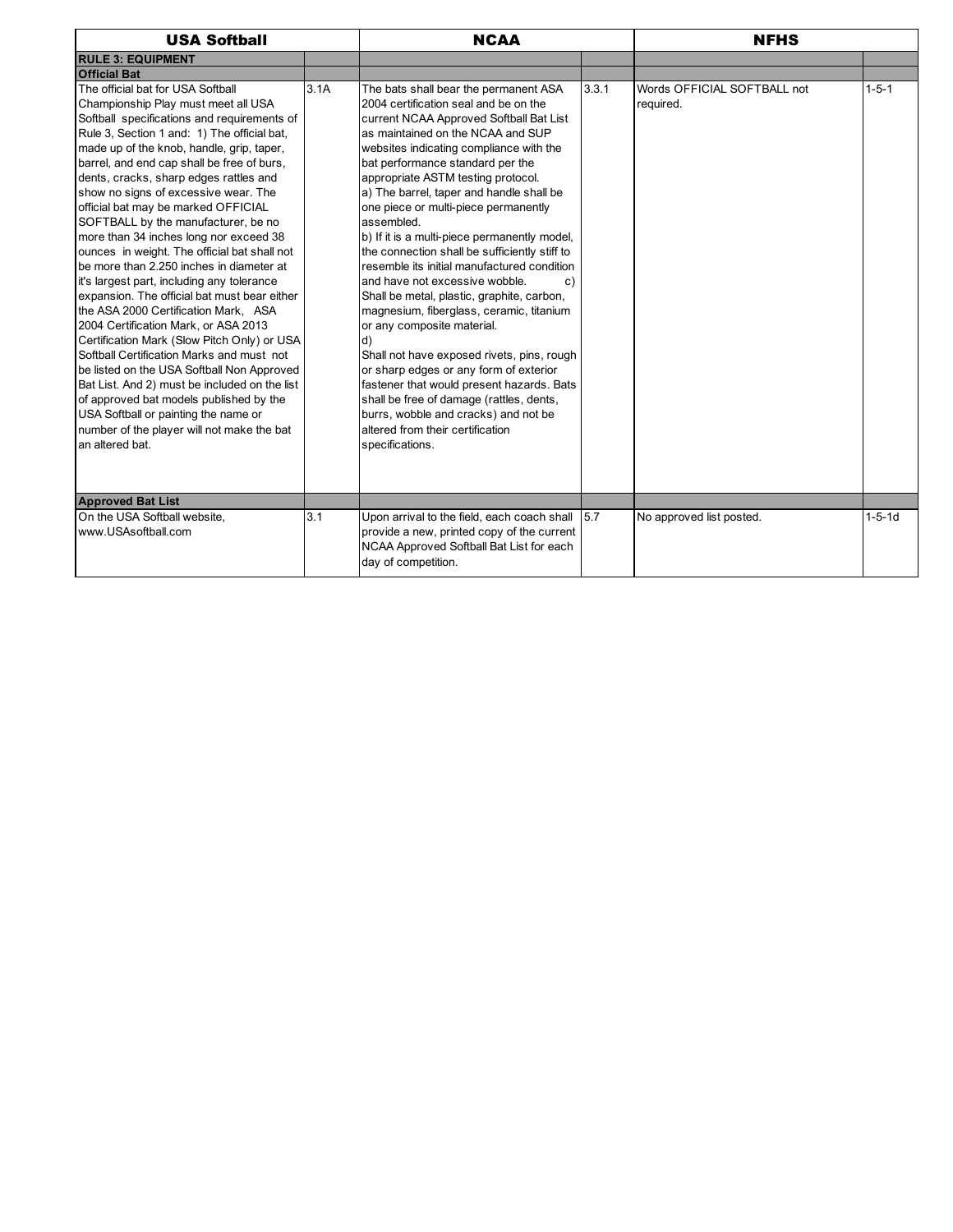| <b>USA Softball</b>                                                                                                                                                    |       | <b>NCAA</b>                                                                                                                                                                                                                                                                                                                                                                                                                                                                                                                                                                                                                                                                                                                                                                     |                  | <b>NFHS</b>                                                                                                                                                                                                                                                                                                                                                                                                                                    |                                              |
|------------------------------------------------------------------------------------------------------------------------------------------------------------------------|-------|---------------------------------------------------------------------------------------------------------------------------------------------------------------------------------------------------------------------------------------------------------------------------------------------------------------------------------------------------------------------------------------------------------------------------------------------------------------------------------------------------------------------------------------------------------------------------------------------------------------------------------------------------------------------------------------------------------------------------------------------------------------------------------|------------------|------------------------------------------------------------------------------------------------------------------------------------------------------------------------------------------------------------------------------------------------------------------------------------------------------------------------------------------------------------------------------------------------------------------------------------------------|----------------------------------------------|
| Non-Approved Bat list with a<br><b>Certification Marks</b>                                                                                                             |       |                                                                                                                                                                                                                                                                                                                                                                                                                                                                                                                                                                                                                                                                                                                                                                                 |                  |                                                                                                                                                                                                                                                                                                                                                                                                                                                |                                              |
| On the USA Softball Website,<br>www.USAsoftball.com. A list of 47 Bats that<br>were previously approved by USA Softball<br>and are no longer an approved bat.          | 3.1   | A list of inappropriate bats that do not bear 3.3.1.4<br>the ASA 2004 or fastpitch USA Softball<br>Certification Mark or is not on the current<br>approved NCAA bat list                                                                                                                                                                                                                                                                                                                                                                                                                                                                                                                                                                                                        | 3.4.1.3<br>5.2.2 | Same as USA Softball                                                                                                                                                                                                                                                                                                                                                                                                                           | $1 - 5 - 1d$                                 |
| <b>Damaged Bats</b>                                                                                                                                                    |       |                                                                                                                                                                                                                                                                                                                                                                                                                                                                                                                                                                                                                                                                                                                                                                                 |                  |                                                                                                                                                                                                                                                                                                                                                                                                                                                |                                              |
| The official bat, shall be free of burs, dents,<br>cracks, sharp edges rattles and show no<br>signs of excessive wear.                                                 | 3.1A1 | Shall not have exposed rivets, pins, rough 3.3.1.3<br>or sharp edges or any form of exterior<br>fastener that would present a hazard.<br>Bats shall be free of damage (rattles,<br>dents, burrs, excessive wobble and<br>cracks) and not have any attachment nor<br>be alterhed from their certification<br>specifications.                                                                                                                                                                                                                                                                                                                                                                                                                                                     |                  | Be free of rattles, dents, burs cracks and<br>sharp edges that might deface the ball.<br>These bats are considered damaged and<br>removed from the game without penalty. A<br>batter that uses a damaged bat<br>previously removed from the game by<br>an umpire, will be called out and the<br>player and head coach will be restricted<br>to the dugout for the remainder of the<br>game.                                                    | $1-5-1c$ , $2-$<br>$4 - 3$ ,<br>$3 - 6 - 21$ |
| <b>Safety Knob</b>                                                                                                                                                     |       |                                                                                                                                                                                                                                                                                                                                                                                                                                                                                                                                                                                                                                                                                                                                                                                 |                  |                                                                                                                                                                                                                                                                                                                                                                                                                                                |                                              |
| The knob shall have a diameter of at least<br>1/4 inches with no sharp edges. The knob<br>will be permanently attached to the bat and<br>my be covered with grip tape. | 3.1B  | The bat shall have a knob of a minimum of 3.3.1.7.<br>$\frac{1}{4}$ inch protruding at a degree angle of 90<br>or less from the handle. It may be molded,<br>lathed, welded or adjustable, but must be<br>permanently fastened. A "flare" or "cone"<br>grip attached to the bat will be considered<br>altered. The knob may be taped or<br>marked for identification as long as there<br>is no violation of this section. The knob<br>may be solid or hollowed out to house an<br>embedded metric sensor. If a sensor is<br>used it shall<br>$(1)$ not affect performance; $(2)$ be secured<br>by a locking mechanism and a back-up<br>mechanism to keep it in place; and (3)<br>have a distinguishing "off line" mode to<br>prevent data from being accessed during<br>a game. | $\overline{2}$   | The bat shall consist of the following<br>components (see figure 1-7): Knob. The<br>knob may be molded, lathed, welded or<br>adjustable, but must be permanently<br>fastened. Devices, attachments or<br>wrappings that cause the knob to become<br>flush with the handle are permitted. The<br>knob may be covered with grip tape. A one-<br>piece rubber knob and bat grip combination<br>is illegal. Choke-up devices are not<br>permitted. | $1 - 5 - 2a$                                 |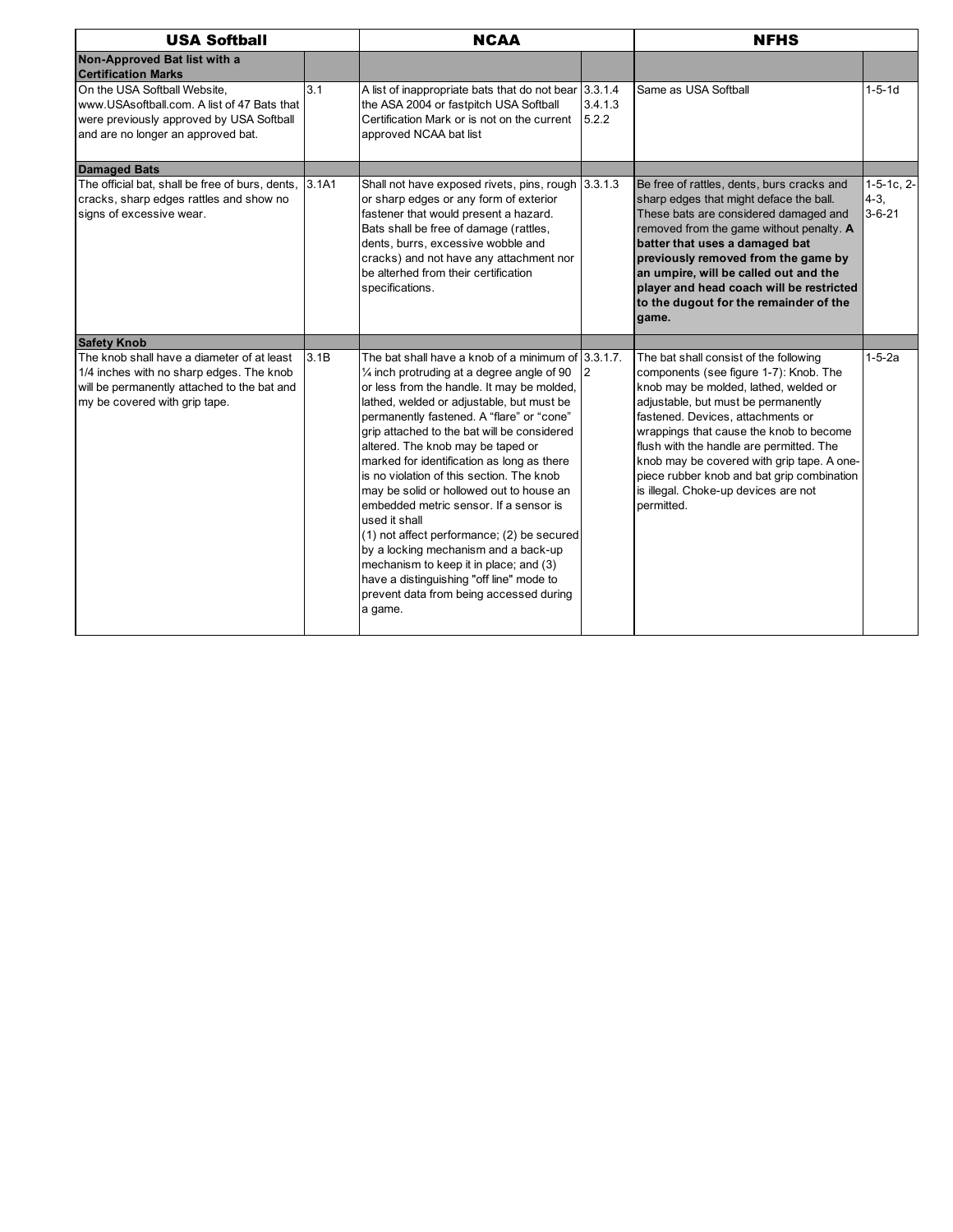| <b>USA Softball</b>                                                                                                                                                                                                                                                                                                                                                                                       |      | <b>NCAA</b>                                                                                                                                                                                                                                                                                                                                                                             |               | <b>NFHS</b>                                                                                                                                                                                                                                                                                                                                           |              |
|-----------------------------------------------------------------------------------------------------------------------------------------------------------------------------------------------------------------------------------------------------------------------------------------------------------------------------------------------------------------------------------------------------------|------|-----------------------------------------------------------------------------------------------------------------------------------------------------------------------------------------------------------------------------------------------------------------------------------------------------------------------------------------------------------------------------------------|---------------|-------------------------------------------------------------------------------------------------------------------------------------------------------------------------------------------------------------------------------------------------------------------------------------------------------------------------------------------------------|--------------|
| <b>Handle</b>                                                                                                                                                                                                                                                                                                                                                                                             |      |                                                                                                                                                                                                                                                                                                                                                                                         |               |                                                                                                                                                                                                                                                                                                                                                       |              |
| The region of the bat from the knob, not<br>including the knob, to the start of the taper<br>where the diameter increases. The handle<br>will include the grip.                                                                                                                                                                                                                                           | 3.1C | The handle is the area between the knob<br>and taper which is covered by the grip. It<br>shall have a safety grip of cork, tape (not<br>smooth, plastic tape) or composition<br>material (commercially manufactured bat<br>grip)                                                                                                                                                        | 3.3.1.7.<br>3 | The bat handle is the area of the bat that<br>begins at, but does not include the knob<br>and ends where the taper begins to<br>increase in diameter. The handle shall have<br>a round or oval cross-section.                                                                                                                                         | $1 - 5 - 2b$ |
| Grip                                                                                                                                                                                                                                                                                                                                                                                                      |      |                                                                                                                                                                                                                                                                                                                                                                                         |               |                                                                                                                                                                                                                                                                                                                                                       |              |
| The handle grip region of the bat must have 3.1D<br>a grip made of cork, grip tape, or other<br>synthetic material that is permanently<br>attached to the bat. No bare metal, wood or<br>composite material may be exposed in this<br>area. The grip shall be not less than 6" and<br>not more than 15" from the knob. Resin,<br>pine tar or spray substances are<br>permissible on the grip region only. |      | The safety grip shall not be less than 10<br>inches (25.0cm) long and shall not extend 3<br>more than 15 inches (40.0cm) from the<br>knob. It may not exceed two layers. If<br>taped, it must be a continuous spiral but<br>not need not be a solid layer. Resin, pine<br>tar or spray substances placed on the<br>safety grip to enhance the grip are<br>permissible on the grip only. | 3.3.1.7.      | The bat shall have a safety grip of cork,<br>tape or composition material. The grip shall<br>extend a minimum of 10 inches, but not<br>more than 15 inches from the handle end of<br>the bat. Slippery tape or similar material<br>shall be prohibited. Rosin, pine tar or spray<br>substances to enhance the hold are<br>permitted on the grip only. | $1 - 5 - 2b$ |
| <b>Barrel</b>                                                                                                                                                                                                                                                                                                                                                                                             |      |                                                                                                                                                                                                                                                                                                                                                                                         |               |                                                                                                                                                                                                                                                                                                                                                       |              |
| The region of the bat from the Taper to the<br>End Cap. The barrel region shall be smooth<br>and round within<br>0.050 inches in diameter.                                                                                                                                                                                                                                                                | 3.1F | The color of the barrel of the bat shall be<br>of color(s) contrasting to the ball                                                                                                                                                                                                                                                                                                      | 3.3.1.7.<br>5 | The barrel is the area intended for contact<br>with the pitch; it shall be round and smooth.<br>The barrel shall be round cylindrically<br>symmetric with a smooth contour.                                                                                                                                                                           | $1 - 5 - 2d$ |
| <b>End Cap</b>                                                                                                                                                                                                                                                                                                                                                                                            |      |                                                                                                                                                                                                                                                                                                                                                                                         |               |                                                                                                                                                                                                                                                                                                                                                       |              |
| The cap placed at the barrel end of the bat.<br>The End Cap shall be permanently affixed<br>to the bat to prevent alterations to the<br>interior of the bat. It shall be affixed so that<br>it cannot be removed by anyone other than<br>the manufacturer without damaging or<br>destroying the End Cap or Barrel.                                                                                        | 3.1G | The End Cap is a rubber, vinyl, plastic or<br>other approved material insert firmly<br>secured and permanently affixed so that it<br>cannot be removed by anyone other than<br>the manufacturer, without destroying it. A<br>bat made of one piece construction may<br>not have an End Cap.                                                                                             | 3.3.1.8.<br>6 | The End Cap is made of rubber, vinyl,<br>plastic or other approved material. It shall<br>be firmly secured and permanently affixed<br>to the end of the bat so that it cannot be<br>removed by anyone other than the<br>manufacturer without damaging or<br>destroying it. A one-piece construction bat<br>will not have an End Cap.                  | $1-5-2e$     |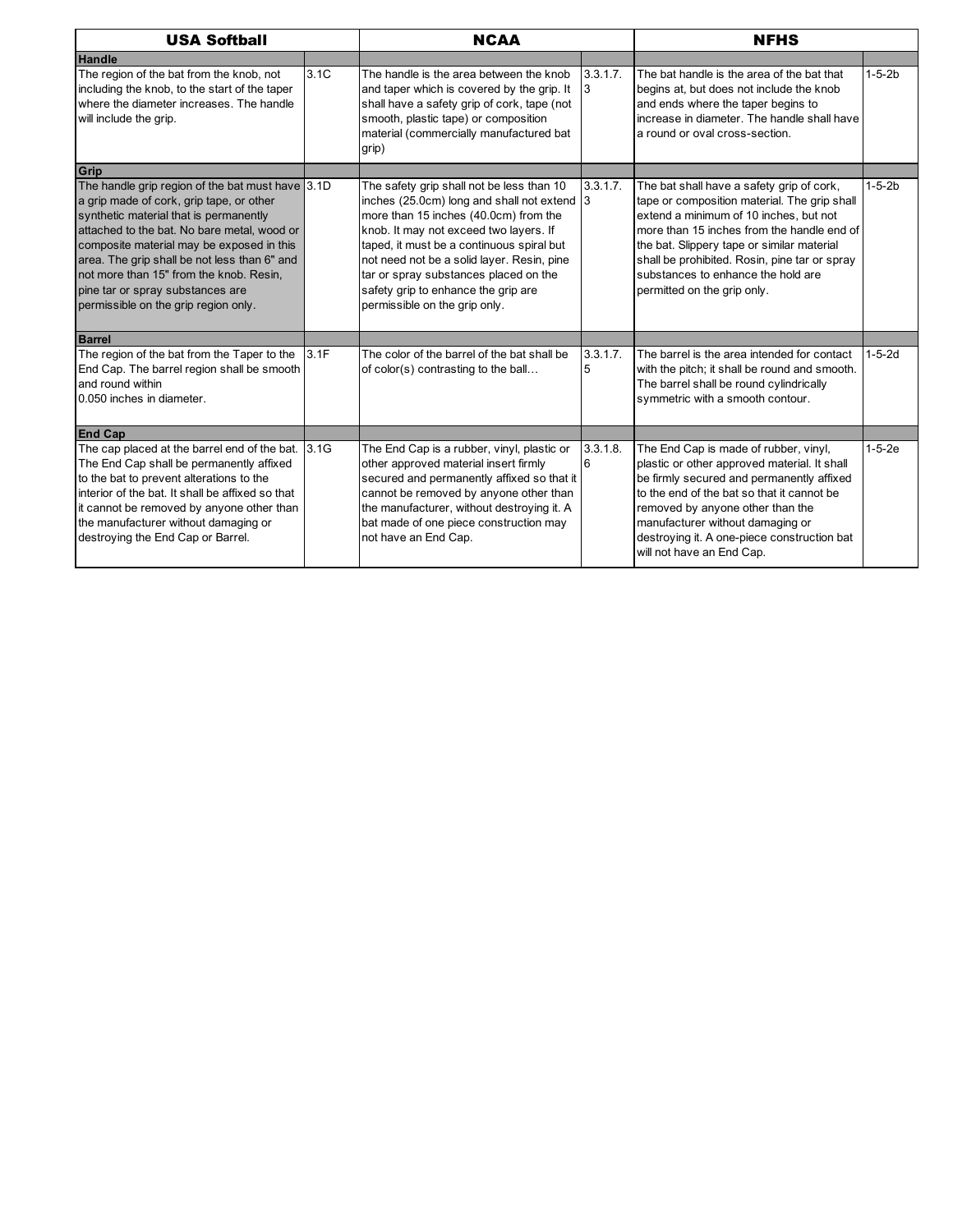| <b>USA Softball</b>                                                                                                                                                                                                                                                                                                                                                                                                                                                                                                                                                                                                                                                                                                   |      | <b>NCAA</b>                                                                                   |         | <b>NFHS</b>          |              |
|-----------------------------------------------------------------------------------------------------------------------------------------------------------------------------------------------------------------------------------------------------------------------------------------------------------------------------------------------------------------------------------------------------------------------------------------------------------------------------------------------------------------------------------------------------------------------------------------------------------------------------------------------------------------------------------------------------------------------|------|-----------------------------------------------------------------------------------------------|---------|----------------------|--------------|
| Construction                                                                                                                                                                                                                                                                                                                                                                                                                                                                                                                                                                                                                                                                                                          |      |                                                                                               |         |                      |              |
| The official bat shall be of one piece<br>construction, multi-piece permanently<br>assembled or two-piece interchangeable<br>construction. If the bat is designed with<br>interchangeable components it must meet<br>the following additional criteria:<br>1 Mating components must have a unique<br>locking key to prevent uncertified<br>equipment combinations in the field.<br>2 All component combinations must meet<br>the one-piece bat rules.<br>3 Manufacturer must demonstrate that the<br>interchangeable bat fails in a safe<br>manner (i.e. visible damage before locking<br>$feature(s)$ fail $(s)$ .<br>4 Bat components must be designed in a<br>way to prevent uncertified<br>equipment alterations. | 3.11 | The barrel, taper and handle shall be of<br>one piece or multi-piece permanently<br>assembled | 3.3.1.1 | Same as USA Softball | $1 - 5 - 1a$ |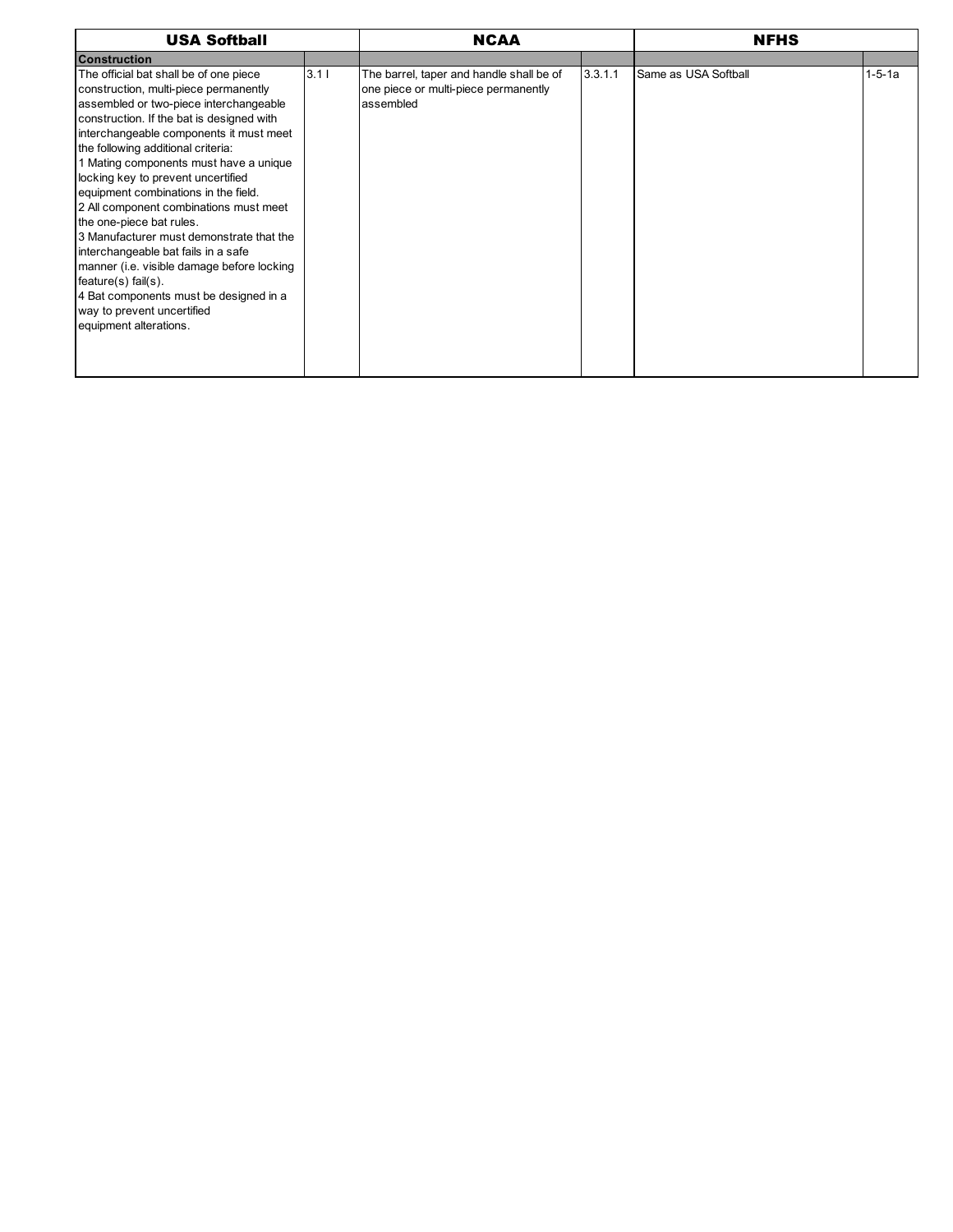| <b>USA Softball</b>                                                                                                                                                                                                                                                                                                                                                                                                                                                                                                                                                                                                                                                                                                                                                                                                           |        | <b>NCAA</b>                                                                                                                                                                                                                                                                                                                                                                                                           |                |                                                                                                                                                                                                                                                                                                                                                                                                                                                                                                                                                     |                        |
|-------------------------------------------------------------------------------------------------------------------------------------------------------------------------------------------------------------------------------------------------------------------------------------------------------------------------------------------------------------------------------------------------------------------------------------------------------------------------------------------------------------------------------------------------------------------------------------------------------------------------------------------------------------------------------------------------------------------------------------------------------------------------------------------------------------------------------|--------|-----------------------------------------------------------------------------------------------------------------------------------------------------------------------------------------------------------------------------------------------------------------------------------------------------------------------------------------------------------------------------------------------------------------------|----------------|-----------------------------------------------------------------------------------------------------------------------------------------------------------------------------------------------------------------------------------------------------------------------------------------------------------------------------------------------------------------------------------------------------------------------------------------------------------------------------------------------------------------------------------------------------|------------------------|
| <b>Warm Up Bats</b>                                                                                                                                                                                                                                                                                                                                                                                                                                                                                                                                                                                                                                                                                                                                                                                                           |        |                                                                                                                                                                                                                                                                                                                                                                                                                       |                |                                                                                                                                                                                                                                                                                                                                                                                                                                                                                                                                                     |                        |
| The warm-up bat shall meet the following<br>requirements to be approved: A. Stamped<br>with 1/4 inch letters WB on either end of the<br>bat or marked in one inch letters the word<br>WARM-UP BAT only on the barrel end of<br>the bat. B. The warm- up bat shall comply<br>with the safety grip and safety knob<br>requirements of the official bat. C. Be of<br>one-piece construction or a one-piece<br>permanently assembled bat that<br>clearly distinguishes itself as a warm- up<br>bat and is approved by USA Softball. D.<br>Shall have a safety knob of a minimum of<br>1/4 inch protruding at a 90 degree angle<br>from the handle. It may be molded, lathed,<br>welded or permanently fastened. E. Only<br>approved attachments included in the list<br>published by USA Softball can be used on<br>warm-up bats. | 3.2A-E | Non-altered, one-piece, wooden baseball<br>or softball bats may be used in the pre-<br>game warm-ups or in the on-deck circle in<br>addition to<br>legal softball bats. Attachments to a bat<br>(such as sleeves, donuts and fans), are<br>not allowed in the on-deck circle.                                                                                                                                         | 3.5            | Warm-up bats used in the on-deck circle<br>shall have all parts permanently and<br>securely attached at the time of<br>manufacture and at the time of use. No<br>more than two bats shall be used when<br>warming up in the on-deck circle. Devices<br>added to a bat for warm-up purposes shall<br>be commercially manufactured specifically<br>for a softball bat and shall be securely<br>attached, so as not to disengage during<br>use. Such devices shall take, but not<br>exceed, the general shape and size of a<br>bat including the grip. | $1 - 5 - 3$            |
| <b>Official Softball</b><br>Certified Approved: Only softballs which<br>bear an ASA or USA Softball approved<br>certification mark signifying compliance with<br>the Ball COR and Ball Compression<br>limitations then in effect and, and which<br>satisfy all other applicable provisions in<br>Rule 3. Section 3 will be allowed for use in<br>USA Softball Championship Play.<br>Check the Non-Approved Ball List on the<br><b>USA Softball Web Site:</b><br>www.usasoftball.com, under the "Certified<br>Equipment" tab.<br>Effective January 1, 2024 specifications<br>will be the same between all three<br>organizations.                                                                                                                                                                                              | 3.3A   | The home host team shall be responsible<br>for providing a minimum of five twelve<br>game balls of the same specifications and<br>manufacturer. Each game shall begin with<br>two new game balls (one rubbed by each<br>team, so the manufacturer's gloss is<br>removed) and three ten additional (new or<br>game quality) balls.<br>Effective January 1, 2024<br>specifications will be the same as USA<br>Softball. | 3.2.1<br>3.2.2 | The dynamic stiffness of 12" softballs shall<br>not exceed 7,500 pounds/inch when tested<br>under current ASTM test methods. The<br>NFHS Authenticating Mark shall be on each<br>ball as shown in Figure 1-4 of the NFHS<br>rule book.<br><b>Effective January 1, 2025 specifications</b><br>will be the same as USA Softball.                                                                                                                                                                                                                      | $1 - 3 - 3$<br>$1-3-8$ |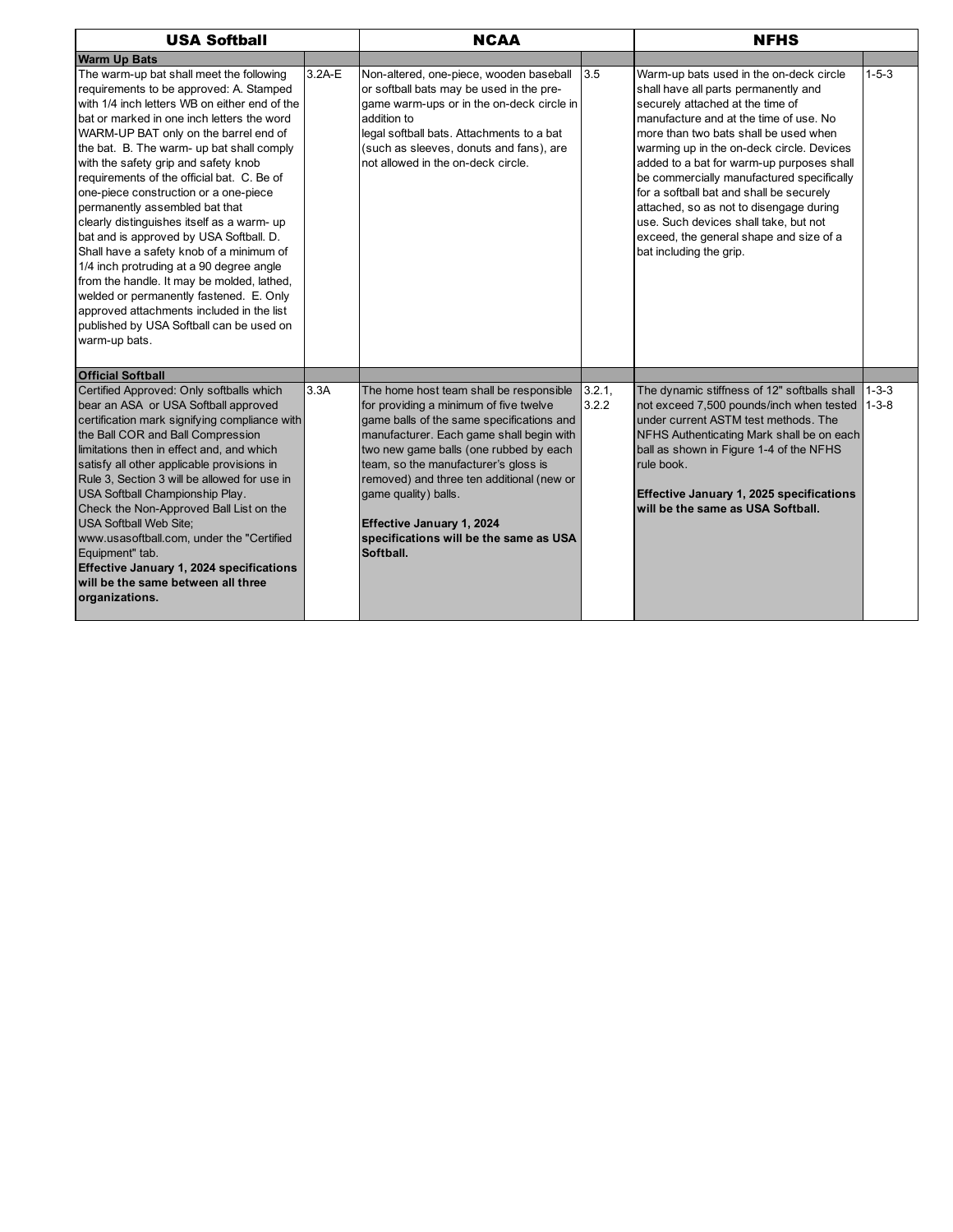| <b>USA Softball</b>                                                                                                                                                                                                                                                                                                                     |                     | <b>NCAA</b>                                                                                                                                                                                                                                                                                                                                                                                                                                                                                                                                                                                                              |                | <b>NFHS</b>                                                                                                                                                                                                                                                                                                                                                                                                                                                   |                               |  |
|-----------------------------------------------------------------------------------------------------------------------------------------------------------------------------------------------------------------------------------------------------------------------------------------------------------------------------------------|---------------------|--------------------------------------------------------------------------------------------------------------------------------------------------------------------------------------------------------------------------------------------------------------------------------------------------------------------------------------------------------------------------------------------------------------------------------------------------------------------------------------------------------------------------------------------------------------------------------------------------------------------------|----------------|---------------------------------------------------------------------------------------------------------------------------------------------------------------------------------------------------------------------------------------------------------------------------------------------------------------------------------------------------------------------------------------------------------------------------------------------------------------|-------------------------------|--|
| <b>Glove/Mitt</b><br>A Glove/Mitt may be worn by any player.<br>The dimensions of any glove/mitt used by<br>any player shall not exceed the<br>specifications set forth in Rule 3. The<br>Pitcher's glove may be of one solid color or<br>multicolored as long as the color(s) are not<br>the color of the ball being used in the game. | 3.4                 | All players except the catcher must use a<br>leather fielder's glove/mitt that meets the<br>specifications of Rule 3. The use of any<br>treatment or device that fundamentally<br>changes the specifications of gloves is<br>prohibited and renders the equipment<br>altered and unusable for play.                                                                                                                                                                                                                                                                                                                      | 3.6.1          | A glove/mitt may be worn by any player.<br>Glove/mitt may not be entirely Optic Yellow.<br>No markings inside or outside that give the<br>appearance of the ball are allowed.                                                                                                                                                                                                                                                                                 | $1 - 4 - 1$<br>$1 - 4 - 1b$ & |  |
| Glove/mitt - may be worn by any defensive 3.4<br>player and must meet dimensional<br>requirements.                                                                                                                                                                                                                                      |                     | Catcher may wear a glove / mitt of any<br>dimension.                                                                                                                                                                                                                                                                                                                                                                                                                                                                                                                                                                     | 3.6.1.1        | Catcher can wear a glove or mitt of any<br>dimension. Defensive fielders can wear<br>either a glove or mitt but meet the<br>dimensional requirements.                                                                                                                                                                                                                                                                                                         | $1 - 4 - 2$                   |  |
| Pitcher's Glove - may be one solid color or<br>multicolor as long as one of the colors is<br>not the color of the ball used in the game<br>played.                                                                                                                                                                                      | 3.4                 | Any player's glove May not be the color of 3.6.2<br>the ball but may be any combination of<br>other colors.                                                                                                                                                                                                                                                                                                                                                                                                                                                                                                              |                | Any player's glove can be a maximum of<br>two colors not distracting. Lacing shall not<br>be the color of the ball. Glove/mitt may not<br>be entirely Optic Yellow. No markings<br>inside or outside that give the appearance<br>of the ball are allowed.                                                                                                                                                                                                     | $1 - 4 - 1$                   |  |
| <b>Helmet</b><br>Helmet - Offense, must be NOCSAE<br>approved with a NOCSAE approved face<br>mask/quard with visible NOCSAE stamp.<br>Chin strip OPTIONAL.<br>No mention<br>of color.<br>The helmet shall have a non-glare (not<br>mirror like) surface.                                                                                | 3.5E<br><b>NOTE</b> | All team members must use the same<br>color, with permanent NOCSAE mark and 3.8.2<br>warning label legible. Highly reflective,<br>mirror-like chrome-finish helmets of any<br>color are prohibit. An offensive player may<br>wear a helmet with a commercially<br>manufactured protective mask attached.<br>The face mask should meet the NOCSAE<br>standard for the mask and helmet<br>combination and must be permanently<br>attached by the manufacturer. In addition<br>any defensive player may wear a face<br>mask, whether the mask is attached to a<br>helmet or not.                                            | 3.7.1<br>3.8.3 | A batting helmet with a permanently affixed<br>NOCSAE Stamp and legible exterior<br>warning label is mandatory for each batter,<br>on-deck batter, players/students in the<br>coach's boxes, runners and retired<br>runners. The exterior warning label must be<br>affixed outside of the helmet, which<br>includes both sides of the bill, in either<br>sticker form or embossed. The batting<br>helmet shall have a non-glare (not mirror<br>like) surface. | $1 - 6 - 1$                   |  |
| Catcher must wear a mask with throat<br>protector and approved helmet with ear<br>flaps.<br>EXCEPTION: Hockey Style Face Mask.                                                                                                                                                                                                          | 3.5C<br>3.5E        | The catcher must wear a protective<br>Defens e, helmet while receiving pitches in a game.<br>Highly reflective, mirror-like chrome-finish<br>helmets of any color are prohibit. In<br>addition, the catcher must wear a<br>protective face mask. Traditional<br>baseball/softball catcher's headgear or ice<br>hockey goalie style headgear may be<br>worn but, in either case, must bear a<br>permanent mark (molded in, embossed or<br>by indestructible seal) indicating<br>compliance with the National Operating<br>Committee on Standards for Athletic<br>Equipment (NOCSAE) combined helmet<br>and mask standard. | 3.7.2          | The catcher shall wear a catcher's helmet<br>and mask combination that meets the<br>NOCSAE standard at the time of<br>manufacture. The helmet shall bear the<br>permanent NOCSAE seal. A throat<br>protector that is part of or attached to the<br>mask shall be worn and extend far enough<br>to adequately protect the throat.                                                                                                                              | $1 - 7 - 1$                   |  |
| Junior Olympic players acting as coaches<br>in the coaches box, must properly wear<br>double ear flap NOCSAE approved batting<br>helmets.                                                                                                                                                                                               | 3.5E<br>Offense     | Student-Athlete Base Coach. A student-<br>athlete in the coaches' box is required to<br>wear a NOCSAE- approved protective<br>helmet whenever the ball is live from the<br>first pitch of an inning to the last out of the<br>inning.                                                                                                                                                                                                                                                                                                                                                                                    | 3.7.1.1        | Same as USA Softball                                                                                                                                                                                                                                                                                                                                                                                                                                          | $1 - 6 - 3$                   |  |
| <b>Helmets Defense</b>                                                                                                                                                                                                                                                                                                                  |                     |                                                                                                                                                                                                                                                                                                                                                                                                                                                                                                                                                                                                                          |                |                                                                                                                                                                                                                                                                                                                                                                                                                                                               |                               |  |
| Any defensive player may wear a helmet,<br>with or without ear flaps, of similar color as<br>the team caps. It must have a bill.<br>The helmet shall have a non-glare (not<br>mirror like) surface.                                                                                                                                     | 3.5E.2              | A defensive player may wear a helmet. If<br>more than one player wears a helmet, the<br>helmets must be the same color. Highly<br>reflective, mirror-like chrome- finish<br>helmets of any color are prohibited.                                                                                                                                                                                                                                                                                                                                                                                                         | 3.8.3          | Same as USA Softball, without restriction<br>on the color of the helmet.                                                                                                                                                                                                                                                                                                                                                                                      | $1 - 8$                       |  |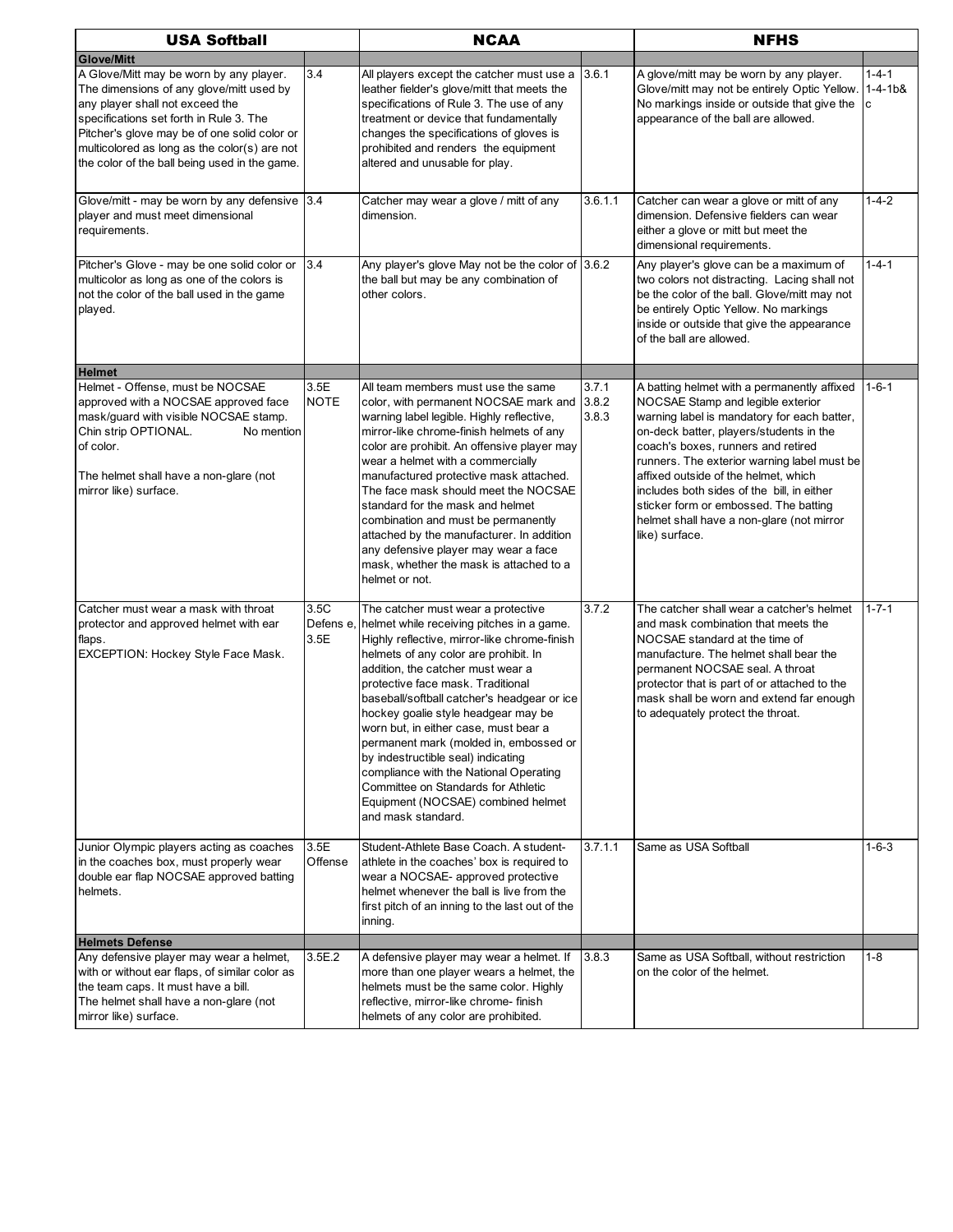| <b>USA Softball</b>                                                                                                                                                                                                                                                                                                                                                                                                                                                                                                                                                                                                                                                                                           |     | <b>NCAA</b>                                                                                                                                                                                                                                                                                                                                                                                                                                                                                                                                                                                                |                   | <b>NFHS</b>                                                                                                                                                                                                                                                                                                                                                                                                                                                     |                                            |  |
|---------------------------------------------------------------------------------------------------------------------------------------------------------------------------------------------------------------------------------------------------------------------------------------------------------------------------------------------------------------------------------------------------------------------------------------------------------------------------------------------------------------------------------------------------------------------------------------------------------------------------------------------------------------------------------------------------------------|-----|------------------------------------------------------------------------------------------------------------------------------------------------------------------------------------------------------------------------------------------------------------------------------------------------------------------------------------------------------------------------------------------------------------------------------------------------------------------------------------------------------------------------------------------------------------------------------------------------------------|-------------------|-----------------------------------------------------------------------------------------------------------------------------------------------------------------------------------------------------------------------------------------------------------------------------------------------------------------------------------------------------------------------------------------------------------------------------------------------------------------|--------------------------------------------|--|
| <b>Facemasks Defense</b>                                                                                                                                                                                                                                                                                                                                                                                                                                                                                                                                                                                                                                                                                      |     |                                                                                                                                                                                                                                                                                                                                                                                                                                                                                                                                                                                                            |                   |                                                                                                                                                                                                                                                                                                                                                                                                                                                                 |                                            |  |
| No Rule                                                                                                                                                                                                                                                                                                                                                                                                                                                                                                                                                                                                                                                                                                       | N/A | 3.8.3.1 A defensive player may wear a<br>helmet. If more than one player wears a<br>helmet, the helmets must be the same<br>color. Highly reflective, miror-like chrome-<br>finish helmets of any color are prohibited.<br>3.8.3.1 A defensive player may wear a<br>face mask, whether attached to a helmet<br>or not                                                                                                                                                                                                                                                                                      | 3.8.3             | Defensive players are permitted to wear<br>face/head protection in the field, except as<br>in 3-2-14, and as specifically required in 1-<br>7. If an eye shield is worn attached to the<br>face/head protection, it must be<br>constructed of a molded, rigid material that<br>is clear and permits 100 percent (no tint)<br>allowable light transmission. Face/head<br>protection worn by defenders shall have a<br>non-glare (not mirror-like) outer surface. | $1 - 8 - 4$                                |  |
| <b>Uniforms</b>                                                                                                                                                                                                                                                                                                                                                                                                                                                                                                                                                                                                                                                                                               |     |                                                                                                                                                                                                                                                                                                                                                                                                                                                                                                                                                                                                            |                   |                                                                                                                                                                                                                                                                                                                                                                                                                                                                 |                                            |  |
| All players on a team shall properly wear<br>uniforms that are like in color and style.<br>Sleeves or straps of the uniform top may<br>be adjusted with or without tie-ups, to the<br>comfort of the players, provided uniform<br>numbers remain visible. If because of the<br>blood rule a change is required and the<br>uniform part does not match, the player will<br>not be penalized. All protective equipment<br>should be worn properly. If a player is<br>requested to remove jewelry, illegal shoes<br>or illegal parts of the uniform and they<br>refuse, the player will not be allowed to<br>play. EFFECT: Players wearing metal<br>cleats after being warned by the umpire<br>shall be ejected. | 3.6 | All eligible players should be attired with<br>uniforms (jersey, pants, shorts and<br>socks) of identical style and color and trim<br>differing only in size and players' numbers<br>and names. Uniform accessories (namely<br>foul weather apparel, headgear, knee/shin<br>pads, undershirts and undershorts) are<br>optional parts of the uniform and may be<br>mixed of styles. Uniforms, all accessories<br>and protective equipment must be worn<br>properly and as designed. A uniform part<br>that must be changed because of<br>saturation of blood shall not cause the<br>player to be penalized. | 3.10<br>Exception | Uniforms of all team members shall be of<br>the same color and style. State<br>associations may, on an individual basis,<br>permit a player to participate while wearing<br>a different style uniform for religious<br>reasons, inclement weather, etc.<br>Accommodations should not fundamentally<br>alter the sport, heighten risk to the<br>athletes/others or place opponents at a<br>disadvantage.                                                         | $3 - 2 - 1$<br>$3 - 2 - 13$<br><b>NOTE</b> |  |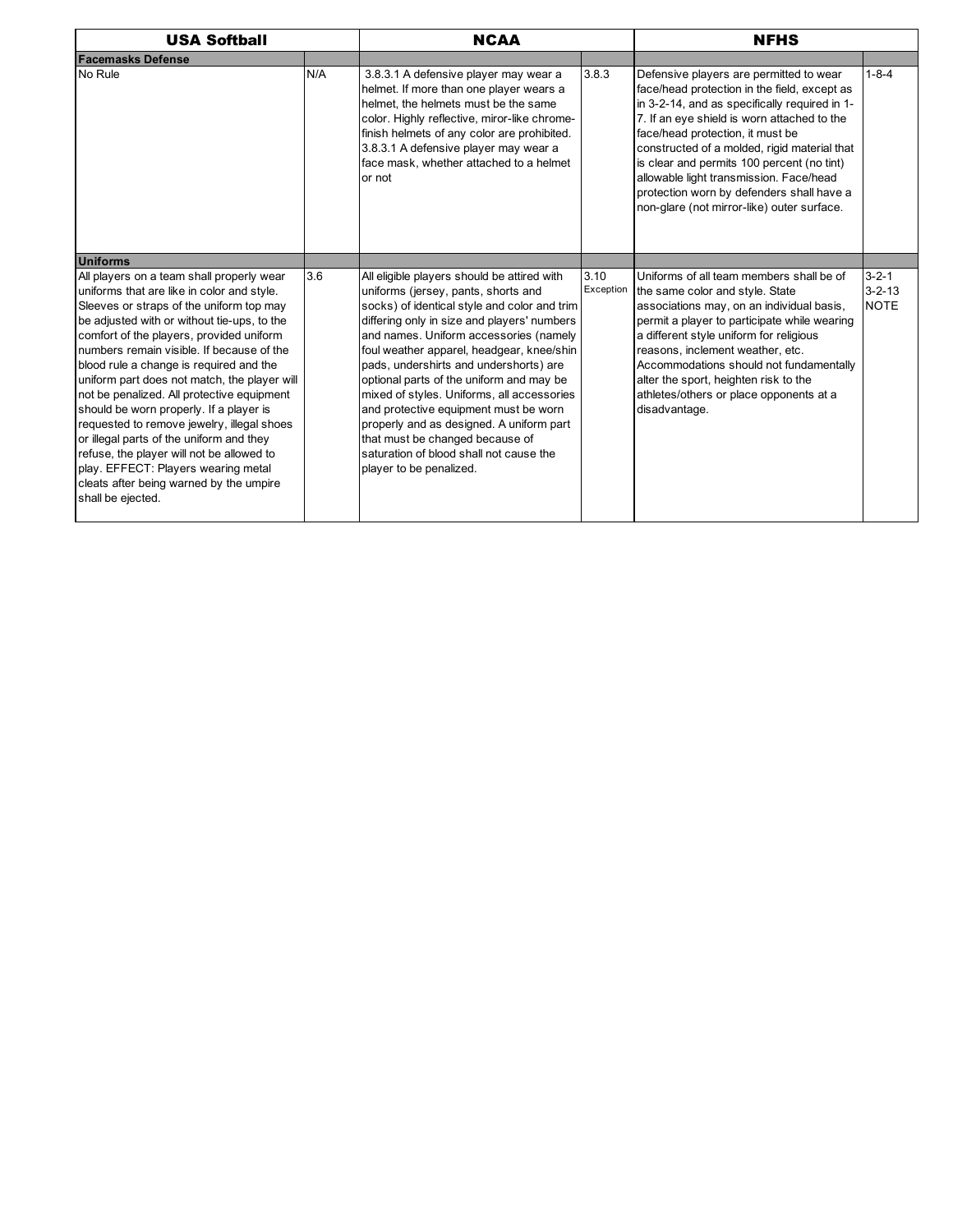| <b>USA Softball</b>                                                                                                                                                                                                                                                                                                                                                                                                                                                                             |                       | <b>NCAA</b>                                                                                                                                                                                                                                                                                                                   |        | <b>NFHS</b>                                                                                                                                                                                                                                                                                                                                                                                                                         |                             |
|-------------------------------------------------------------------------------------------------------------------------------------------------------------------------------------------------------------------------------------------------------------------------------------------------------------------------------------------------------------------------------------------------------------------------------------------------------------------------------------------------|-----------------------|-------------------------------------------------------------------------------------------------------------------------------------------------------------------------------------------------------------------------------------------------------------------------------------------------------------------------------|--------|-------------------------------------------------------------------------------------------------------------------------------------------------------------------------------------------------------------------------------------------------------------------------------------------------------------------------------------------------------------------------------------------------------------------------------------|-----------------------------|
| <b>Sleeves</b>                                                                                                                                                                                                                                                                                                                                                                                                                                                                                  |                       |                                                                                                                                                                                                                                                                                                                               |        |                                                                                                                                                                                                                                                                                                                                                                                                                                     |                             |
| Players may wear a solid-colored<br>undershirt. It is not mandatory that all<br>players wear an undershirt, but if more than<br>one player wears one, they must be like in<br>color and style. No player may wear<br>ragged, frayed or slit sleeves on exposed<br>undershirts.                                                                                                                                                                                                                  | 3.6.C                 | Require visible undergarments contrast<br>with the color of the ball.                                                                                                                                                                                                                                                         | 3.10.8 | Exposed undergarments, if worn, are<br>considered part of the official uniform. All<br>exposed undergarments shall be a solid,<br>single color: black, white, gray or a school<br>color.<br>c. Garments other than team uniforms -<br>such as arm sleeves, leg sleeves, and<br>tights - are permissible. Anything worn on<br>the arm or leg is a sleeve, except a brace,<br>and shall meet the color restrictions.                  | $3 - 2 - 7c$                |
| <b>Headwear</b>                                                                                                                                                                                                                                                                                                                                                                                                                                                                                 |                       |                                                                                                                                                                                                                                                                                                                               |        |                                                                                                                                                                                                                                                                                                                                                                                                                                     |                             |
| Ball caps are mandatory, must be alike,<br>and worn properly in Male F.P. In Female<br>F.P. ball caps and visors are optional for<br>players. If worn they may be mixed, but<br>must be worn properly. Colors to include,<br>black, white, grey, beige or team colors.<br>The colors may be mixed and are not<br>required to be the same for all team<br>members. Handkerchiefs do not qualify as<br>headwear and cannot be worn around the<br>head or neck. Plastic visors are not<br>allowed. | 3.6A2                 | Headgear. Visors and caps are uniform<br>accessories, may be mixed, and must be<br>of the same predominant color and worn<br>as intended by the manufacturer.<br>Exception: The catcher's headgear may<br>be of a different color than other<br>defenders' headgear.                                                          | 3.10.1 | Headwear (caps, visors, headbands,<br>ribbons, etc.) may be mixed. If worn, they<br>must be white, black, beige or school<br>colors (the colors are not required to be the<br>same for team members). The logo may<br>be any color. Flat items, no longer than 2<br>inches, used to control the hair, such as<br>bobby pins, barrettes and hair clips are<br>permitted. Plastic visors, bandannas and<br>hair-beads are prohibited. | $3 - 2 - 5$                 |
| Pants                                                                                                                                                                                                                                                                                                                                                                                                                                                                                           |                       |                                                                                                                                                                                                                                                                                                                               |        |                                                                                                                                                                                                                                                                                                                                                                                                                                     |                             |
| All players' pants must be long, short, or<br>mixed in style, as long as they are like in<br>color.<br>Numbers                                                                                                                                                                                                                                                                                                                                                                                  | 3.6B                  | The uniform may consist of pants or<br>shorts, but all players on the same team<br>must be attired the same.                                                                                                                                                                                                                  | 3.9    | State Associations may, on an individual<br>basis, permit a player to participate while<br>wearing a different style uniform for<br>religious reasons, inclement weather, etc.                                                                                                                                                                                                                                                      | $3 - 2 - 1$                 |
| Uniform numbers; Players may not wear                                                                                                                                                                                                                                                                                                                                                                                                                                                           | 3.6D                  | Players on the same team shall not wear                                                                                                                                                                                                                                                                                       | 3.10.4 | A number on the back of each player's                                                                                                                                                                                                                                                                                                                                                                                               | $3 - 2 - 2$                 |
| the same number, whether in the game or<br>not. Numbers 0 and 00 are not considered<br>to be the same number. Numbers must be<br>at least 3" high and clearly visible.                                                                                                                                                                                                                                                                                                                          |                       | the same number. 0 and 00 are<br>considered the same number                                                                                                                                                                                                                                                                   |        | jersey is required and shall<br>be at least 6 inches high. The number must<br>be of solid color contrasting with the color<br>of shirt. No players on the same team may<br>wear identical numbers, (0 and 00) are<br>considered the same number.                                                                                                                                                                                    |                             |
| Jewelry                                                                                                                                                                                                                                                                                                                                                                                                                                                                                         |                       |                                                                                                                                                                                                                                                                                                                               |        |                                                                                                                                                                                                                                                                                                                                                                                                                                     |                             |
| Exposed Jewelry judged dangerous by<br>umpire must be removed and may not be<br>worn during the game. Religious or medical<br>alert bracelets may be worn but must be<br>taped to the body.                                                                                                                                                                                                                                                                                                     | 3.6.F                 | No such rule                                                                                                                                                                                                                                                                                                                  |        | Players are prohibited from wearing<br>jewelry. 1st offense is a team warning and<br>jewelry must be removed. Next offender<br>and head coach restricted to dug/out bench<br>area.                                                                                                                                                                                                                                                  | $3 - 2 - 12$                |
| <b>Shoes</b>                                                                                                                                                                                                                                                                                                                                                                                                                                                                                    |                       |                                                                                                                                                                                                                                                                                                                               |        |                                                                                                                                                                                                                                                                                                                                                                                                                                     |                             |
| Junior Olympic Fast Pitch Boys and Girls<br>18U A/B Gold and 16U A/B Gold and 14U<br>A/B classifications of play may wear metal<br>cleats.                                                                                                                                                                                                                                                                                                                                                      | 3.6G<br>Excepti<br>on | Metal toe plates and metal cleats are<br>permitted.                                                                                                                                                                                                                                                                           | 3.9    | Metal toe plates and metal cleats are<br>permitted.                                                                                                                                                                                                                                                                                                                                                                                 | $3 - 2 - 11$<br><b>NOTE</b> |
| <b>Exposed Undergarments</b>                                                                                                                                                                                                                                                                                                                                                                                                                                                                    |                       |                                                                                                                                                                                                                                                                                                                               |        |                                                                                                                                                                                                                                                                                                                                                                                                                                     |                             |
| Players may wear a solid-colored<br>undershirt. It is not necessary that all<br>players wear an undershirt, but if more than<br>one player wears one, they must all be like<br>in color and style. No player may wear<br>ragged, frayed or slit sleeves or exposed<br>undershirts.                                                                                                                                                                                                              | 3.6C                  | Not required, but if worn by more than one 3.10.8<br>player, the apparel must be the same in<br>color. Shirt style and sleeve length may<br>vary. Visible undergarments must be in a<br>single, solid color and worn as intended by<br>manufacturer.<br>Require visible undergarments contrast<br>with the color of the ball. |        | Exposed undergarments, if worn, are<br>considered part of the official uniform. All<br>exposed undergarments shall be solid,<br>single color, black, white, gray or school<br>color.                                                                                                                                                                                                                                                | 3-2-7                       |
| <b>Wrist Bands</b><br>No Such Rule                                                                                                                                                                                                                                                                                                                                                                                                                                                              |                       | No Such Rule                                                                                                                                                                                                                                                                                                                  |        | Any wristband with a playbook/placard                                                                                                                                                                                                                                                                                                                                                                                               | 3-2-7c                      |
|                                                                                                                                                                                                                                                                                                                                                                                                                                                                                                 |                       |                                                                                                                                                                                                                                                                                                                               |        | attached shall be considered equipment<br>and is permitted as long as it is a single<br>solid color, and it is not optic yellow. It does<br>not have to match the color of the upper<br>undergarment. It shall only be worn on the<br>non-pitching arm.                                                                                                                                                                             | Exception                   |
| <b>Equipment Inspection</b>                                                                                                                                                                                                                                                                                                                                                                                                                                                                     |                       |                                                                                                                                                                                                                                                                                                                               |        |                                                                                                                                                                                                                                                                                                                                                                                                                                     |                             |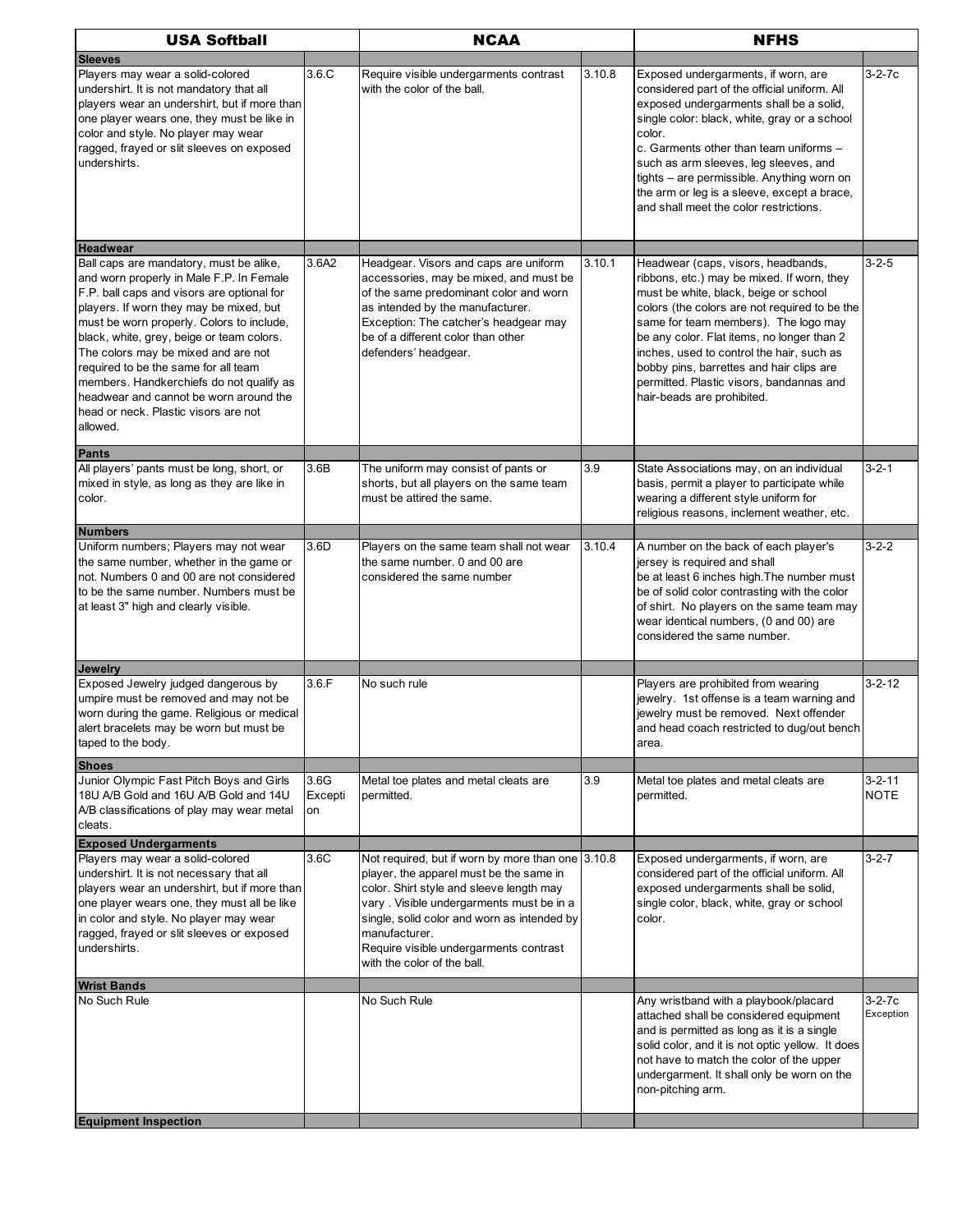| <b>USA Softball</b>                                                                                                                                                                                                                | <b>NCAA</b>                                                                                                                             |                               |              | <b>NFHS</b> |  |
|------------------------------------------------------------------------------------------------------------------------------------------------------------------------------------------------------------------------------------|-----------------------------------------------------------------------------------------------------------------------------------------|-------------------------------|--------------|-------------|--|
| The National Championship UIC, Assistant 3.7B 3<br>UIC or Staff has the right to remove any<br>and all equipment not meeting Rule 3<br>including bats and helmets, through<br>pregame inspection, bat testing or during a<br>qame. | If an umpire detects the inappropriate bat<br>during the pregame inspection, the bat<br>shall be removed from the team's<br>possession. | 13.4<br><b>IEFFECT</b><br>5.2 | No such rule |             |  |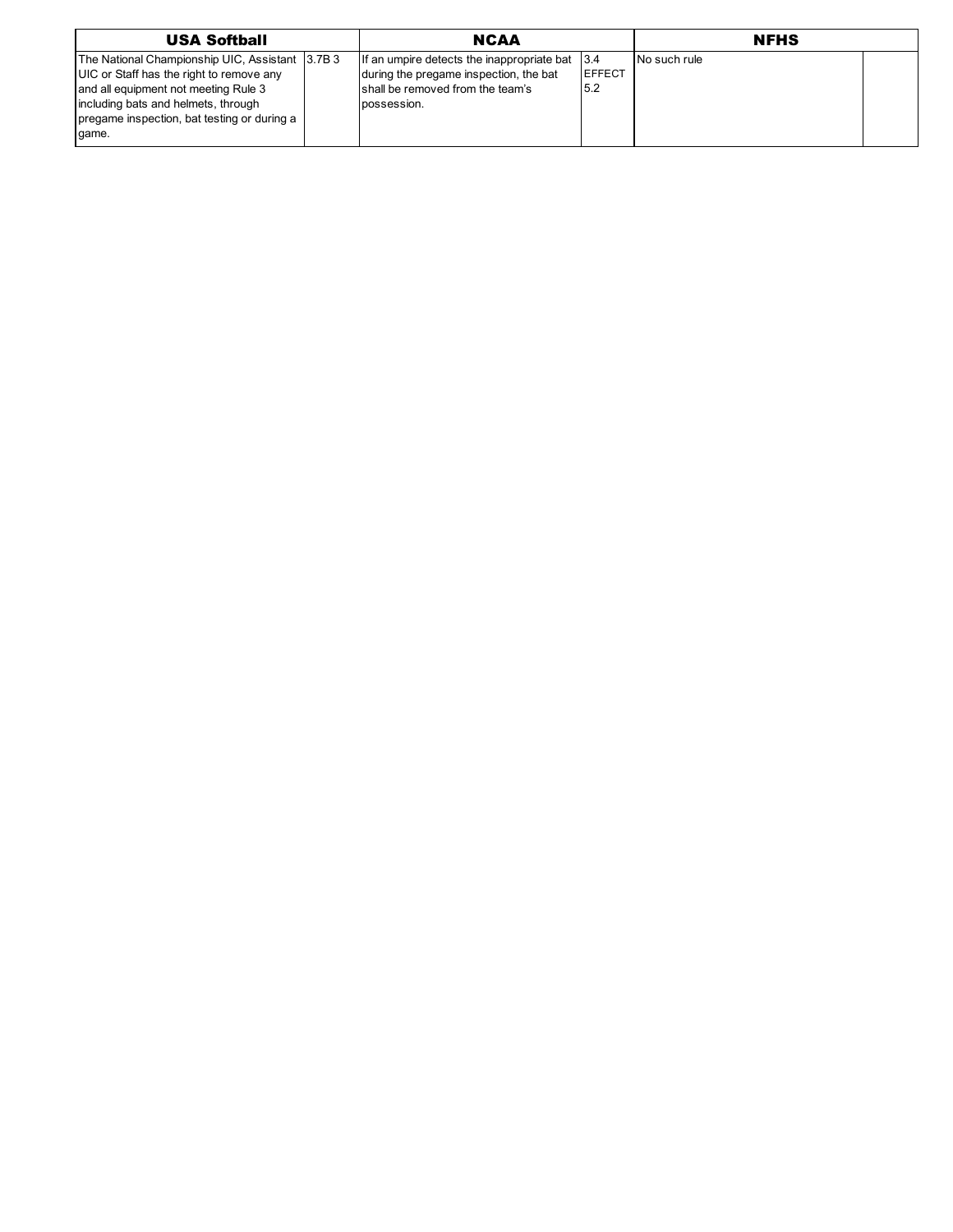| <b>USA Softball</b>                                                                                                                                                                       |      | <b>NCAA</b>                                                                                                                                               |       | <b>NFHS</b>                                                                                                                                                                                                                                                                                                                                                                                                |             |
|-------------------------------------------------------------------------------------------------------------------------------------------------------------------------------------------|------|-----------------------------------------------------------------------------------------------------------------------------------------------------------|-------|------------------------------------------------------------------------------------------------------------------------------------------------------------------------------------------------------------------------------------------------------------------------------------------------------------------------------------------------------------------------------------------------------------|-------------|
| <b>All Equipment</b>                                                                                                                                                                      |      |                                                                                                                                                           |       |                                                                                                                                                                                                                                                                                                                                                                                                            |             |
| (JO Fast Pitch Only) For pregame<br>inspection, all equipment shall be inspected<br>by the umpire, and is to be placed outside<br>the dugout/team area prior to the start of<br>the game. | 3.7C | Coaches are responsible for ensuring that 3.1.2<br>their players are legally equipped and<br>properly attired to reflect a positive image<br>of the game. |       | The head coaches verify that their players<br>are legally and properly equipped. Umpires<br>are permitted to inspect equipment, but It is<br>no longer required that they check the<br>equipment prior to the game as the<br>responsibility rests with the coach and<br>administration of the school. Rules 3-6-1<br>and 10-2-3I provide the authority to umpires<br>to penalize for equipment violations. | l4-1-2d     |
| RULE 4: PLAYERS, COACHES, SUBSTITUTES.                                                                                                                                                    |      |                                                                                                                                                           |       |                                                                                                                                                                                                                                                                                                                                                                                                            |             |
| Number of Players to start a game                                                                                                                                                         |      |                                                                                                                                                           |       |                                                                                                                                                                                                                                                                                                                                                                                                            |             |
| A team must have the required number of<br>players present in the dugout to start the<br>game.                                                                                            | 4.1A | Each team shall have a least nine eligible<br>players in the game at all times.                                                                           | 8.1.1 | Each of the two teams must start with nine<br>players. In Fast Pitch only, a team may<br>use the Designated Player/Flex Option<br>(DP/Flex).                                                                                                                                                                                                                                                               | $3 - 1 - 1$ |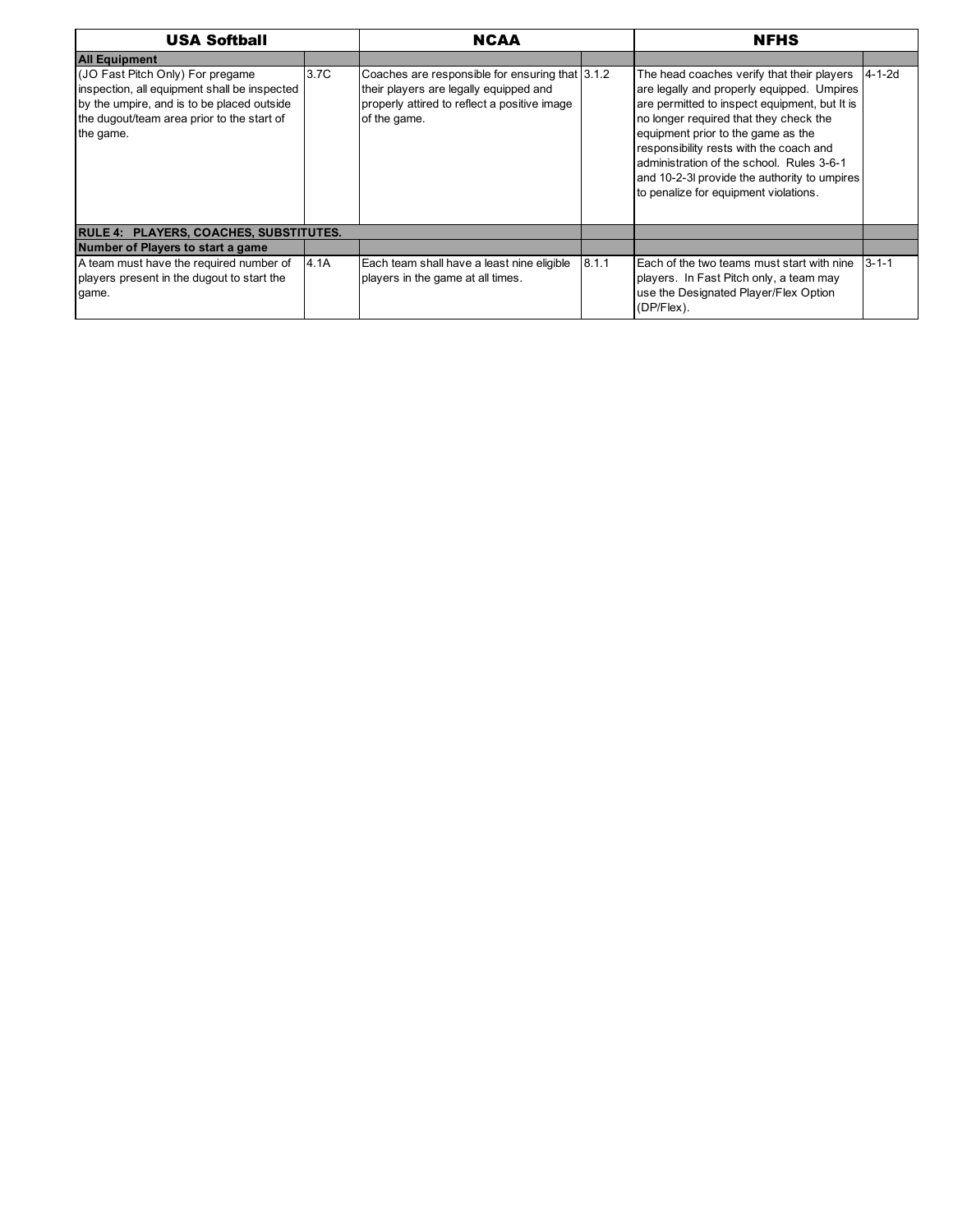| <b>USA Softball</b>                                                                                                                                                                                                                                             |                           | <b>NCAA</b>                                                                                                                                                                                                                                                                                                                                                                                                                                                                                                     |       | <b>NFHS</b>                                                                                                                                                                                                                                                                                                                                                                                                                                                                                                                                                                                                                                                                                                                                                                                                                                                                                                                                                                                                                                                   |                                                              |  |
|-----------------------------------------------------------------------------------------------------------------------------------------------------------------------------------------------------------------------------------------------------------------|---------------------------|-----------------------------------------------------------------------------------------------------------------------------------------------------------------------------------------------------------------------------------------------------------------------------------------------------------------------------------------------------------------------------------------------------------------------------------------------------------------------------------------------------------------|-------|---------------------------------------------------------------------------------------------------------------------------------------------------------------------------------------------------------------------------------------------------------------------------------------------------------------------------------------------------------------------------------------------------------------------------------------------------------------------------------------------------------------------------------------------------------------------------------------------------------------------------------------------------------------------------------------------------------------------------------------------------------------------------------------------------------------------------------------------------------------------------------------------------------------------------------------------------------------------------------------------------------------------------------------------------------------|--------------------------------------------------------------|--|
| <b>Line-up Changes</b>                                                                                                                                                                                                                                          |                           |                                                                                                                                                                                                                                                                                                                                                                                                                                                                                                                 |       |                                                                                                                                                                                                                                                                                                                                                                                                                                                                                                                                                                                                                                                                                                                                                                                                                                                                                                                                                                                                                                                               |                                                              |  |
| Line-up cards must be completed and<br>submitted to the scorekeeper and umpire at<br>the start of each game. Eligible roster<br>members may be added to the available<br>substitute list at any time during the game<br>with no penalty.<br><b>Team Members</b> | 4.1A 1-2                  | Each team must submit a complete line-up 5.7.2<br>card to the official scorer and opponent $20 8.5.1.3$<br>minutes before game time and to the plate<br>umpire at the pre-game meeting. Coaches<br>must let the umpire know of any defensive<br>changes. A coach may make substitutes<br>by notifying the plate umpire of the<br>forthcoming changes. Substitutes are not<br>required to enter the game at the time the<br>substitution is reported to the plate umpire.<br>Projected reentries are not allowed |       | The home team and then the visiting team<br>shall deliver their respective lineup cards, in $3-1-3$<br>duplicate, to the plate umpire. The umpire<br>shall then permit inspection by both<br>captains/coaches. The substitution<br>regulations as in Rule 3 are then in effect. A<br>player who is not listed as an eligible<br>substitute on the lineup card shall not be<br>prohibited from playing. The plate umpire<br>shall record all substitutions on the lineup<br>card, and then announce immediately any<br>change(s) to the opposing team's head<br>coach. After the lineup card has been<br>submitted to and verified by the umpire<br>and a change is subsequently made to a<br>player/substitute name or number,<br>or if a player/substitute is added to the<br>lineup card, the umpire shall issue<br>a team warning to the head coach of the<br>team involved. Any further changes<br>made to a player/substitute name or<br>number results in the head coach being<br>restricted to the dugout/bench area for the<br>remainder of the game. | $4 - 1 - 2b$<br><b>PENALTY</b><br>$3 - 3 - 1$<br>$3 - 3 - 3$ |  |
| The team shall consist of 9 players in Fast                                                                                                                                                                                                                     | 4.1C.1                    | Each team shall have at least nine eligible                                                                                                                                                                                                                                                                                                                                                                                                                                                                     | 8.1.1 | Team members are players listed on the                                                                                                                                                                                                                                                                                                                                                                                                                                                                                                                                                                                                                                                                                                                                                                                                                                                                                                                                                                                                                        | $2 - 58$                                                     |  |
| Pitch or 10 players in Fast Pitch with the<br><b>DP/FLEX</b><br>JO has the option to:<br>Use one EP batting 10<br>Use DP/FLEX with one EP 11 players<br>batting 10.                                                                                             |                           | players in the game at all times.                                                                                                                                                                                                                                                                                                                                                                                                                                                                               |       | teams roster and lineup as submitted to the<br>umpire at the pregame meeting.                                                                                                                                                                                                                                                                                                                                                                                                                                                                                                                                                                                                                                                                                                                                                                                                                                                                                                                                                                                 |                                                              |  |
| <b>Shorthanded Rule</b>                                                                                                                                                                                                                                         |                           |                                                                                                                                                                                                                                                                                                                                                                                                                                                                                                                 |       |                                                                                                                                                                                                                                                                                                                                                                                                                                                                                                                                                                                                                                                                                                                                                                                                                                                                                                                                                                                                                                                               |                                                              |  |
| Teams can play shorthanded to start or<br>continue a game. The game can start or<br>finish with one less player than required to<br>start (8). The game can continue with one<br>less player than is currently in the batting<br>order.                         | 4.1D 1-<br>$\overline{2}$ | No rule in NCAA                                                                                                                                                                                                                                                                                                                                                                                                                                                                                                 |       | Must have 9 players to start the game,<br>must have 8 to continue.                                                                                                                                                                                                                                                                                                                                                                                                                                                                                                                                                                                                                                                                                                                                                                                                                                                                                                                                                                                            | $4 - 3 - 1f$<br>$4 - 3 - 1g$                                 |  |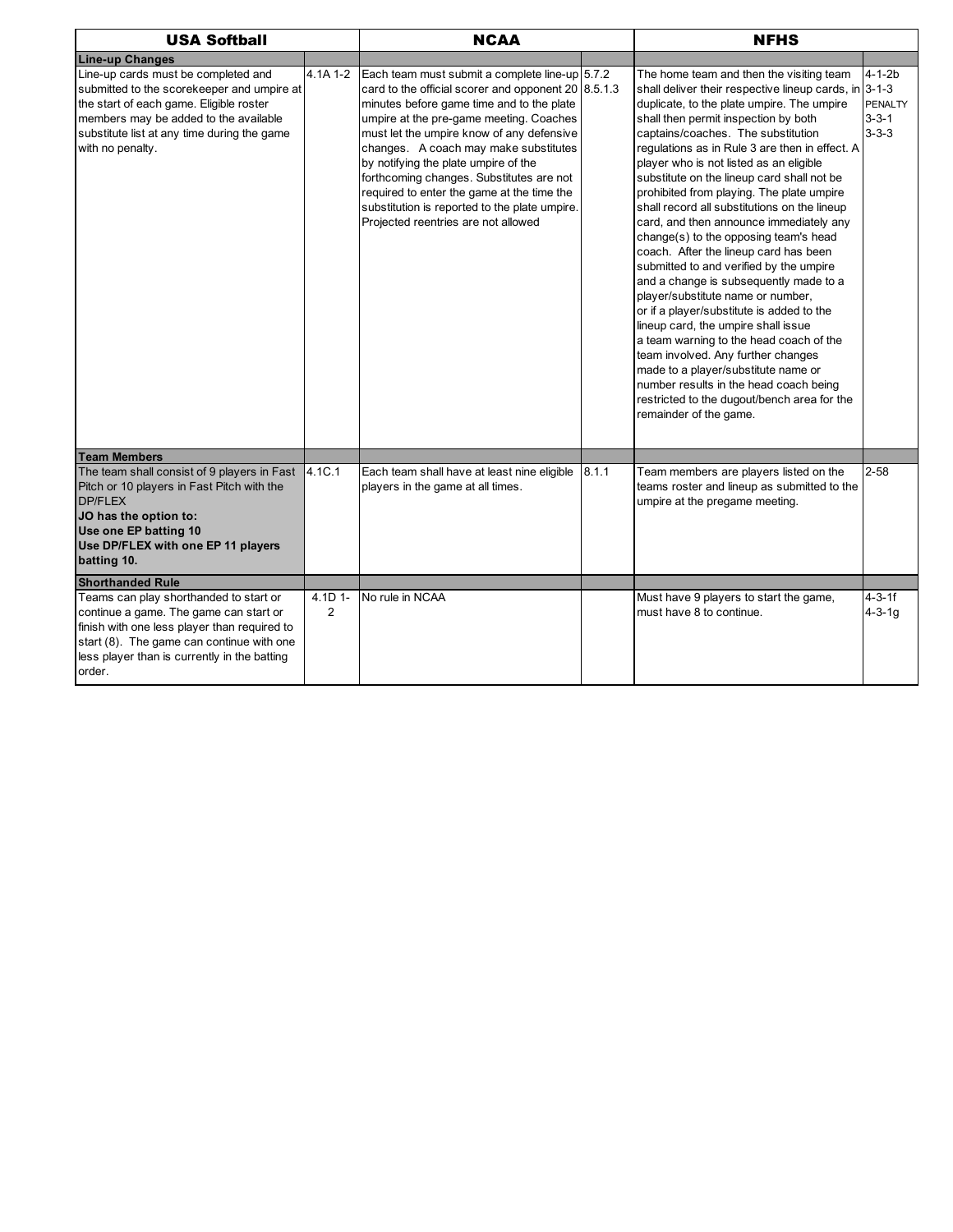| <b>USA Softball</b>                                                                                                                                    |       | <b>NCAA</b>                                                                                                                                                                                                                                                                                                                                              |                           | <b>NFHS</b>                                                                                                                                                                                                                                                                                                                                                                                     |                               |  |
|--------------------------------------------------------------------------------------------------------------------------------------------------------|-------|----------------------------------------------------------------------------------------------------------------------------------------------------------------------------------------------------------------------------------------------------------------------------------------------------------------------------------------------------------|---------------------------|-------------------------------------------------------------------------------------------------------------------------------------------------------------------------------------------------------------------------------------------------------------------------------------------------------------------------------------------------------------------------------------------------|-------------------------------|--|
| <b>Re-Entry</b>                                                                                                                                        |       |                                                                                                                                                                                                                                                                                                                                                          |                           |                                                                                                                                                                                                                                                                                                                                                                                                 |                               |  |
| Any player may be substituted for or<br>replaced and re-entered once, provided the<br>player occupies the same position in the<br>batting order.       | 4.5.A | Substitutes may not re-enter                                                                                                                                                                                                                                                                                                                             | 8.6                       | Same as USA Softball                                                                                                                                                                                                                                                                                                                                                                            | $3 - 3 - 5$                   |  |
| Substitute                                                                                                                                             |       |                                                                                                                                                                                                                                                                                                                                                          |                           |                                                                                                                                                                                                                                                                                                                                                                                                 |                               |  |
| The manager or team representative of the 4.6.A<br>team making the substitution shall notify the<br>plate umpire at the time the substitute<br>enters. |       | Any player may be substituted for at any<br>time when the ball is dead A coach may<br>make substitutes by notifying the plate<br>umpire of the forthcoming changes.<br>Substitutes are not required to enter the<br>game at the time the substitution is<br>reported to the plate umpire.<br>Projected substitutions and re- entries are<br>not allowed. | 8.5.1.1<br>and<br>8.5.1.3 | Same as USA Softball                                                                                                                                                                                                                                                                                                                                                                            | $3 - 3 - 2$                   |  |
| <b>Unreported Substitute</b>                                                                                                                           |       |                                                                                                                                                                                                                                                                                                                                                          |                           |                                                                                                                                                                                                                                                                                                                                                                                                 |                               |  |
| There is no penalty of disqualification for<br>the unreported substitute. If the unreported<br>substitute is an illegal player eject the<br>player.    | 4.6.C | There is no disqualification unless the<br>unreported player is an illegal player, in<br>which case the illegal player is ejected.                                                                                                                                                                                                                       | 8.3.3                     | Players and substitutes shall not enter the<br>and 8.3.4 contest unreported. The umpire shall issue<br>a team warning to the coach of the team<br>involved and the next offender on that team<br>shall be restricted to the dugout/bench for<br>the remainder of the game. The head<br>coach is also restricted to the<br>dugout/bench for the remainder of the<br>game for a second violation. | $3 - 6 - 7$<br><b>PENALTY</b> |  |
| <b>Projected Substitute</b>                                                                                                                            |       |                                                                                                                                                                                                                                                                                                                                                          |                           |                                                                                                                                                                                                                                                                                                                                                                                                 |                               |  |
| No rule, controlled by umpires as part of<br>good game management                                                                                      |       | Projected reentries are not allowed.                                                                                                                                                                                                                                                                                                                     | 8.5.1.3                   | A projected substitute is the act of entering<br>a substitute without first removing a player<br>from that position in the line-up. They are<br>not permitted.                                                                                                                                                                                                                                  | $2 - 57 - 4$<br>$3 - 3 - 3$   |  |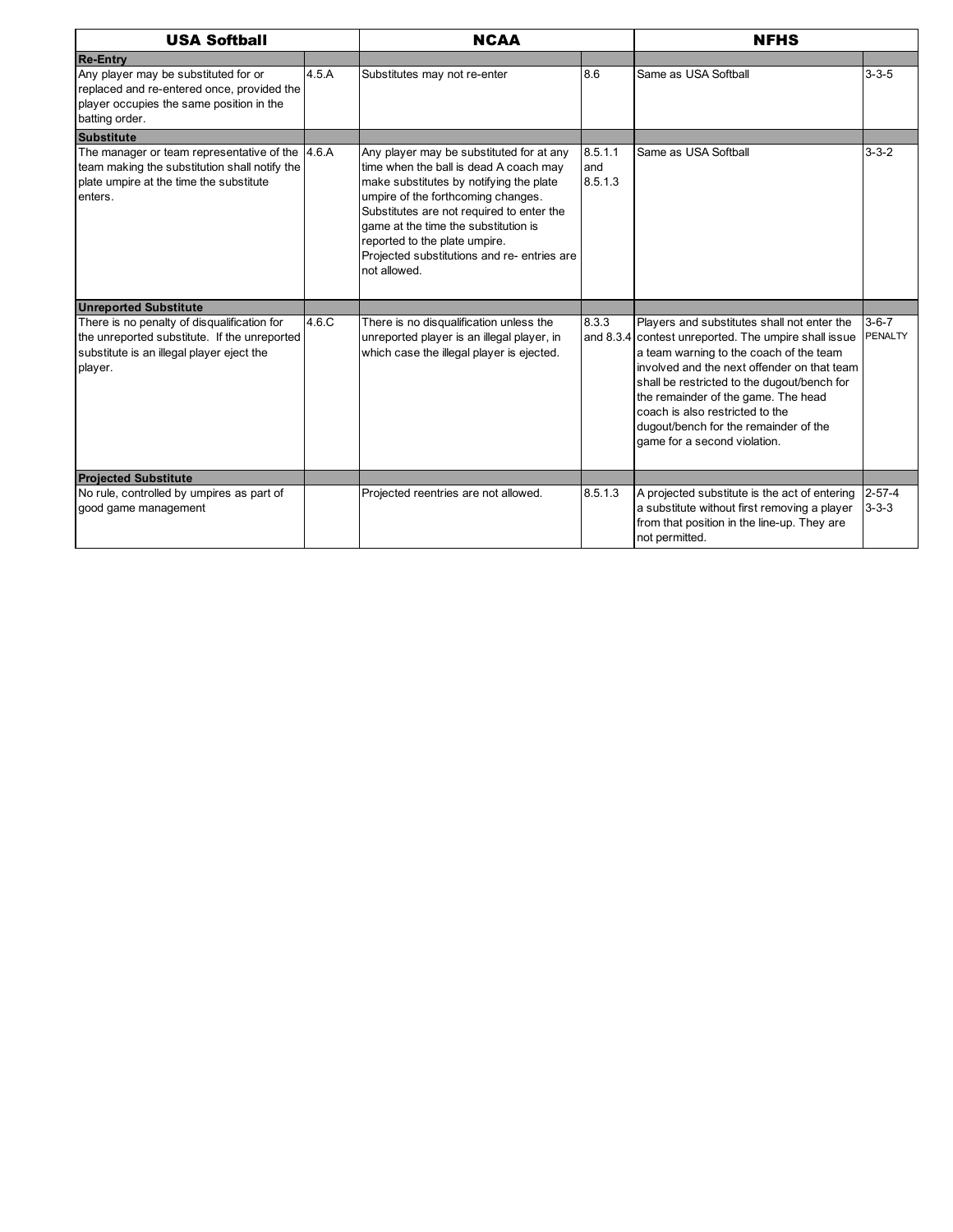| <b>USA Softball</b>                                                                                                                                                                                                                                                              |                   | <b>NCAA</b>                                                                                                                                                                                                                                                                                                                                                                                                                                                                                                                                                                                                                                                                                                                                                                                                                                                                                                                                                                      |       | <b>NFHS</b>                                                                                                                                                                                                                                                                                        |             |  |
|----------------------------------------------------------------------------------------------------------------------------------------------------------------------------------------------------------------------------------------------------------------------------------|-------------------|----------------------------------------------------------------------------------------------------------------------------------------------------------------------------------------------------------------------------------------------------------------------------------------------------------------------------------------------------------------------------------------------------------------------------------------------------------------------------------------------------------------------------------------------------------------------------------------------------------------------------------------------------------------------------------------------------------------------------------------------------------------------------------------------------------------------------------------------------------------------------------------------------------------------------------------------------------------------------------|-------|----------------------------------------------------------------------------------------------------------------------------------------------------------------------------------------------------------------------------------------------------------------------------------------------------|-------------|--|
| <b>Illegal Player</b>                                                                                                                                                                                                                                                            |                   |                                                                                                                                                                                                                                                                                                                                                                                                                                                                                                                                                                                                                                                                                                                                                                                                                                                                                                                                                                                  |       |                                                                                                                                                                                                                                                                                                    |             |  |
| The use of an illegal player in handled as a<br>protest by the offended team while the<br>illegal player is in the game. The illegal<br>player is disqualified. An out can be<br>recorded if protested at the proper time.                                                       | $4.6.F(1 -$<br>4) | Illegal players: players who compete in a<br>game in a way in which they are not<br>allowed to participate.                                                                                                                                                                                                                                                                                                                                                                                                                                                                                                                                                                                                                                                                                                                                                                                                                                                                      | 8.3.4 | Illegal offensive or defensive players may<br>be discovered by the umpire or either team<br>any time after the ball becomes live and an<br>illegal substitute has taken a position:<br>Penalty: Restricted to the dugout/bench<br>remainder of the game. When on offense<br>will be called out.    | $3 - 4$     |  |
| <b>Coach/Team Personnel</b>                                                                                                                                                                                                                                                      |                   |                                                                                                                                                                                                                                                                                                                                                                                                                                                                                                                                                                                                                                                                                                                                                                                                                                                                                                                                                                                  |       |                                                                                                                                                                                                                                                                                                    |             |  |
| A coach is responsible for the team's<br>actions on the field and will represent the<br>team in communications with the umpire<br>and opposing team. A player may be<br>designated as a coach in the event the<br>coach is absent or that player is acting as a<br>player/coach. | 4.7A              | The head coach is the person employed<br>or appointed by an institution to be<br>responsible for the softball team. The<br>head coach is accountable for:<br>4.4.1.1 The team's conduct:<br>4.4.1.2 Observance of the official rules;<br>4.4.1.3 Ensuring that all players are legally<br>and safely equipped and properly attired;<br>4.4.1.4 Presenting an approved bat list<br>with highlighted and numbered models for<br>all bats available for use in the game; and<br>4.4.1.5 All communication with the umpire<br>whether initiated by assistants or other<br>team personnel. If the head coach leaves<br>the field, he/she should inform the umpire<br>of his or her temporary replacement. 4.4.2<br>In the event the team has co-head<br>coaches, one shall be designated as the<br>head coach on the lineup card.<br>4.4.3 In the event the head coach is<br>unavailable, an acting head coach shall be<br>named. He/she must be an approved<br>representative of the | 4.4   | Prior to the start of the game at the pre-<br>game conference, a head coach shall be<br>responsible for verifying to the plate umpire<br>that the lineup card is correct, all his/her<br>players are legally equipped, and that<br>players and equipment are in compliance<br>with all NFHS rules. | $3 - 5 - 1$ |  |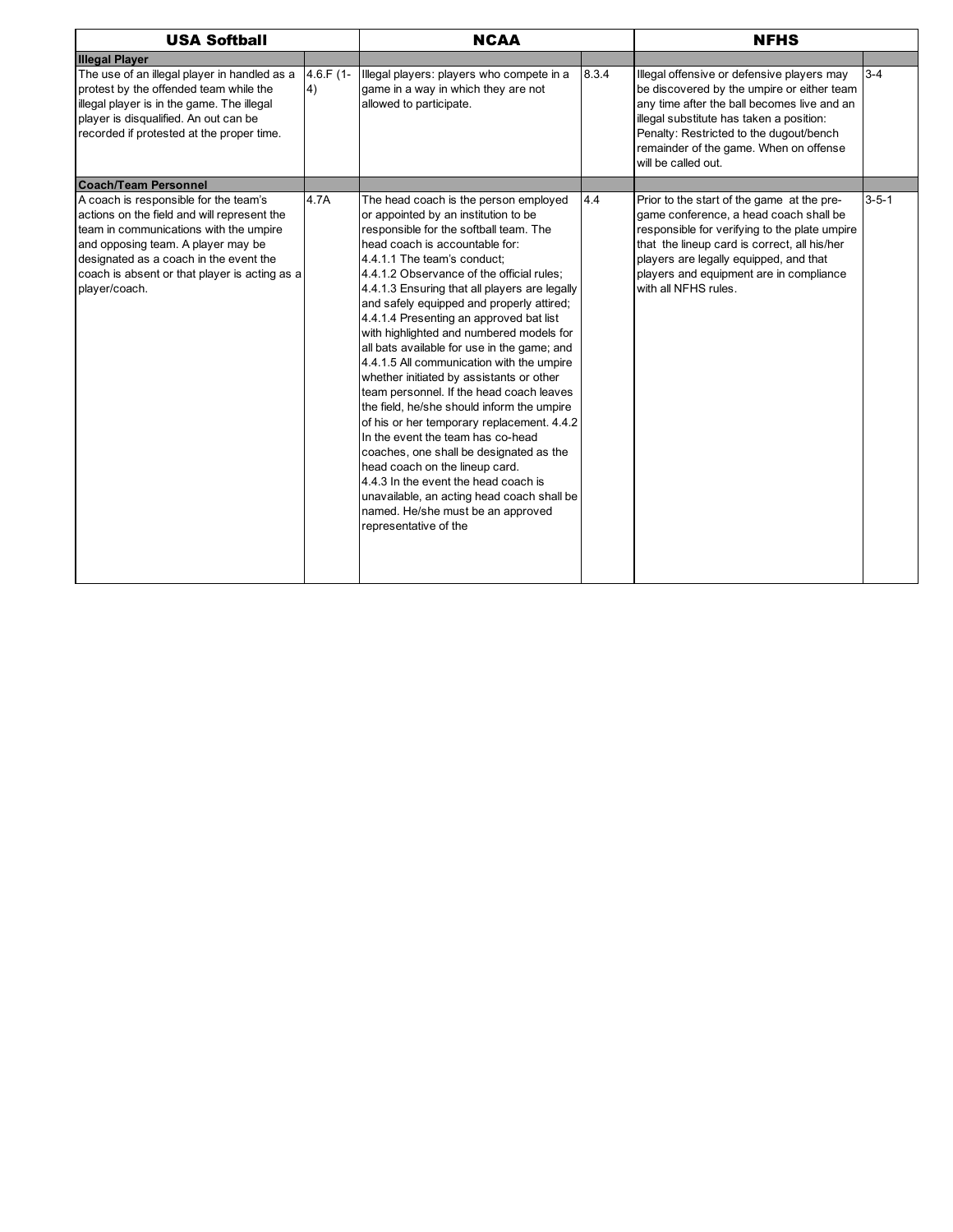| <b>USA Softball</b>                                                                                                                                                                                 |        | <b>NCAA</b>                                                                                                                                                                                                                                                                                                                                                                                                                                                                                                                                                                                                              |               | <b>NFHS</b>                                                                                                                                                                                                                                                                                                              |             |
|-----------------------------------------------------------------------------------------------------------------------------------------------------------------------------------------------------|--------|--------------------------------------------------------------------------------------------------------------------------------------------------------------------------------------------------------------------------------------------------------------------------------------------------------------------------------------------------------------------------------------------------------------------------------------------------------------------------------------------------------------------------------------------------------------------------------------------------------------------------|---------------|--------------------------------------------------------------------------------------------------------------------------------------------------------------------------------------------------------------------------------------------------------------------------------------------------------------------------|-------------|
| <b>Use of Electronic Equipment</b>                                                                                                                                                                  |        |                                                                                                                                                                                                                                                                                                                                                                                                                                                                                                                                                                                                                          |               |                                                                                                                                                                                                                                                                                                                          |             |
| No electronic equipment to include cell<br>phones, pagers, etc. are allowed to be<br>worn or carried on the playing field.<br>EFFECT: Disqualification or ejection from<br>the game after a warning | 4.7C.5 | Scouting information obtained from outside 5.9.6<br>the dugout involving current opponents<br>shall not be relayed or given to the playing<br>field or to team personnel during the<br>contest. A team may film or videotape only<br>contests in which it is playing, but may<br>record (from video truck, satellite feed or<br>airwaves, not video camera) any game<br>which is or will be televised.<br>Team personnel, including players, are<br>prohibited from wearing any device<br>capable of transmitting information while<br>on the field (e.g., cell phone, smart watch,<br>$etc.$ ).                         | 5.9.8         | The use of electronic devices by team<br>personnel to transmit or record information<br>pertaining to his/her player or team's<br>performance shall be permitted within the<br>team's dugout/bench area only. Information<br>obtained from an electronic device may be<br>used for coaching purposes during the<br>qame. | $1 - 8 - 6$ |
| Post Game Use of Video                                                                                                                                                                              |        |                                                                                                                                                                                                                                                                                                                                                                                                                                                                                                                                                                                                                          |               |                                                                                                                                                                                                                                                                                                                          |             |
| No Rule                                                                                                                                                                                             |        | If available, television monitoring or<br>institutional replay equipment may be used 13.2<br>following a game in only the following<br>situations: (1) By the umpires to verify<br>personnel involved in a fight,<br>(2)<br>By the umpires to verify personnel who<br>left the team area to join in a brawl,<br>(3) By the SRE to confirm the accuracy of<br>a softball incident report involving a<br>protest or possible suspension.                                                                                                                                                                                   | 5.9.9<br>13.3 | No rule                                                                                                                                                                                                                                                                                                                  |             |
| <b>Video Review</b>                                                                                                                                                                                 |        |                                                                                                                                                                                                                                                                                                                                                                                                                                                                                                                                                                                                                          |               |                                                                                                                                                                                                                                                                                                                          |             |
| No rule                                                                                                                                                                                             |        | To allow video review of designated plays<br>as listed below. In games using video<br>review, each head coach has two<br>challenges to initiate a review of the plays<br>designated in the rule for the entirety of<br>the game. The challenge must be<br>indicated before the next pitch, before the<br>pitcher and all infielders have clearly<br>vacated their normal fielding position and<br>left fair territory, or before the umpires<br>have left the field of play. Additionally, the<br>crew chief may initiate a review of these<br>plays at his/her discretion beginning with<br>the 6th inning in any game. | 5.9           | No rule                                                                                                                                                                                                                                                                                                                  |             |
| <b>Disqualified Player</b><br>A disqualified player is prohibited from                                                                                                                              | 4.8A   | No rule                                                                                                                                                                                                                                                                                                                                                                                                                                                                                                                                                                                                                  |               | The restricted player is not allowed to leave 2-48                                                                                                                                                                                                                                                                       |             |
| playing but can remain in the team area or<br>serve as a coach/manager.                                                                                                                             |        |                                                                                                                                                                                                                                                                                                                                                                                                                                                                                                                                                                                                                          |               | the bench/dugout for the remainder of the<br>game.                                                                                                                                                                                                                                                                       | $3 - 5 - 2$ |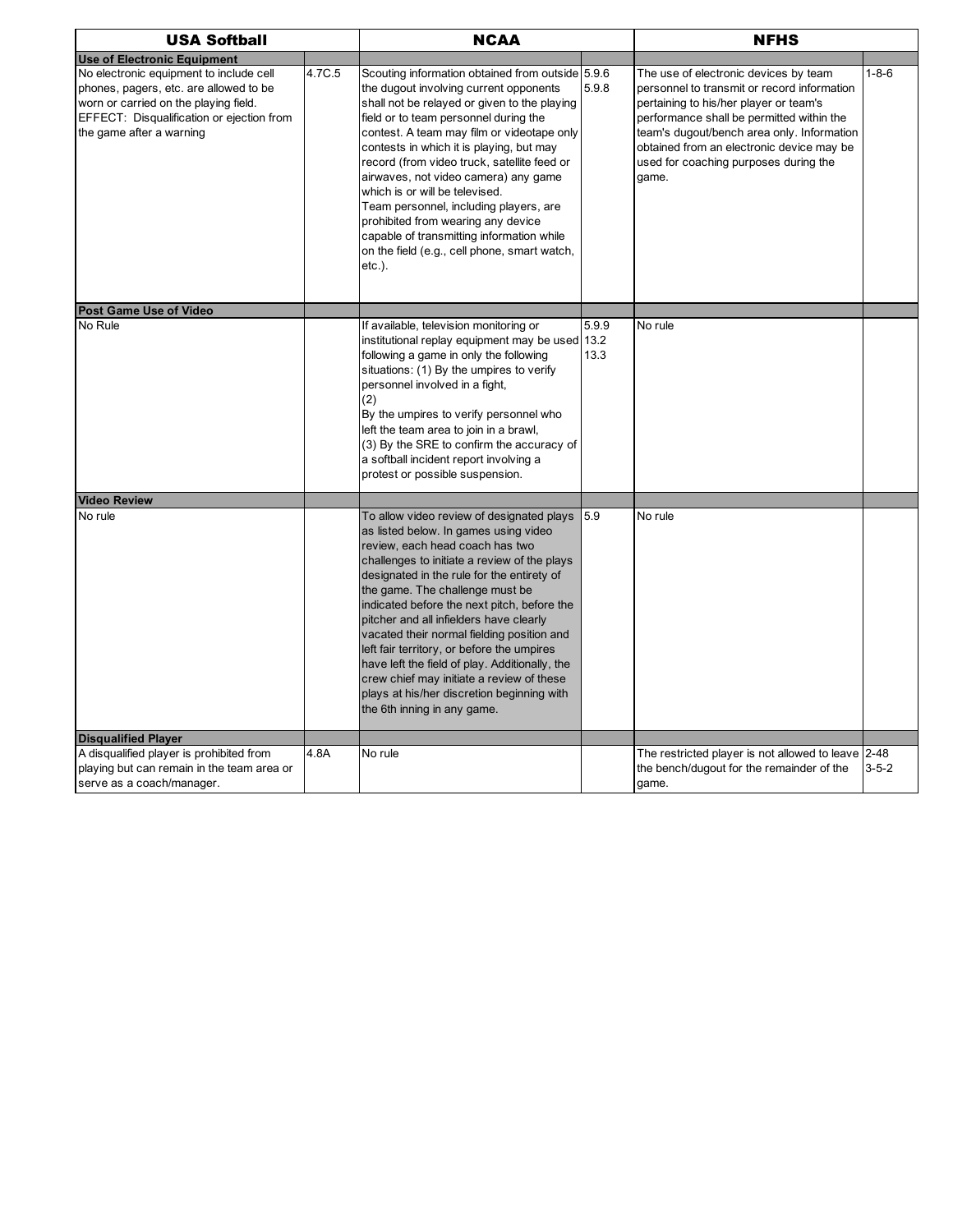| <b>USA Softball</b>                                                                                                                                          |       | <b>NCAA</b>                                                                                                                                                                                                                                                                                    |                   | <b>NFHS</b>                                                                                                                                                                                                                                                                                                                                                                                           |                                |  |
|--------------------------------------------------------------------------------------------------------------------------------------------------------------|-------|------------------------------------------------------------------------------------------------------------------------------------------------------------------------------------------------------------------------------------------------------------------------------------------------|-------------------|-------------------------------------------------------------------------------------------------------------------------------------------------------------------------------------------------------------------------------------------------------------------------------------------------------------------------------------------------------------------------------------------------------|--------------------------------|--|
| <b>Ejected Participant</b>                                                                                                                                   |       |                                                                                                                                                                                                                                                                                                |                   |                                                                                                                                                                                                                                                                                                                                                                                                       |                                |  |
| An ejected participant must leave the<br>grounds and have no contact with the<br>umpires or participants in the game.<br>EFFECT: The game is forfeited.      | 4.8B  | Definition-The exercise of an umpire's<br>authority to remove a player and/or other<br>team personnel from further participation<br>in a game. Ejections are classified as<br>either administrative ejections or<br>behavioral ejections.                                                      | 1.1.9<br>13.2     | Ejected players shall remain in the<br>bench/dugout area. A coach who is<br>ejected shall leave the vicinity (out of sight<br>and out of sound) of the playing area<br>immediately and is prohibited from any<br>further contact (direct or indirect) with the<br>team during the remainder of the game.<br>Failure to comply with the rules of ejection<br>shall result in the game being forfeited. | $3 - 6 - 20$                   |  |
| <b>Arguing Balls and Strikes</b>                                                                                                                             |       |                                                                                                                                                                                                                                                                                                |                   |                                                                                                                                                                                                                                                                                                                                                                                                       |                                |  |
| Any arguing of the judgment of balls and<br>strikes will result in a team warning. Any<br>repeat offenses will result in the ejection of<br>the team member. | 4.8.C | Same as USA Softball                                                                                                                                                                                                                                                                           | 13.8.4<br>EFFEC T | The offender will be ejected, unless judged<br>to be minor, then the offender will be<br>warned and ejected if the offense is<br>repeated.                                                                                                                                                                                                                                                            | $3 - 6 - 15$<br><b>PENALTY</b> |  |
| <b>RULE 5: THE GAME</b>                                                                                                                                      |       |                                                                                                                                                                                                                                                                                                |                   |                                                                                                                                                                                                                                                                                                                                                                                                       |                                |  |
| <b>Home Team</b>                                                                                                                                             |       |                                                                                                                                                                                                                                                                                                |                   |                                                                                                                                                                                                                                                                                                                                                                                                       |                                |  |
| Prior to the start of all games, the choice of 5.1<br>which team will bat first or last in the inning<br>shall be decided by a coin flip                     |       | The home team may be determined in a<br>variety of ways (for example, coin flip,<br>mutual agreement, conference or<br>tournament assignment, custom.)<br><b>WHERE</b>                                                                                                                         | 1.28              | No Rule in NFHS                                                                                                                                                                                                                                                                                                                                                                                       |                                |  |
| <b>Fitness of the Grounds</b>                                                                                                                                |       |                                                                                                                                                                                                                                                                                                |                   |                                                                                                                                                                                                                                                                                                                                                                                                       |                                |  |
| The fitness of the grounds for a game shall $ 5.2 $<br>be decided solely by the plate umpire.                                                                |       | When on site within one hour before game 5.3.1<br>time the coaches of both teams and/or the<br>site administrator shall decide whether a<br>game shall not be started because of<br>unsatisfactory conditions of weather or<br>playing field, except for the second game<br>of a doubleheader. |                   | The home coach shall decide whether the<br>grounds and other conditions are suitable<br>for starting the game.                                                                                                                                                                                                                                                                                        | $4 - 1 - 1$                    |  |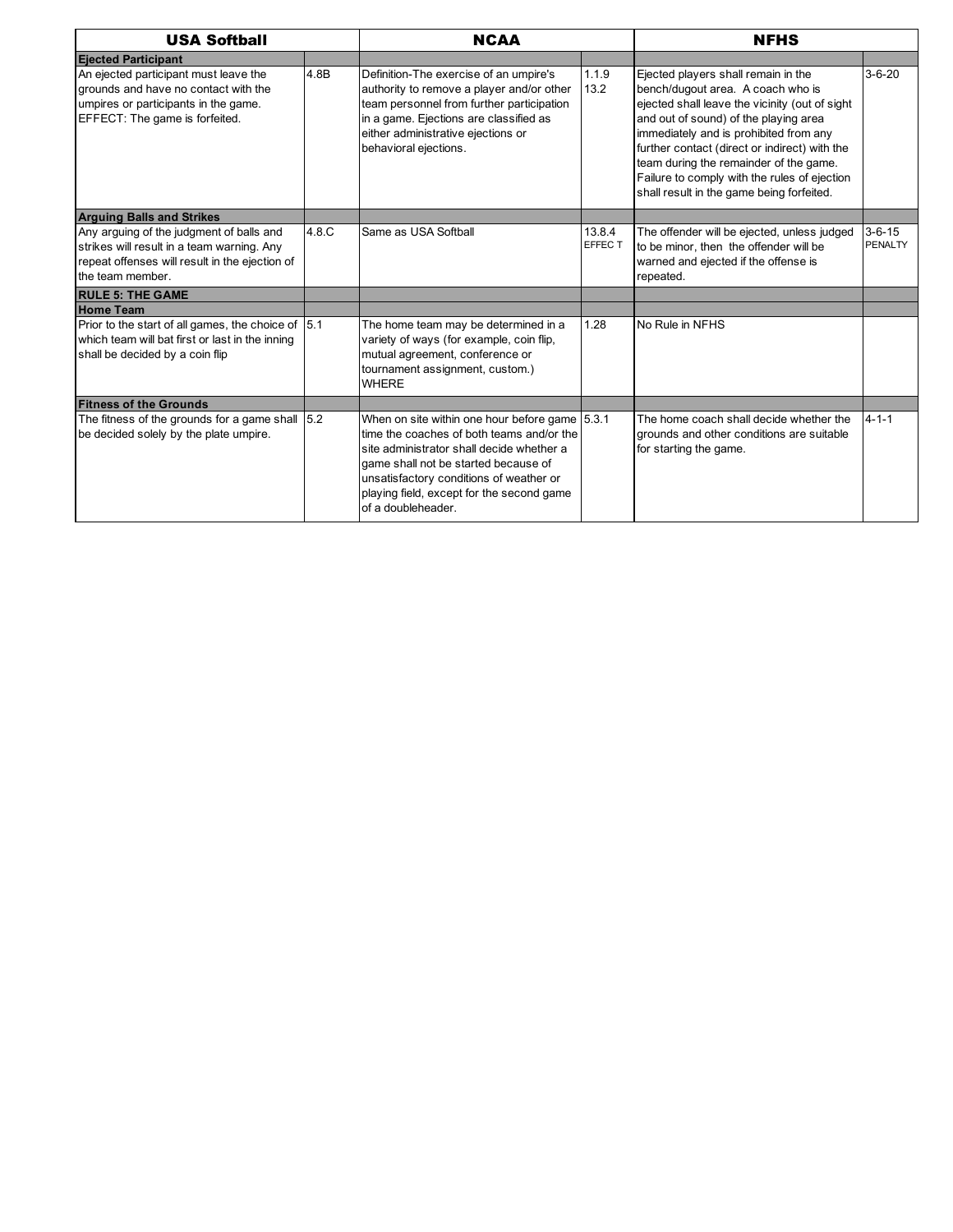| <b>USA Softball</b>                                                                                                                                                                                                                                                                                                                                                                                                                                                                                                                                                                                                                            |      | <b>NCAA</b>                                                                                                                                                                                                                                                                                                                                                                                                                                                                                                                                     |                    | <b>NFHS</b>                                                                                                                                                                                           |                             |
|------------------------------------------------------------------------------------------------------------------------------------------------------------------------------------------------------------------------------------------------------------------------------------------------------------------------------------------------------------------------------------------------------------------------------------------------------------------------------------------------------------------------------------------------------------------------------------------------------------------------------------------------|------|-------------------------------------------------------------------------------------------------------------------------------------------------------------------------------------------------------------------------------------------------------------------------------------------------------------------------------------------------------------------------------------------------------------------------------------------------------------------------------------------------------------------------------------------------|--------------------|-------------------------------------------------------------------------------------------------------------------------------------------------------------------------------------------------------|-----------------------------|
| <b>Requlation Tie Game</b>                                                                                                                                                                                                                                                                                                                                                                                                                                                                                                                                                                                                                     |      |                                                                                                                                                                                                                                                                                                                                                                                                                                                                                                                                                 |                    |                                                                                                                                                                                                       |                             |
| Games that are regulation tie games shall<br>be resumed at the exact point where they<br>were stopped.                                                                                                                                                                                                                                                                                                                                                                                                                                                                                                                                         | 5.3F | If the competing teams, league,<br>conference or tournament committee wish<br>not to be bound by the tie game rule and<br>wish to complete a regulation tie game<br>from the point at which the game was<br>terminated, they may do so by formally<br>opting to use the Halted Game Rule.<br>Otherwise a game stopped after five or<br>more innings with the score tied is<br>considered a regulation tie game, not a<br>Halted Game, and may not be resumed.<br>Intent to use the Halted Game Rule must<br>be declared before the game starts. | 6.15.3             | If a regulation game has a tie score as in $4 - 4 - 2 - 5$<br>2-2 it is a tie game unless the State<br>Association has any prescribed game<br>ending procedures.                                      |                             |
| <b>Called Game</b>                                                                                                                                                                                                                                                                                                                                                                                                                                                                                                                                                                                                                             |      |                                                                                                                                                                                                                                                                                                                                                                                                                                                                                                                                                 |                    |                                                                                                                                                                                                       |                             |
| A called game is a game ended by the<br>umpire                                                                                                                                                                                                                                                                                                                                                                                                                                                                                                                                                                                                 | 5.3C | A travel policy that allows a game to<br>conclude before its actual completion may<br>be established by conference or<br>tournament policy or agreed upon by<br>opposing coaches.                                                                                                                                                                                                                                                                                                                                                               | 6.17.4             | Same as USA Softball                                                                                                                                                                                  | $2 - 26 - 2$<br>$4 - 2 - 2$ |
| <b>Forfeited Game / Field Enough Players</b>                                                                                                                                                                                                                                                                                                                                                                                                                                                                                                                                                                                                   |      |                                                                                                                                                                                                                                                                                                                                                                                                                                                                                                                                                 |                    |                                                                                                                                                                                                       |                             |
| A Forfeit shall be declared by the umpire for 5.4<br>several reasons including not having<br>enough players to field a full team or<br>shorthanded team. No rule for a declaration<br>of no contest.                                                                                                                                                                                                                                                                                                                                                                                                                                           |      | EFFECT: A forfeit shall be declared in<br>favor to the team with sufficient players in<br>the event on team is no longer able to field EFFEC T<br>a team of at least nine players. In the<br>event neither team can field a team, the<br>game is declared "No Contest." (See Rule<br>6.20) unless the failure to field a team is<br>as a result of misconduct suspensions<br>(See Rule 13)                                                                                                                                                      | 8.1.1.1<br>8.1.1.2 | A Forfeit shall be declared by the umpire for 4-3<br>several reasons including not having<br>enough players to field a full team, or<br>continue to play. No rule for a declaration of<br>no contest. |                             |
| <b>Conferences</b>                                                                                                                                                                                                                                                                                                                                                                                                                                                                                                                                                                                                                             |      |                                                                                                                                                                                                                                                                                                                                                                                                                                                                                                                                                 |                    |                                                                                                                                                                                                       |                             |
| Offense: There shall be no more than one<br>charged conference between team<br>representatives and the batter, another<br>team representative, and/or runners in an<br>inning. The umpire shall not permit any<br>such conferences in excess of one in an<br>inning.<br>Defense: There shall be only three charged<br>conference between manager or other<br>team representative from the dugout with<br>any defensive players in a seven inning<br>game. For every inning beyond seven,<br>there shall be one charged conference per<br>inning between manager or other team<br>representative from the dugout with any<br>defensive players. | 5.7  | Each team is allowed 7 charged team<br>representative-to-player conferences<br>per regulation game max of 1 per half<br>inning. Each team allowed 7 charged<br>player-to-player conferences per<br>regulation game with max of 2 per half<br>inning. Each team is allowed 1<br>charged rep-to-player and 1 player-to-<br>player conference per half inning. Any<br>remaining conferences from<br>regulation do not carry over into extra<br>innings.                                                                                            | 6.7.2<br>6.12      | Same as USA Softball                                                                                                                                                                                  | $3 - 7 - 1$<br>$3 - 7 - 2$  |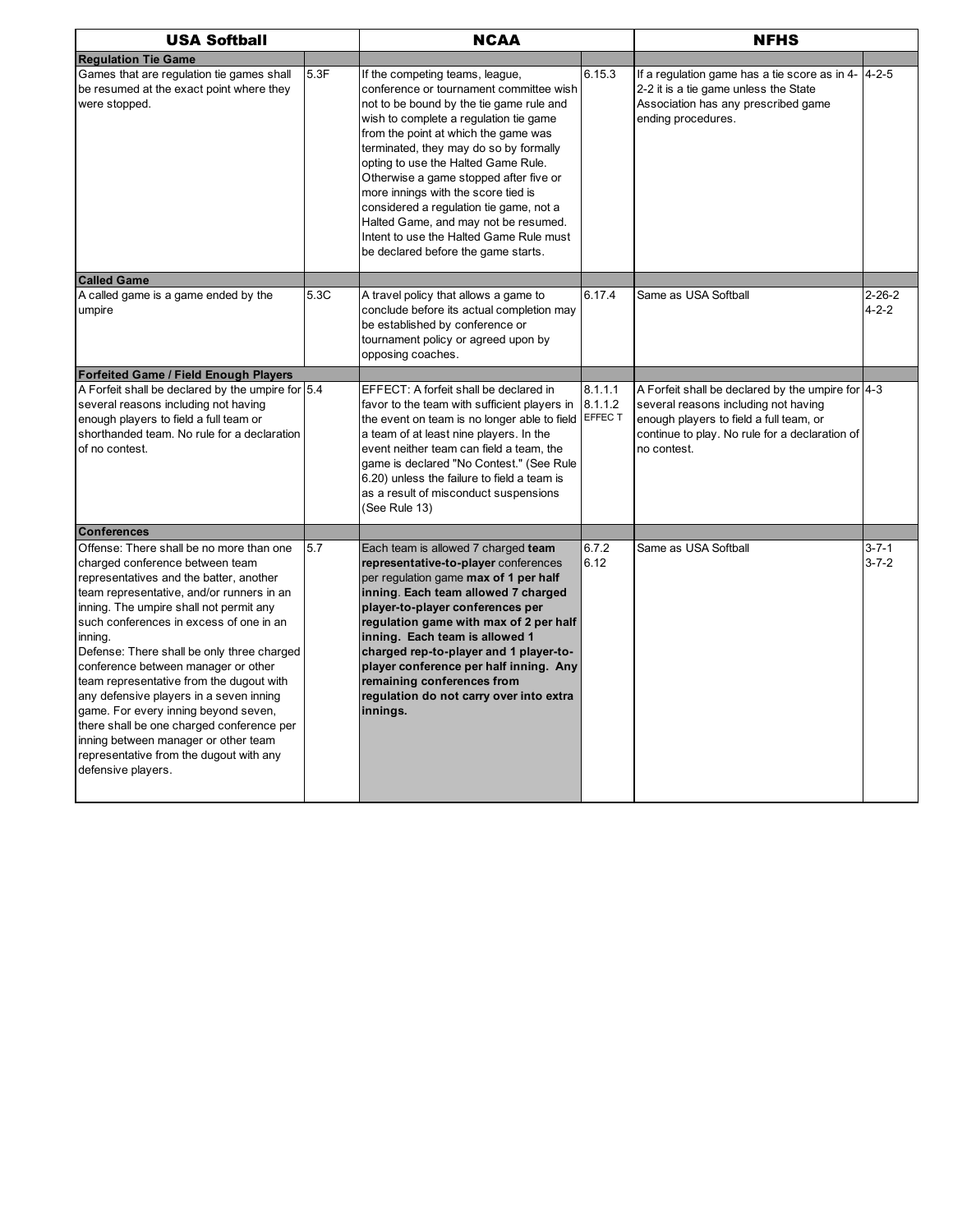| <b>USA Softball</b>                                                                                                                                                                                                    |                | <b>NCAA</b>                                                                                                                                                                                                                                                                                       |                | <b>NFHS</b>                                                                                                                                                                                                                                                                                                                                                              |                            |  |
|------------------------------------------------------------------------------------------------------------------------------------------------------------------------------------------------------------------------|----------------|---------------------------------------------------------------------------------------------------------------------------------------------------------------------------------------------------------------------------------------------------------------------------------------------------|----------------|--------------------------------------------------------------------------------------------------------------------------------------------------------------------------------------------------------------------------------------------------------------------------------------------------------------------------------------------------------------------------|----------------------------|--|
| <b>Run Ahead Rule</b>                                                                                                                                                                                                  |                |                                                                                                                                                                                                                                                                                                   |                |                                                                                                                                                                                                                                                                                                                                                                          |                            |  |
| 15 after three innings, 12 after four and 8<br>after five innings.                                                                                                                                                     | 5.9.1A<br>(1B) | A regulation eight-run rule game shall be<br>declared by the plate umpire if one team is<br>ahead after five or more complete innings.                                                                                                                                                            | 6.14           | A state association may adopt game-<br>ending procedures that determine how<br>games are ended, including suspended<br>games. However, if a state association<br>does not have established game-ending<br>procedures, by mutual agreement of the<br>opposing coaches and the plate umpire,<br>any remaining play may be shortened at<br>any time or the game terminated. | $4 - 2 - 3$                |  |
| <b>Time Limit</b>                                                                                                                                                                                                      |                |                                                                                                                                                                                                                                                                                                   |                |                                                                                                                                                                                                                                                                                                                                                                          |                            |  |
| 1 hour and 40 minutes finish the inning<br>beginning with the first WARM-UP Pitch.                                                                                                                                     | 5.10           | No Rule                                                                                                                                                                                                                                                                                           |                | A state association may adopt game-<br>ending procedures that determine how<br>games are ended, including suspended<br>games. However, if a state association<br>does not have established game-ending<br>procedures, by mutual agreement of the<br>opposing coaches and the plate umpire,<br>any remaining play may be shortened at<br>any time or the game terminated. | $4 - 2 - 3$                |  |
| <b>Tie-Breaker Rule</b>                                                                                                                                                                                                |                |                                                                                                                                                                                                                                                                                                   |                |                                                                                                                                                                                                                                                                                                                                                                          |                            |  |
| Starts in the top of the eighth inning. Place<br>the person who is scheduled to bat last in<br>the inning on second base. If team is<br>shorthanded and the last batter is the open<br>spot go to the previous batter. | 5.11<br>A/B    | If, after the completion of at least seven<br>innings of play, the score is tied, the tie-<br>breaker rule MAY be played to determine<br>a winning team. Whether the tiebreaker<br>procedure will be used, and when it shall<br>be invoked, must be determined not later<br>than pregame meeting. | 6.16<br>6.16.2 | A regulation called game has a tie score<br>when ended as in 4-2-2 it is a tie game<br>unless the State Association has a tie-<br>breaker procedure.                                                                                                                                                                                                                     | $4 - 2 - 5$<br>$4 - 2 - 6$ |  |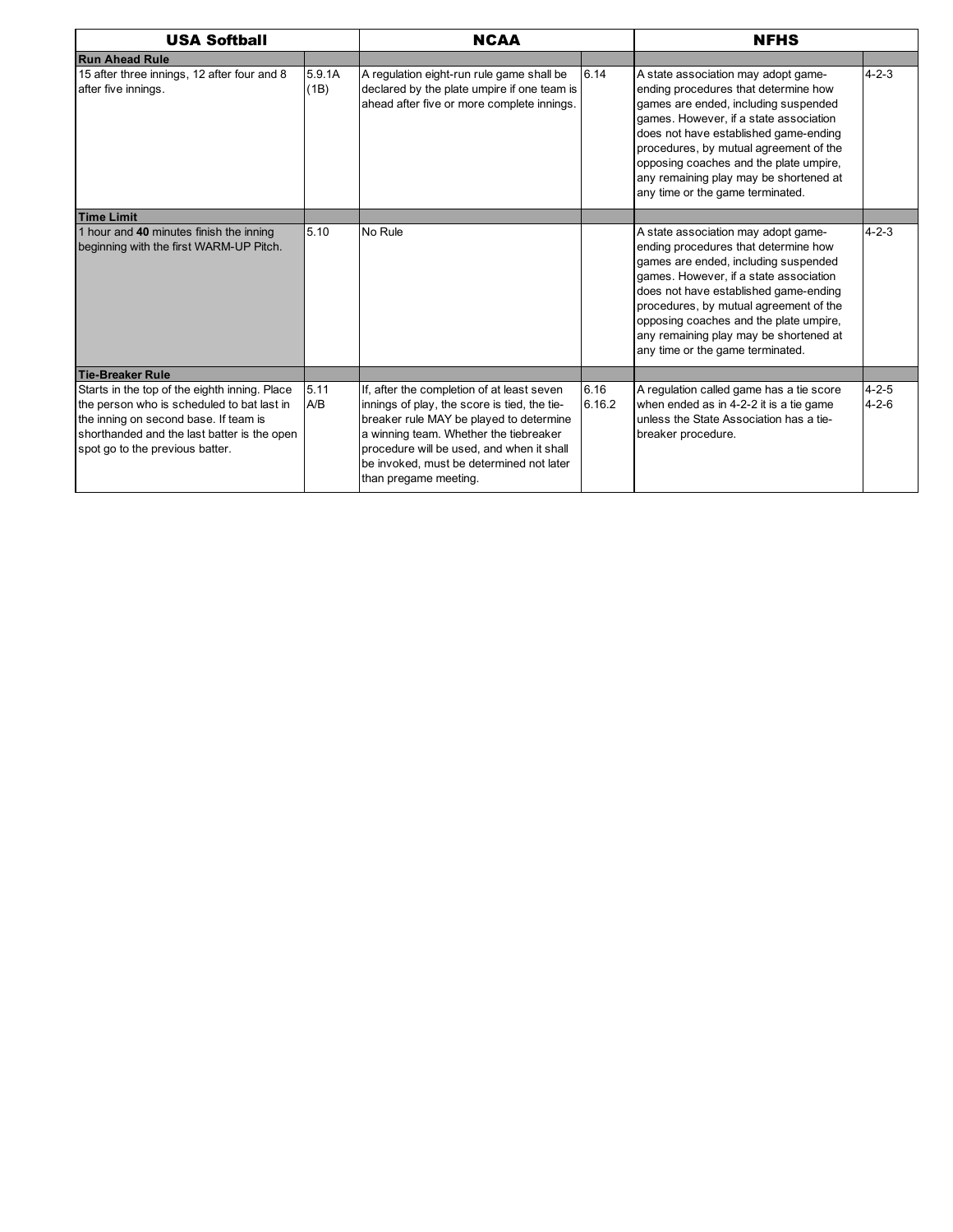| <b>USA Softball</b>                                                                                                                                                                                                                                                                                                                                                                                                                                                                                                                                                                      |             | <b>NCAA</b>                                                                                                                                                                                                                                                                                                                                                                                                                                                                                                                                                                                                                                                                                |                     | <b>NFHS</b>                                                                                                                                                                                                                                                          |                                      |  |
|------------------------------------------------------------------------------------------------------------------------------------------------------------------------------------------------------------------------------------------------------------------------------------------------------------------------------------------------------------------------------------------------------------------------------------------------------------------------------------------------------------------------------------------------------------------------------------------|-------------|--------------------------------------------------------------------------------------------------------------------------------------------------------------------------------------------------------------------------------------------------------------------------------------------------------------------------------------------------------------------------------------------------------------------------------------------------------------------------------------------------------------------------------------------------------------------------------------------------------------------------------------------------------------------------------------------|---------------------|----------------------------------------------------------------------------------------------------------------------------------------------------------------------------------------------------------------------------------------------------------------------|--------------------------------------|--|
| <b>Dugout Conduct</b>                                                                                                                                                                                                                                                                                                                                                                                                                                                                                                                                                                    |             |                                                                                                                                                                                                                                                                                                                                                                                                                                                                                                                                                                                                                                                                                            |                     |                                                                                                                                                                                                                                                                      |                                      |  |
| Dugout Conduct: A. Coaches, players,<br>substitutes and other bench personnel shall<br>not be outside the designated bench,<br>dugout/team area except when the rules<br>allow or is justified by the umpire. B. Adult:<br>Participants may not smoke or use alcohol<br>beverages inside the dugout or on the<br>playing field.<br>C. (JO only) The use of alcoholic<br>beverages or tobacco products is<br>prohibited at all Junior Olympic<br>Championships.<br>EFFECT: The first offense is a team<br>warning. Any repeat offense shall result in<br>the ejection of that team member | 5.12        | Whether a warning is issued or not,<br>Umpires have the authority to remove a<br>player and/or other team personnel from<br>further participation in a game for<br>unsporting behavior or verbal misconduct.<br>The on-site administrator will make<br>him/herself available to assist the umpire<br>crew as requested.<br>To prohibit teams from coming out of<br>the dugout during stoppages of play,<br>including during conferences,<br>pitching<br>changes, substitutions, and injuries,<br>except for those players directly<br>involved in the situation.                                                                                                                           | 13.2.1,<br>6.5, 6.6 | Any abusive conduct or unsporting<br>behavior by team personnel in the dugout<br>or on the field will result in the prescribed<br>action by rule.                                                                                                                    | $3 - 6 - 20$                         |  |
| <b>RULE 6: PITCHING</b>                                                                                                                                                                                                                                                                                                                                                                                                                                                                                                                                                                  |             |                                                                                                                                                                                                                                                                                                                                                                                                                                                                                                                                                                                                                                                                                            |                     |                                                                                                                                                                                                                                                                      |                                      |  |
| <b>Preliminaries</b><br>Before starting the pitch the pitcher shall<br>comply with the following. Both feet must be 6.1.C<br>on the ground and in contact with or behind<br>the pitcher's plate.                                                                                                                                                                                                                                                                                                                                                                                         | $6.1.A - E$ | The pitcher is considered to be in the<br>pitching position when she has her hands<br>apart, her pivot foot in<br>contact with the pitcher's plate, both feet<br>on the ground the pivot foot within the 24-<br>inch length of the pitcher's plate, the hips<br>in line with first and third bases. The<br>stride foot can be on pitcher's<br>line/pitcher's plate (rather than within the<br>24-inch length of the pitcher's plate). The<br>stride foot may be on or behind the<br>pitcher's plate as far back as desired.<br>Once the pitcher initially sets the toe of<br>her stride foot, she may not step back any<br>farther to increase the distance behind the<br>pitcher's plate. | 10.1.1              | Same as USA Softball                                                                                                                                                                                                                                                 | $6 - 1 - 1$<br>$6 - 1 - 2a$<br>&b FP |  |
|                                                                                                                                                                                                                                                                                                                                                                                                                                                                                                                                                                                          |             |                                                                                                                                                                                                                                                                                                                                                                                                                                                                                                                                                                                                                                                                                            |                     |                                                                                                                                                                                                                                                                      |                                      |  |
| <b>Taking a Signal</b><br>While on the pitcher's plate, the pitcher shall 6.1.D<br>take a signal or appear to take a signal with<br>the hands separated. The ball must remain<br>in either the glove or pitching hand.                                                                                                                                                                                                                                                                                                                                                                   |             | While in this position, the pitcher must take 10.22<br>or appear to take a signal while on the<br>pitching plate. They are not allowed to<br>take a signal from anywhere other than<br>the pitching plate.                                                                                                                                                                                                                                                                                                                                                                                                                                                                                 |                     | Same as USA Softball                                                                                                                                                                                                                                                 | $6 - 1 - 1b$                         |  |
| <b>Timing for Hands being Together</b>                                                                                                                                                                                                                                                                                                                                                                                                                                                                                                                                                   |             |                                                                                                                                                                                                                                                                                                                                                                                                                                                                                                                                                                                                                                                                                            |                     |                                                                                                                                                                                                                                                                      |                                      |  |
| Pitcher shall bring hands together for not<br>less than one and not more then 10<br>seconds.<br>Start of the Pitch                                                                                                                                                                                                                                                                                                                                                                                                                                                                       | 6A.1.E      | Pitcher has not more than five seconds to 10.18<br>deliver the pitch after the hands are<br>brought together                                                                                                                                                                                                                                                                                                                                                                                                                                                                                                                                                                               |                     | Same as USA Softball                                                                                                                                                                                                                                                 | $6 - 1 - 1c$                         |  |
| The pitch starts when the hands are<br>separated once they have been placed<br>together.                                                                                                                                                                                                                                                                                                                                                                                                                                                                                                 | 6.2         | Same as USA Softball                                                                                                                                                                                                                                                                                                                                                                                                                                                                                                                                                                                                                                                                       |                     | Same as USA Softball                                                                                                                                                                                                                                                 | 6-1-2a                               |  |
| <b>Number of Revolutions</b><br>The pitcher must not make more than two<br>revolutions of the arm on the windmill pitch.<br>A pitcher may drop the arm to the side and<br>to the rear before starting the windmill<br>motion.                                                                                                                                                                                                                                                                                                                                                            | 6.3.D       | Not more than one and a half revolutions.                                                                                                                                                                                                                                                                                                                                                                                                                                                                                                                                                                                                                                                  | 10.6.1              | Not more than one and a half clockwise<br>revolutions of the arm in the windmill pitch.                                                                                                                                                                              | $6 - 1 - 4d$                         |  |
| <b>Continuing the Revolution</b>                                                                                                                                                                                                                                                                                                                                                                                                                                                                                                                                                         |             |                                                                                                                                                                                                                                                                                                                                                                                                                                                                                                                                                                                                                                                                                            |                     |                                                                                                                                                                                                                                                                      |                                      |  |
| The Pitch shall not make another revolution 6.3M<br>after releasing the ball                                                                                                                                                                                                                                                                                                                                                                                                                                                                                                             |             | Same as USA Softball                                                                                                                                                                                                                                                                                                                                                                                                                                                                                                                                                                                                                                                                       | 10.6.5              | The Pitcher does not continue to wind up<br>after taking the forward step or after the ball<br>is released. NOTE: Continuation of wind up<br>is considered any action that, after the ball<br>is released causes the arm to continue to<br>rotate past the shoulder. | $6 - 1 - 4e$                         |  |
| <b>Legal Delivery</b><br>The Pitcher may not throw behind their                                                                                                                                                                                                                                                                                                                                                                                                                                                                                                                          | 6A.3F       | No such Rule                                                                                                                                                                                                                                                                                                                                                                                                                                                                                                                                                                                                                                                                               |                     | Same as USA Softball                                                                                                                                                                                                                                                 | $6 - 1 - 3c$                         |  |
| back or through their legs and the ball must<br>be delivered on the throwing side of the<br>body.                                                                                                                                                                                                                                                                                                                                                                                                                                                                                        |             |                                                                                                                                                                                                                                                                                                                                                                                                                                                                                                                                                                                                                                                                                            |                     |                                                                                                                                                                                                                                                                      |                                      |  |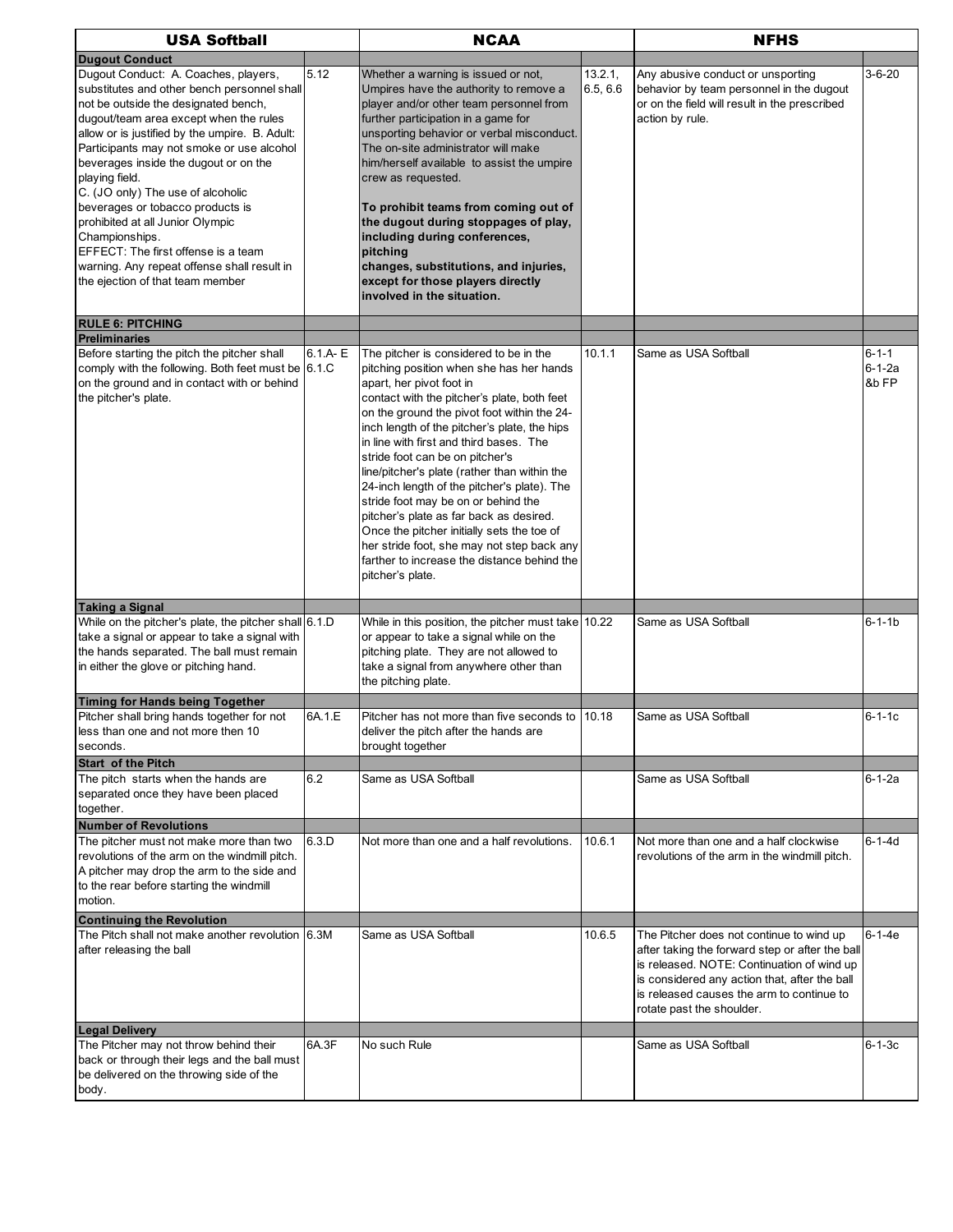| <b>USA Softball</b>                                                                                                                                                                                                                                                                                                                                                                                                                                                                                                                                                                                                                                                                                                                                                                                                                                                                                                  |        | <b>NCAA</b>                                                                                                                                                                                                                                       |          | <b>NFHS</b>                                               |              |
|----------------------------------------------------------------------------------------------------------------------------------------------------------------------------------------------------------------------------------------------------------------------------------------------------------------------------------------------------------------------------------------------------------------------------------------------------------------------------------------------------------------------------------------------------------------------------------------------------------------------------------------------------------------------------------------------------------------------------------------------------------------------------------------------------------------------------------------------------------------------------------------------------------------------|--------|---------------------------------------------------------------------------------------------------------------------------------------------------------------------------------------------------------------------------------------------------|----------|-----------------------------------------------------------|--------------|
| In the act of delivering the ball, the pitcher<br>shall take one step with the non-pivot foot<br>simultaneous with the release of the ball.<br>The step must be forward and toward the<br>batter within the 24-inch length of the<br>pitcher's plate. It is not a step if the pitcher<br>slides the pivot foot across the pitcher's<br>plate toward the batter, or if the pivot foot<br>turns or slides in order to push off the<br>pitcher's plate, provided contact is<br>maintained with the plate. Raising the foot<br>off the pitcher's plate and returning it to the<br>plate creates a rocking motion and is an<br>illegal act. Any step back with the non-pivot<br>foot must begin before the start of the pitch.<br>Once the pitch has started (the hands<br>separate), the pitcher shall not take more<br>than one step which must be forward,<br>toward the batter and simultaneous with the<br>delivery. | 6A.3I  | The stride foot may be on or behind the<br>pitcher's plate as far back as desired.<br>Once the pitcher initially sets the toe of<br>her stride foot, she may not step back any<br>farther to increase the distance behind the<br>pitcher's plate. | 10.2.1.1 | Same as USA Softball                                      | $6 - 1 - 2b$ |
| Pushing off and dragging the pivot foot in<br>contact with the ground or having both<br>feet in the air is allowed.                                                                                                                                                                                                                                                                                                                                                                                                                                                                                                                                                                                                                                                                                                                                                                                                  | 6A.3K  | The pivot foot must remain in contact with 10.1.2.1<br>the ground.                                                                                                                                                                                |          | The pivot foot must remain in contact with<br>the ground. | $6 - 1 - 2c$ |
| The pitcher has 20 seconds to release the<br>next pitch after receiving the ball or after<br>the umpire indicates "play ball."                                                                                                                                                                                                                                                                                                                                                                                                                                                                                                                                                                                                                                                                                                                                                                                       | 6A.3.O | Once catcher and batter are ready,<br>pitcher has 10 seconds to bring their<br>hands together.                                                                                                                                                    | 10.18    | Same as USA Softball                                      | $6 - 2 - 3$  |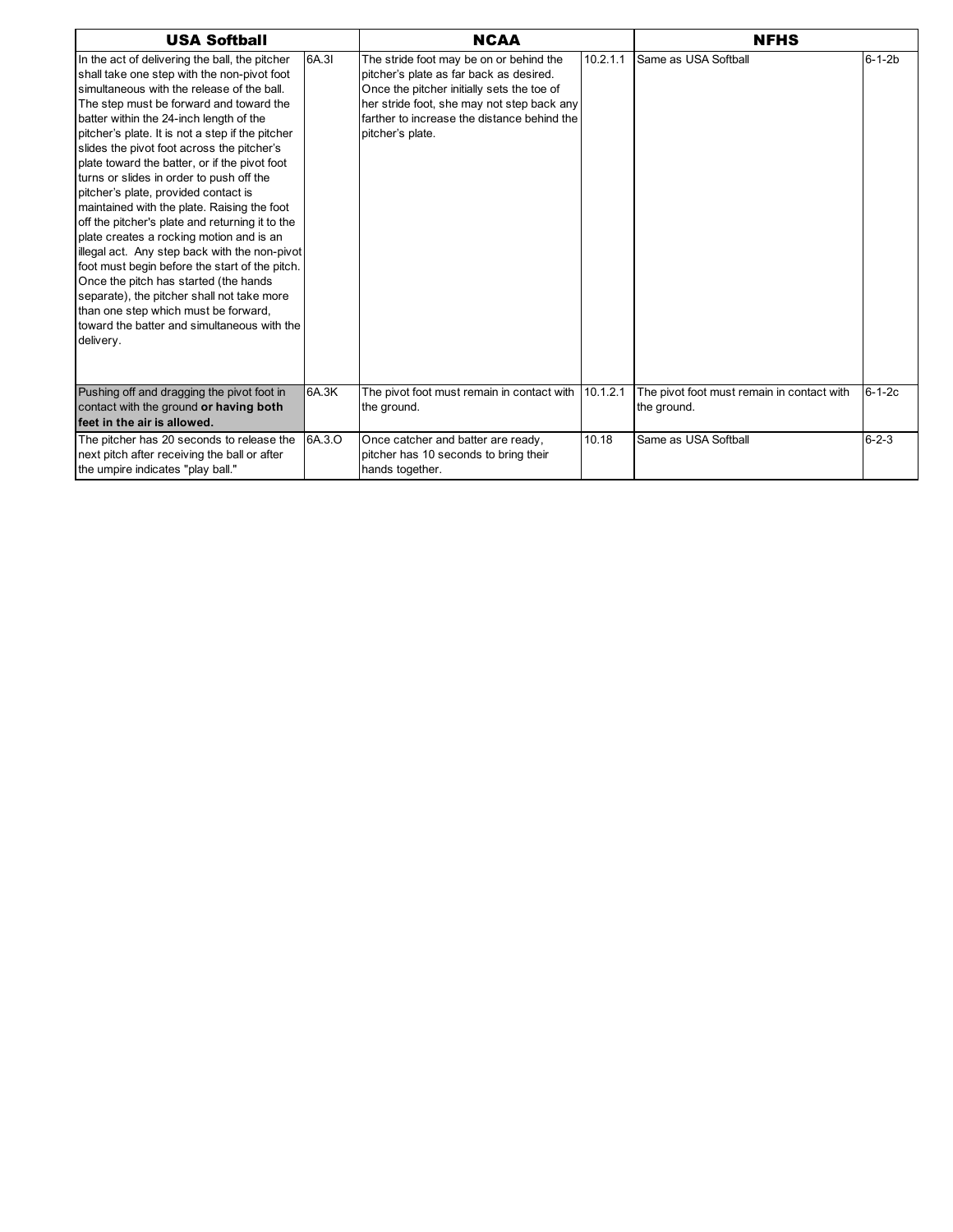| <b>USA Softball</b>                                                                                                                                                                                                                                                                                                                                                                                                                                                                                                                                                                                                                                                                |        | <b>NCAA</b>                                                                                                                                                                                                                                                                                                                                                                                                                                                                                                                                                                                                                                                 | <b>NFHS</b>           |                                                                                                                                    |                                           |
|------------------------------------------------------------------------------------------------------------------------------------------------------------------------------------------------------------------------------------------------------------------------------------------------------------------------------------------------------------------------------------------------------------------------------------------------------------------------------------------------------------------------------------------------------------------------------------------------------------------------------------------------------------------------------------|--------|-------------------------------------------------------------------------------------------------------------------------------------------------------------------------------------------------------------------------------------------------------------------------------------------------------------------------------------------------------------------------------------------------------------------------------------------------------------------------------------------------------------------------------------------------------------------------------------------------------------------------------------------------------------|-----------------------|------------------------------------------------------------------------------------------------------------------------------------|-------------------------------------------|
| <b>Illegal Pitch Effect</b>                                                                                                                                                                                                                                                                                                                                                                                                                                                                                                                                                                                                                                                        |        |                                                                                                                                                                                                                                                                                                                                                                                                                                                                                                                                                                                                                                                             |                       |                                                                                                                                    |                                           |
| 1) If the batter hits the ball and reaches first $6.3$<br>base safely, and if all other runners have<br>advanced at least one base on the batted<br>ball, the illegal pitch is nullified. All action as<br>a result of the batted ball stands. No option<br>is given.<br>When a runner passes a base, the runner<br>is considered to have touched that base. 2)<br>Otherwise, the manager has the option to<br>take the result of the play, or the illegal pitch<br>is enforced by awarding a ball to the batter.<br>3) If an illegal pitch hits the batter out of the<br>strike zone, the batter is awarded<br>first base and all runners are awarded one<br>base only if forced. | Effect | (2) If the batter does not reach first<br>base safely or if any runner fails to<br>advance at least one base, the coach of<br>the offensive team may choose the result<br>of the play or the standard effect for an<br>illegal pitch, which is that a ball is awarded<br>to the batter, and each base runner<br>advances one base.<br>(3) If the batter is hit by an illegal pitch not<br>swung at, the batter is awarded first base,<br>and each other base runners advance<br>one base, only if forced.<br>(4) If ball four is an illegal pitch, the batter<br>is awarded first base, and each other<br>base runners advance one base, only if<br>forced. | 10.8<br><b>EFFECT</b> | Same as USA Softball                                                                                                               | $6 - 1 - 1$<br>Excepti<br>on 1, 2,<br>3,4 |
| <b>Covering the Pitcher's Plate</b>                                                                                                                                                                                                                                                                                                                                                                                                                                                                                                                                                                                                                                                |        |                                                                                                                                                                                                                                                                                                                                                                                                                                                                                                                                                                                                                                                             |                       |                                                                                                                                    |                                           |
| No such Rule                                                                                                                                                                                                                                                                                                                                                                                                                                                                                                                                                                                                                                                                       |        | A team representative or player shall not<br>intentionally cover the pitcher's plate nor<br>erase the line of the pitcher's lane.<br>EFFECT: For a first violation in a game, a<br>ball shall be awarded to the batter.<br>Subsequent violation by the same team<br>shall result in the violator(s) being ejected.                                                                                                                                                                                                                                                                                                                                          | 2.20.3                | No Rule in NFHS                                                                                                                    |                                           |
| <b>Pitching Lane</b>                                                                                                                                                                                                                                                                                                                                                                                                                                                                                                                                                                                                                                                               |        |                                                                                                                                                                                                                                                                                                                                                                                                                                                                                                                                                                                                                                                             |                       |                                                                                                                                    |                                           |
| The Pitcher's step must be forward and<br>stay within the 24" length of the pitchers<br>plate. A pitcher's lane is not drawn.                                                                                                                                                                                                                                                                                                                                                                                                                                                                                                                                                      | 6.31   | The Pitcher's Lane: The area to which the 2.26,<br>pitcher is restricted when pitching, the<br>stride foot is allowed to be on the<br>pitcher's lane/pitcher's plate. The lane<br>are lines drawn on the field of play.                                                                                                                                                                                                                                                                                                                                                                                                                                     | 10.1.1,<br>10.4.2     | The Pitcher's step must be forward and<br>partially within the 24" length of the pitcher's<br>play. A pitcher's lane is not drawn. | $6 - 1 - 2c$                              |
| <b>Foreign Substance</b>                                                                                                                                                                                                                                                                                                                                                                                                                                                                                                                                                                                                                                                           |        |                                                                                                                                                                                                                                                                                                                                                                                                                                                                                                                                                                                                                                                             |                       |                                                                                                                                    |                                           |
| A defensive player shall not at any time<br>during the game be allowed to use any<br>foreign substance upon the ball, pitching<br>hand or fingers. Under the supervision and<br>control of the umpire, powder resin, and/or<br>an approved drying agent that is included<br>on the list published by USA Softball may<br>be used by the pitcher. The resin must be<br>left on the ground and the approved drying<br>agent in the pitcher's pocket. A pitcher who<br>licks their fingers must wipe the fingers off<br>before bringing them in contact with the ball.<br>EFFECT: Illegal pitch.                                                                                      | 6.6A   | Under the supervision and within view of<br>the umpire, a resin (i.e. a drying agent)<br>may be used on the pitcher's<br>hand/fingers. Any substance (including<br>resin, dirt or saliva) applied to the<br>pitcher's hands and fingers must be wiped<br>off if it would transfer to the ball. 10.13.2<br>No player or other team personnel may<br>apply moisture or any substance to the<br>ball or into a glove<br>which will then contact the ball or do<br>anything else to deface the ball.                                                                                                                                                            | 10.13.1<br>10.13.2    | Same as USA Softball                                                                                                               | $6 - 2 - 2$                               |
| <b>Warm-Up Pitches</b>                                                                                                                                                                                                                                                                                                                                                                                                                                                                                                                                                                                                                                                             |        |                                                                                                                                                                                                                                                                                                                                                                                                                                                                                                                                                                                                                                                             |                       |                                                                                                                                    |                                           |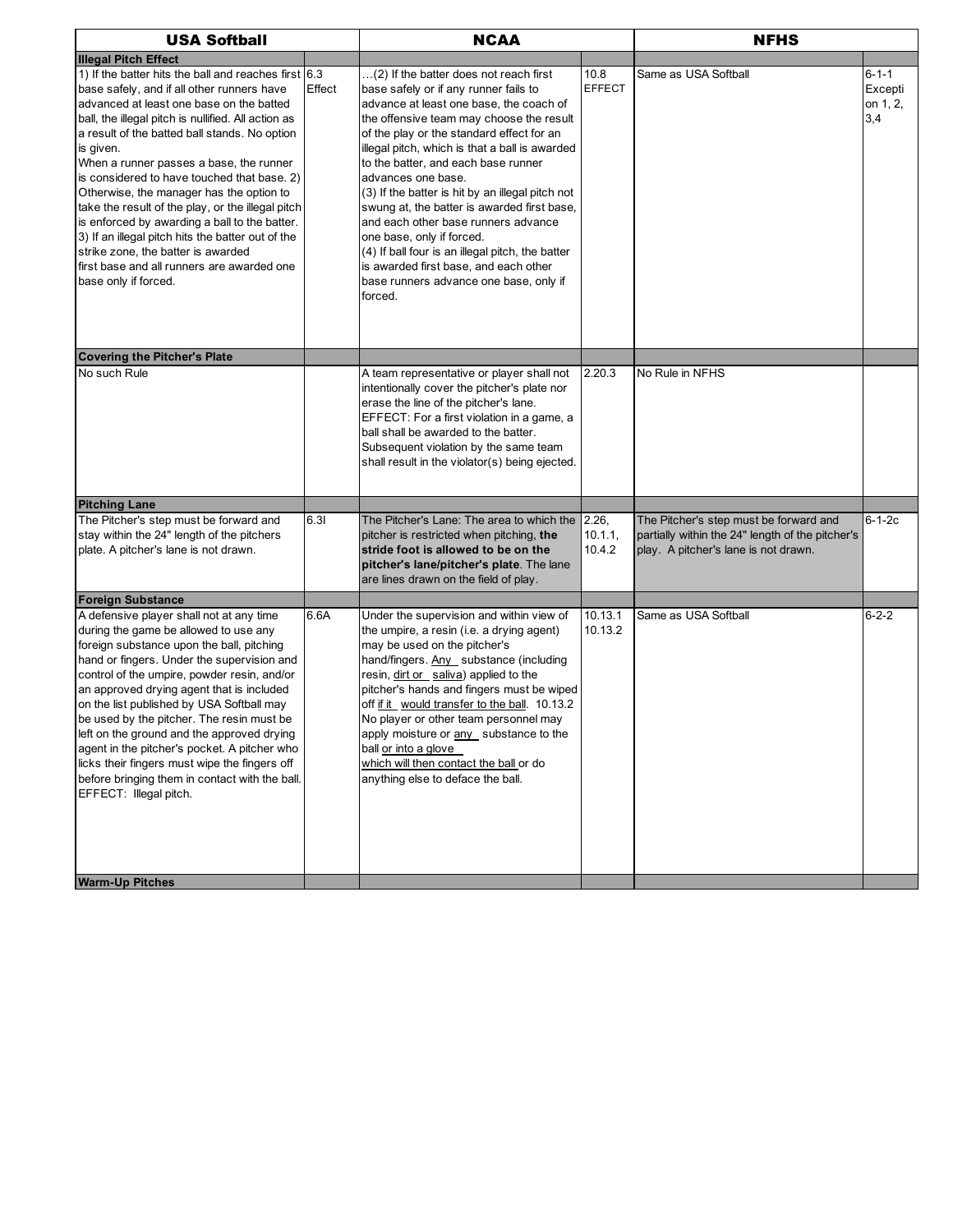| <b>USA Softball</b>                                                                                                                                                                                                                                                                                             |                       | <b>NCAA</b>                                                                                                                                                                                                                                                                                                                                                                                                                                                                                                                                                                                                                                                                                                                                                                                                                                                                                                                                                                                                                                                                                                                                                                             |                                            | <b>NFHS</b>                                                                                                                                                                                                                                                                                                                                                                                                                                                                             |                                           |
|-----------------------------------------------------------------------------------------------------------------------------------------------------------------------------------------------------------------------------------------------------------------------------------------------------------------|-----------------------|-----------------------------------------------------------------------------------------------------------------------------------------------------------------------------------------------------------------------------------------------------------------------------------------------------------------------------------------------------------------------------------------------------------------------------------------------------------------------------------------------------------------------------------------------------------------------------------------------------------------------------------------------------------------------------------------------------------------------------------------------------------------------------------------------------------------------------------------------------------------------------------------------------------------------------------------------------------------------------------------------------------------------------------------------------------------------------------------------------------------------------------------------------------------------------------------|--------------------------------------------|-----------------------------------------------------------------------------------------------------------------------------------------------------------------------------------------------------------------------------------------------------------------------------------------------------------------------------------------------------------------------------------------------------------------------------------------------------------------------------------------|-------------------------------------------|
| At the beginning of each half inning or when<br>the pitcher relieves another, not more than<br>one minute may be used to deliver not<br>more than five pitches. This does not apply<br>if the umpire delays the start of play due to<br>substitution, conference, injuries or other<br>umpire responsibilities. | 6.9<br>Effect         | At the start of the game and the beginning<br>of each half inning, the pitcher of record<br>may throw not more than five pitches or<br>four pitches and one throw to first base or<br>any combination that is limited to five<br>throws from the pitcher in a continuous<br>manner.<br>For all games (media or non-media),<br>teams are allowed a maximum of 90<br>seconds between innings and at the start<br>of the game for warmups. During this time,<br>the pitcher is allowed to throw any number<br>of warmup pitches; the pitcher may only<br>throw to first base once. The time limit<br>may be shortened by mutual agreement<br>between the two teams or by conference<br>or tournament policy.<br>If a media agreement requires a longer<br>time between innings and at the start of<br>the game, that time will<br>become the maximum allowable time.<br>$EFFECT - At the end of the time limit, if$<br>the defensive team is not ready to play, a<br>ball will be awarded to the<br>batter, and if the offensive team is not<br>ready to play, a strike will be assessed to<br>the batter.<br>If media goes to break during a pitching<br>change more pitches are allowed. | 10.19<br>10.19.2<br>6.6, 6.7,<br>8.5.2.2.1 | At the beginning of each half-inning or when<br>a pitcher relieves another, not more than<br>one minute may be used to deliver not<br>more than five pitches to the catcher or<br>other teammate. NOTE: If the incoming<br>pitcher has already pitched in the game,<br>she will receive 5 warm-up pitches. When a<br>pitcher is removed by rule or due to injury<br>and the incoming pitcher has not pitched in<br>the game, the umpire is authorized to allow<br>more warm-up pitches. | $6 - 2 - 5$<br>$3 - 7 - 1$<br><b>NOTE</b> |
| Intentionally Pitching at a Batter                                                                                                                                                                                                                                                                              |                       |                                                                                                                                                                                                                                                                                                                                                                                                                                                                                                                                                                                                                                                                                                                                                                                                                                                                                                                                                                                                                                                                                                                                                                                         |                                            |                                                                                                                                                                                                                                                                                                                                                                                                                                                                                         |                                           |
| No such Rule                                                                                                                                                                                                                                                                                                    |                       | The pitcher shall not intentionally attempt<br>to hit a batter with a pitch.                                                                                                                                                                                                                                                                                                                                                                                                                                                                                                                                                                                                                                                                                                                                                                                                                                                                                                                                                                                                                                                                                                            | 10.14.1                                    | No such Rule                                                                                                                                                                                                                                                                                                                                                                                                                                                                            |                                           |
| <b>RULE 7: BATTING</b>                                                                                                                                                                                                                                                                                          |                       |                                                                                                                                                                                                                                                                                                                                                                                                                                                                                                                                                                                                                                                                                                                                                                                                                                                                                                                                                                                                                                                                                                                                                                                         |                                            |                                                                                                                                                                                                                                                                                                                                                                                                                                                                                         |                                           |
| <b>On Deck Circle</b>                                                                                                                                                                                                                                                                                           |                       |                                                                                                                                                                                                                                                                                                                                                                                                                                                                                                                                                                                                                                                                                                                                                                                                                                                                                                                                                                                                                                                                                                                                                                                         |                                            |                                                                                                                                                                                                                                                                                                                                                                                                                                                                                         |                                           |
| On Deck Batter can use either On Deck<br>Circle as long as the on deck batter is<br>behind the batter and not on the batter's<br>open side.                                                                                                                                                                     | 7.1A<br>Excepti<br>on | The on-deck batter is restricted to the on-<br>deck circle nearest her dugout for warm-<br>up swings.                                                                                                                                                                                                                                                                                                                                                                                                                                                                                                                                                                                                                                                                                                                                                                                                                                                                                                                                                                                                                                                                                   | 11.1.1                                     | The on-deck batter shall take a position<br>within the lines of the on- deck circle<br>closest to her dugout.                                                                                                                                                                                                                                                                                                                                                                           | $7 - 5 - 1$                               |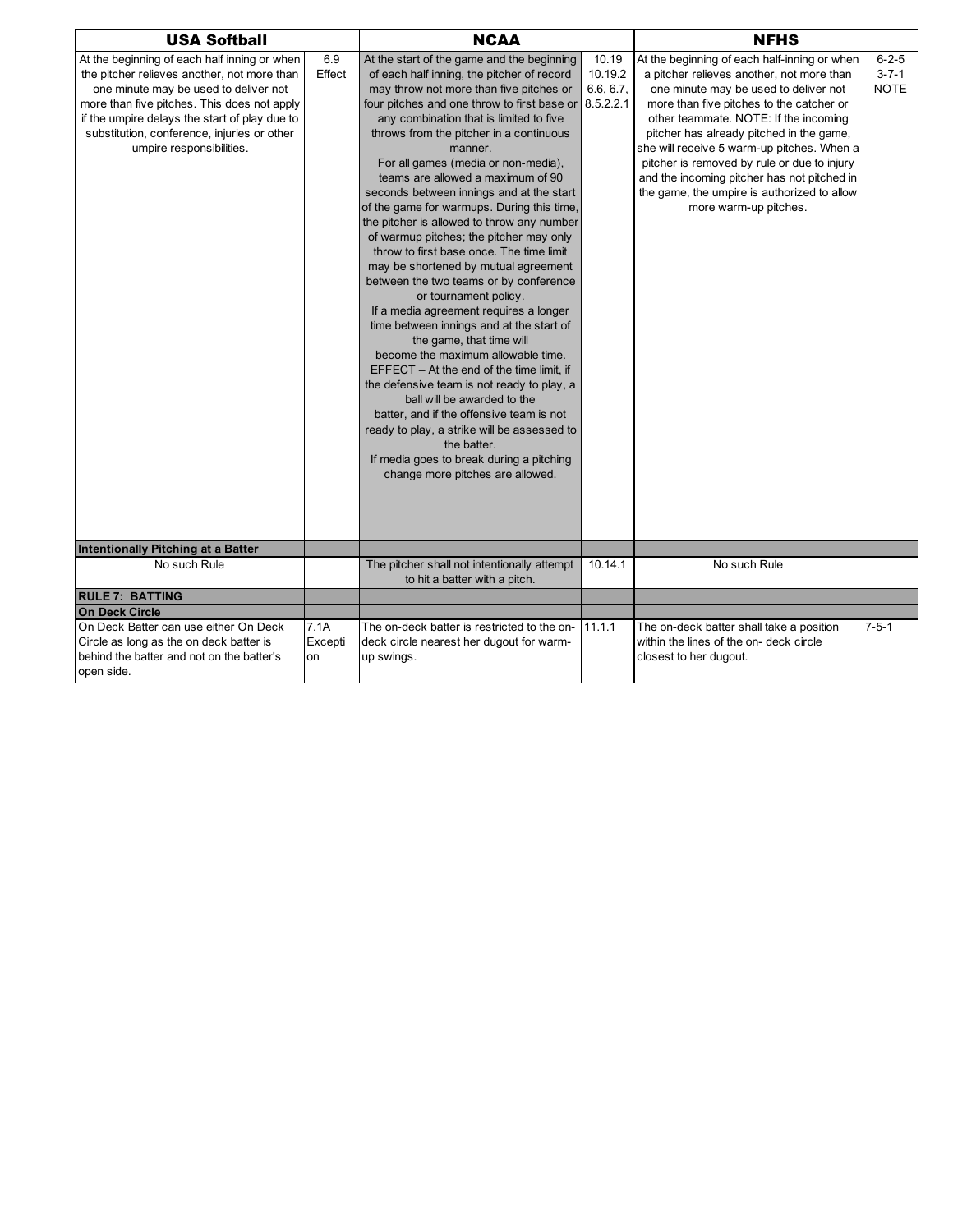| <b>USA Softball</b>                                                                                                                                                                                                                                                                                                                                 |                | <b>NCAA</b>                                                                                                                                                                                                                                                       |        | <b>NFHS</b>                                                                                                                                                                                                                                                                                                         |             |
|-----------------------------------------------------------------------------------------------------------------------------------------------------------------------------------------------------------------------------------------------------------------------------------------------------------------------------------------------------|----------------|-------------------------------------------------------------------------------------------------------------------------------------------------------------------------------------------------------------------------------------------------------------------|--------|---------------------------------------------------------------------------------------------------------------------------------------------------------------------------------------------------------------------------------------------------------------------------------------------------------------------|-------------|
| <b>Batting Order JO Pool Play</b>                                                                                                                                                                                                                                                                                                                   |                |                                                                                                                                                                                                                                                                   |        |                                                                                                                                                                                                                                                                                                                     |             |
| Junior Olympic Fast Pitch Pool Play: Nine<br>defensive players will bat or teams have<br>the following options: 1. Bat nine players<br>without the DP/Flex.<br>2. Bat nine Players and use the DP/Flex.<br>3. Bat up to and including all roster players<br>without a DP/Flex.<br>4. Bat up to and including all roster players<br>with the DP/Flex | 7.2.F          | No such Rule                                                                                                                                                                                                                                                      |        | No such Rule                                                                                                                                                                                                                                                                                                        |             |
| <b>Batting Position</b>                                                                                                                                                                                                                                                                                                                             |                |                                                                                                                                                                                                                                                                   |        |                                                                                                                                                                                                                                                                                                                     |             |
| The batter must take a position in the<br>batter's box within 10 seconds after being<br>directed by the umpire.                                                                                                                                                                                                                                     | 7.3C           | The batter must be in the batter's box,<br>catcher in catcher's box and the pitcher<br>must be in contact with the pitcher's plate<br>within 10 seconds after the pitcher<br>receives the ball in preparation to pitch or<br>after the umpire calls, "Play ball." | 11.2.1 | A batter shall not delay the game by failing<br>to promptly take her position with both feet<br>completely inside the batter's box within 10<br>seconds after the ball is returned to the<br>pitcher to prepare for the next pitch, or by<br>stepping out of the box when the pitcher is<br>on the pitcher's plate. | $7 - 3 - 1$ |
| Batter remains in the batter's box (between pitches)                                                                                                                                                                                                                                                                                                |                |                                                                                                                                                                                                                                                                   |        |                                                                                                                                                                                                                                                                                                                     |             |
| After entering the Batter's Box, the batter<br>must remain in the box with at least one<br>foot between pitches and while taking<br>signals and practice swings. (There are<br>eight exceptions). Violation can result in a<br>warning or a strike being called. No pitch<br>need be thrown.                                                        | 7.3D<br>Effect | No such Rule                                                                                                                                                                                                                                                      |        | No such Rule                                                                                                                                                                                                                                                                                                        |             |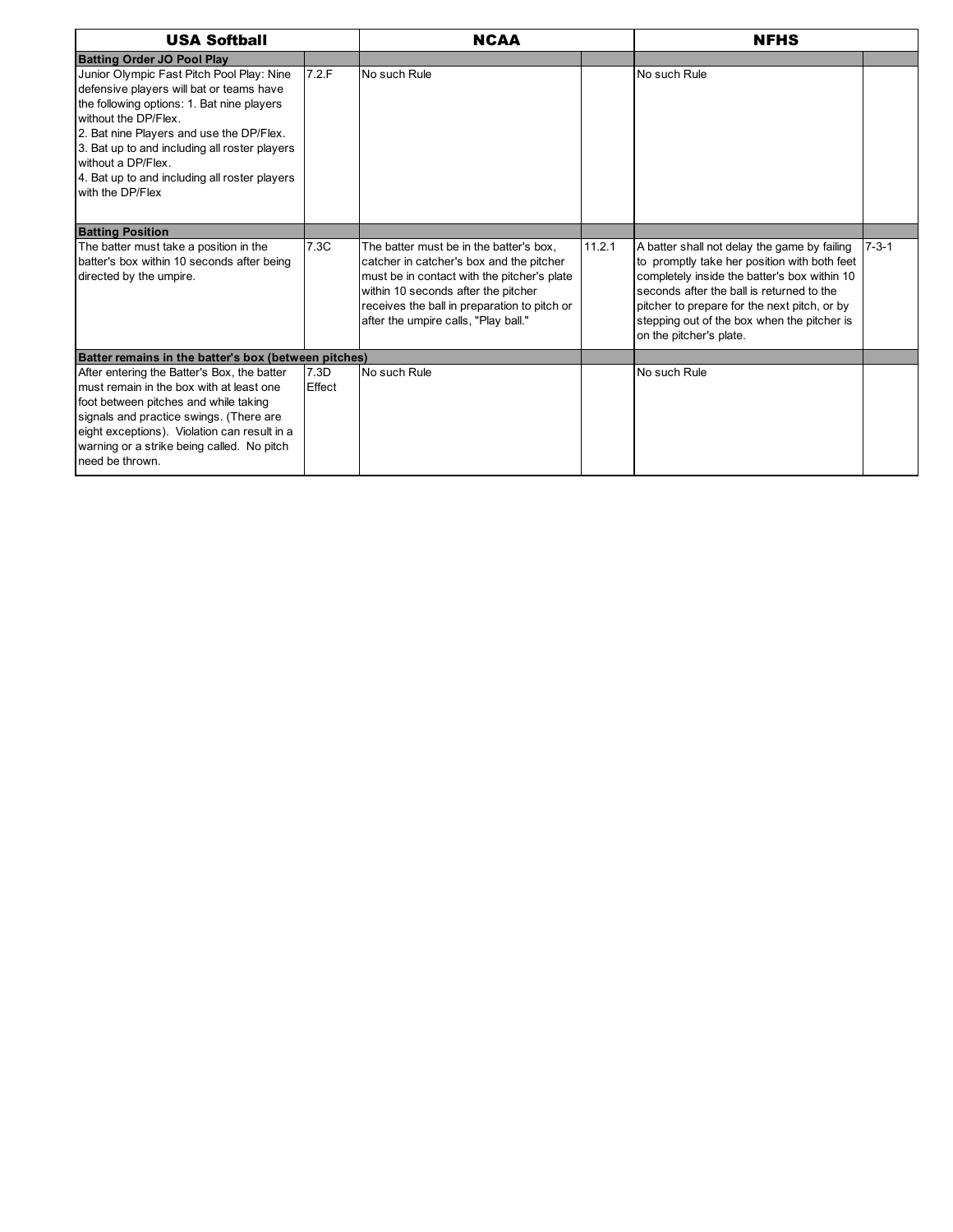| <b>USA Softball</b>                                                                                                                                                                                                                                                                                                                                            |                  | <b>NCAA</b>                                                                                                                                                                                                                                                                                                                                                                                                                                                                                                                                                           |                          | <b>NFHS</b>                                                                                                                                                                                                                                                                                                                                                                                                                                                                         |                                |
|----------------------------------------------------------------------------------------------------------------------------------------------------------------------------------------------------------------------------------------------------------------------------------------------------------------------------------------------------------------|------------------|-----------------------------------------------------------------------------------------------------------------------------------------------------------------------------------------------------------------------------------------------------------------------------------------------------------------------------------------------------------------------------------------------------------------------------------------------------------------------------------------------------------------------------------------------------------------------|--------------------------|-------------------------------------------------------------------------------------------------------------------------------------------------------------------------------------------------------------------------------------------------------------------------------------------------------------------------------------------------------------------------------------------------------------------------------------------------------------------------------------|--------------------------------|
| <b>Batter using Altered or Non- Approved Bat</b>                                                                                                                                                                                                                                                                                                               |                  |                                                                                                                                                                                                                                                                                                                                                                                                                                                                                                                                                                       |                          |                                                                                                                                                                                                                                                                                                                                                                                                                                                                                     |                                |
| When caught using an Altered or Non-<br>Approved bat after completing their time at<br>bat and before the next pitch legal or illegal,<br>the penalty is: The batter is out, ejected, if<br>in a tournament, the player may be subject<br>to future penalties, all outs stand. All<br>runners not out return to the base occupied<br>at the time of the pitch. | 7.6C<br>Effect   | Bats deemed inappropriate (altered, illegal 3.3.5<br>or non-approved) (pregame or during<br>play) shall be removed from the team's<br>possession and secured by the plate<br>umpire from either team for the duration of<br>the game. If the inappropriate bat is<br>rediscovered while the batter is in the<br>batter's box or after her turn at bat or<br>before a pitch to the next batter, the batter<br>(or now batter-runner if their term at bat is<br>completed) shall be declared out and<br>ejected, and any advance by base<br>runners shall be nullified. | Effect                   | When the batter enters the batter's box with 7-4-2<br>an altered bat and the infraction is detected<br>before the next legal or illegal pitch they are<br>called out. The batter and head coach are<br>also ejected. All runners must return to the<br>base occupied at the time of the pitch,<br>unless they were put out on the play.                                                                                                                                             | PENALTY                        |
| <b>Batter using an Illegal Bat</b>                                                                                                                                                                                                                                                                                                                             |                  |                                                                                                                                                                                                                                                                                                                                                                                                                                                                                                                                                                       |                          |                                                                                                                                                                                                                                                                                                                                                                                                                                                                                     |                                |
| When a batter is caught using an illegal bat<br>after completing their time at bat the penalty<br>is: The batter is out, all outs count and all<br>runners return to the base occupied at the<br>time of the pitch.                                                                                                                                            | 7.6E<br>Effect   | Bats deemed inappropriate (altered, illegal<br>or non-approved) (pregame or during<br>play) shall be removed from the team's<br>possession and secured by the plate<br>umpire from either team for the duration of<br>the game. If the inappropriate bat is<br>rediscovered while the batter is in the<br>batter's box or after her turn at bat or<br>before a pitch to the next batter, the batter<br>(or now batter-runner if their term at bat is<br>completed) shall be declared out and<br>ejected, and any advance by base<br>runners shall be nullified.       | 3.4.1<br>Effect          | Same as USA Softball                                                                                                                                                                                                                                                                                                                                                                                                                                                                | $7 - 4 - 2$<br>PENALTY         |
| The Batter is out when hitting the ball out of the box                                                                                                                                                                                                                                                                                                         |                  |                                                                                                                                                                                                                                                                                                                                                                                                                                                                                                                                                                       |                          |                                                                                                                                                                                                                                                                                                                                                                                                                                                                                     |                                |
| When an entire foot is touching the ground<br>completely outside the lines of the batter's<br>box at the time the ball makes contact with<br>the bat.                                                                                                                                                                                                          | 7.6.F            | At the moment of bat-ball contact, the<br>batter may not contact the pitch when any 11.15.1<br>part of her body is touching the ground<br>outside the lines of the batter's box.<br>Delayed dead ball, defensive coach<br>has option of result of play or strike<br>on batter.                                                                                                                                                                                                                                                                                        | 11.2.5                   | Same as USA Softball                                                                                                                                                                                                                                                                                                                                                                                                                                                                | $7 - 4 - 8$                    |
| <b>Batter interferes with the Catcher</b>                                                                                                                                                                                                                                                                                                                      |                  |                                                                                                                                                                                                                                                                                                                                                                                                                                                                                                                                                                       |                          |                                                                                                                                                                                                                                                                                                                                                                                                                                                                                     |                                |
| The batter is out: When hindering the<br>catcher from catching or throwing the ball<br>by stepping out of the batter's box, when<br>actively hindering the catcher while in the<br>batter's box.                                                                                                                                                               | 7.6P-S<br>Effect | Regarding the effect of batter's<br>interference<br>Delayed dead ball is<br>signaled. The defensive team shall<br>choose the result of the play OR the<br>batter is out and each base runner shall<br>return to the base legally occupied at the<br>time of the pitch.                                                                                                                                                                                                                                                                                                | 11.20.2<br><b>EFFECT</b> | Same as USA Softball                                                                                                                                                                                                                                                                                                                                                                                                                                                                | $7 - 4 - 4$<br><b>PENALTY</b>  |
| <b>Batter hit foul ball</b>                                                                                                                                                                                                                                                                                                                                    |                  |                                                                                                                                                                                                                                                                                                                                                                                                                                                                                                                                                                       |                          |                                                                                                                                                                                                                                                                                                                                                                                                                                                                                     |                                |
| No such Rule                                                                                                                                                                                                                                                                                                                                                   |                  | A legally batted ball that is declared foul<br>cannot be changed to fair regardless of<br>additional information that might be made<br>available to the calling umpire.<br>Exception: Dead ball awards (i.e., out-of-<br>the-park home run, ground rule double,<br>and hit-by-pitch).                                                                                                                                                                                                                                                                                 | 11.5.2                   | No such Rule                                                                                                                                                                                                                                                                                                                                                                                                                                                                        |                                |
| <b>RULE 8-BATTER-RUNNER AND RUNNER</b>                                                                                                                                                                                                                                                                                                                         |                  |                                                                                                                                                                                                                                                                                                                                                                                                                                                                                                                                                                       |                          |                                                                                                                                                                                                                                                                                                                                                                                                                                                                                     |                                |
| <b>Base on Balls</b>                                                                                                                                                                                                                                                                                                                                           |                  |                                                                                                                                                                                                                                                                                                                                                                                                                                                                                                                                                                       |                          |                                                                                                                                                                                                                                                                                                                                                                                                                                                                                     |                                |
| When four balls have been called by the<br>umpire. The batter-runner is awarded first<br>base. If the pitcher desires to intentionally<br>walk a batter, all pitches must be legally<br>delivered.                                                                                                                                                             | 8.1.C<br>6.4     | If the pitcher purposely throws four balls<br>to a batter, it is scored as an intentional<br>base on balls. All pitches including a<br>pitchout must be legally pitched to the<br>catcher. The ball is live and the batter is<br>awarded first base.                                                                                                                                                                                                                                                                                                                  | 10.15                    | A request made to the umpire by the<br>defensive coach, pitcher or catcher, for the 8-1-1c<br>purpose of awarding the batter first base.<br>The request may be made prior to or during<br>the at- bat. On an intentional walk the ball is<br>dead and runners may not advance unless<br>forced. If the pitcher defensive coach or<br>catcher desires to walk a batter<br>intentionally, he/she may do so by notifying<br>the plate umpire who shall award the batter<br>first base. | $2 - 65 - 2$<br><b>EFFECTS</b> |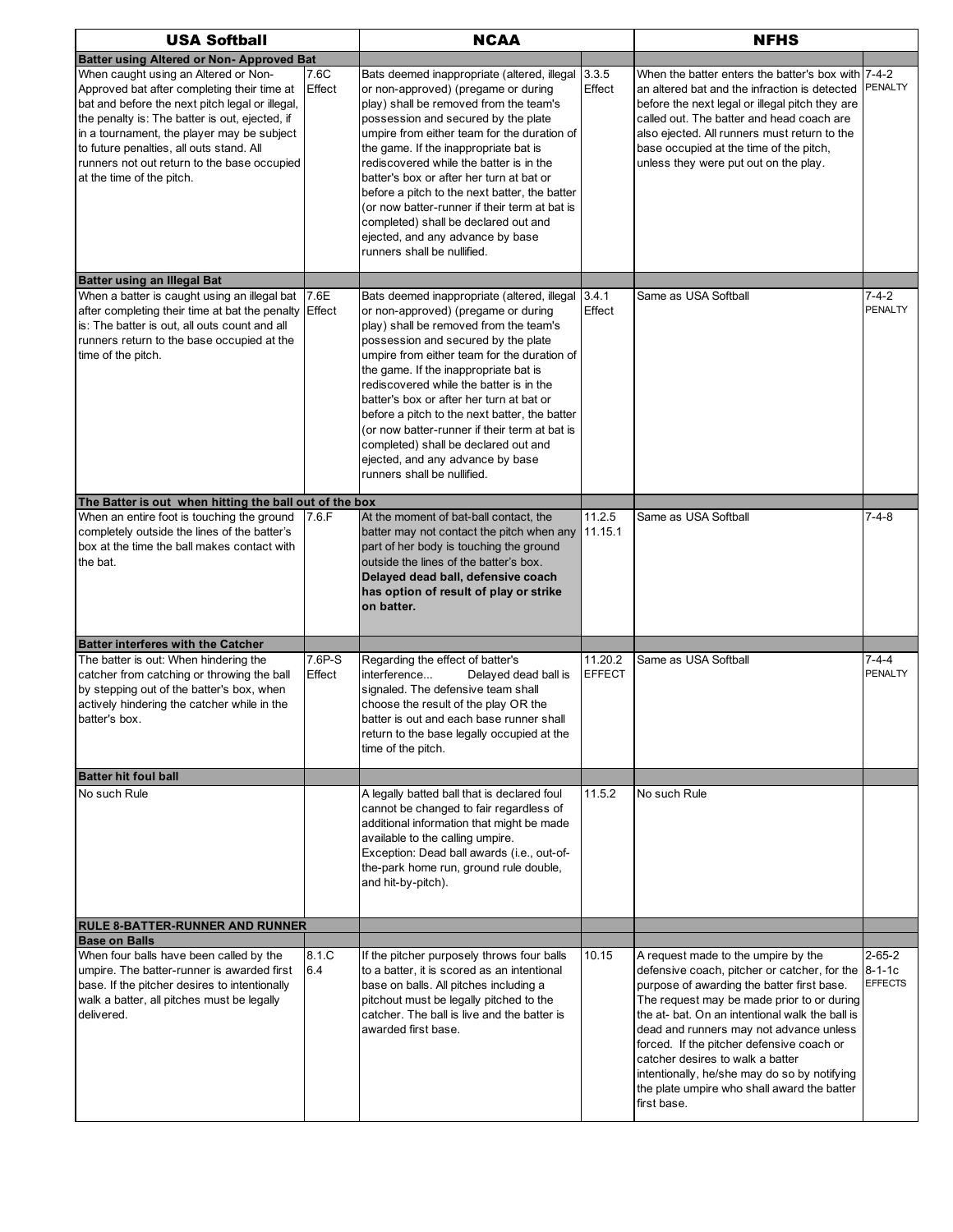| <b>USA Softball</b>                                                                                                                                                                                                                                                            |               | <b>NCAA</b>  |         | <b>NFHS</b>                                                                                                                                                                                                                                                                                                                                                                                                                                                                                                                                                                                                                                    |                              |
|--------------------------------------------------------------------------------------------------------------------------------------------------------------------------------------------------------------------------------------------------------------------------------|---------------|--------------|---------|------------------------------------------------------------------------------------------------------------------------------------------------------------------------------------------------------------------------------------------------------------------------------------------------------------------------------------------------------------------------------------------------------------------------------------------------------------------------------------------------------------------------------------------------------------------------------------------------------------------------------------------------|------------------------------|
| Batter hit by pitch not in the Strike Zone                                                                                                                                                                                                                                     |               |              |         |                                                                                                                                                                                                                                                                                                                                                                                                                                                                                                                                                                                                                                                |                              |
| (Fast Pitch) When a pitched ball not swung $ 8.1$ F<br>at nor called a strike touches any part of<br>the batter's person including the hands or<br>clothing. If no attempt is made to avoid<br>being hit, the batter will not be awarded first<br>base unless it is ball four. | Excepti<br>on | Same as NFHS | 11.13.1 | A pitched ball that is entirely within the<br>batter's box strikes the batter or her<br>clothing. No attempt to avoid the pitch is<br>required. However, the batter may not<br>obviously try to get hit by the pitch. A<br>pitched ball (not entirely in the batter's box)<br>not swung at nor called a strike touches<br>any part of the batter's person or clothing. It<br>does not matter if the ball strikes the<br>ground before hitting the batter. The<br>batter's hands are not to be considered<br>part of the bat. If no attempt is made to<br>avoid being hit, the batter will not be<br>awarded first base unless it is ball four. | $8 - 1 - 2b$<br>$8 - 1 - 2c$ |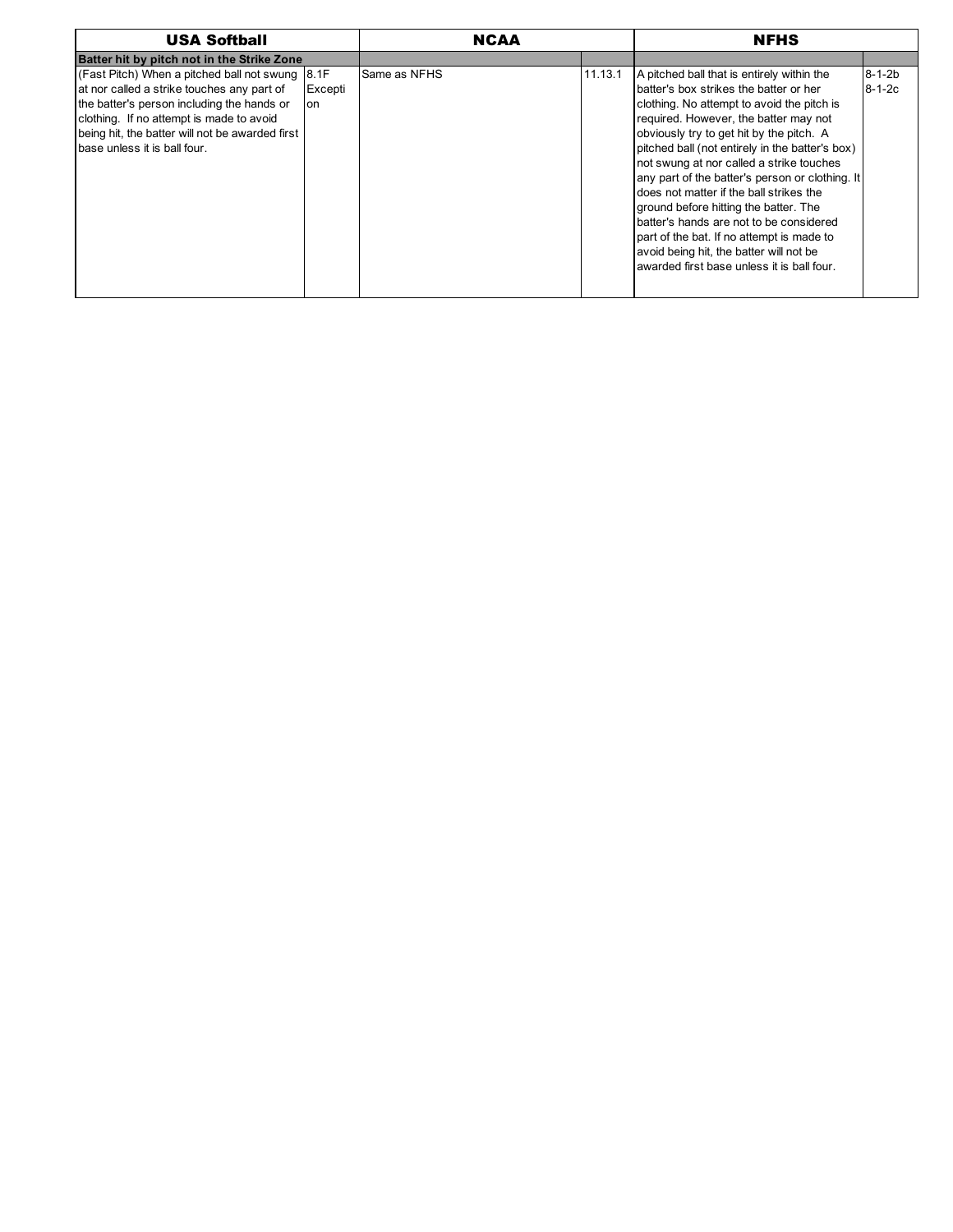| <b>USA Softball</b>                                                                                                                                                                                                                                                                                                                                   |                   | <b>NCAA</b>                                                                                                                                                                                                                                                                                                                                                                                                                                                                                                                                                                                                                                                                                                                                                                                                                                                                                                                                                                                                                          | <b>NFHS</b>                    |                                                                                                                                            |  |
|-------------------------------------------------------------------------------------------------------------------------------------------------------------------------------------------------------------------------------------------------------------------------------------------------------------------------------------------------------|-------------------|--------------------------------------------------------------------------------------------------------------------------------------------------------------------------------------------------------------------------------------------------------------------------------------------------------------------------------------------------------------------------------------------------------------------------------------------------------------------------------------------------------------------------------------------------------------------------------------------------------------------------------------------------------------------------------------------------------------------------------------------------------------------------------------------------------------------------------------------------------------------------------------------------------------------------------------------------------------------------------------------------------------------------------------|--------------------------------|--------------------------------------------------------------------------------------------------------------------------------------------|--|
| <b>Batter Runner - Three-Foot Lane Interference</b>                                                                                                                                                                                                                                                                                                   |                   |                                                                                                                                                                                                                                                                                                                                                                                                                                                                                                                                                                                                                                                                                                                                                                                                                                                                                                                                                                                                                                      |                                |                                                                                                                                            |  |
| When the batter-runner runs outside the<br>three-foot lane and, in the umpire's<br>judgment interferes with the fielder taking<br>the throw at first base. Batter-runner may<br>run outside to avoid a fielder fielding the<br>ball. The batter-runner is considered<br>outside the lane when the ball hits a body<br>part which is outside the lane. | 8.2.E/<br>Interp. | The runner's lane is the area that is the<br>last half of the distance between home<br>plate and first base where a batter-runner<br>must run to avoid interfering with a<br>fielder's attempt to receive a thrown ball. It<br>is bounded by a 30- foot line drawn in foul<br>territory<br>parallel to and 3 feet from the first- base<br>line, starting at a point halfway between<br>home plate and the back edge of first<br>base. (See diagram at end of rule.) If the<br>infield is skinned, it is recommended the<br>runner's lane<br>be skinned. When either of her feet is<br>completely outside the runner's lane, in<br>contact with the ground, and, in the<br>judgment of the umpire, she interferes with<br>the fielder taking the throw at first base.<br>Exception: She may run outside the<br>runner's lane: (1) if she has not yet<br>reached the start of the runner's lane; (2)<br>to avoid a fielder attempting to field a<br>batted ball; (3) or if she leaves the lane on<br>her last stride in order to touch | 2.28<br>12.5.5<br>$12.7.1.5$ . | The batter-runner is considered outside the 8-2-6<br>running lane if either foot last contacted<br>the ground completely outside the lane. |  |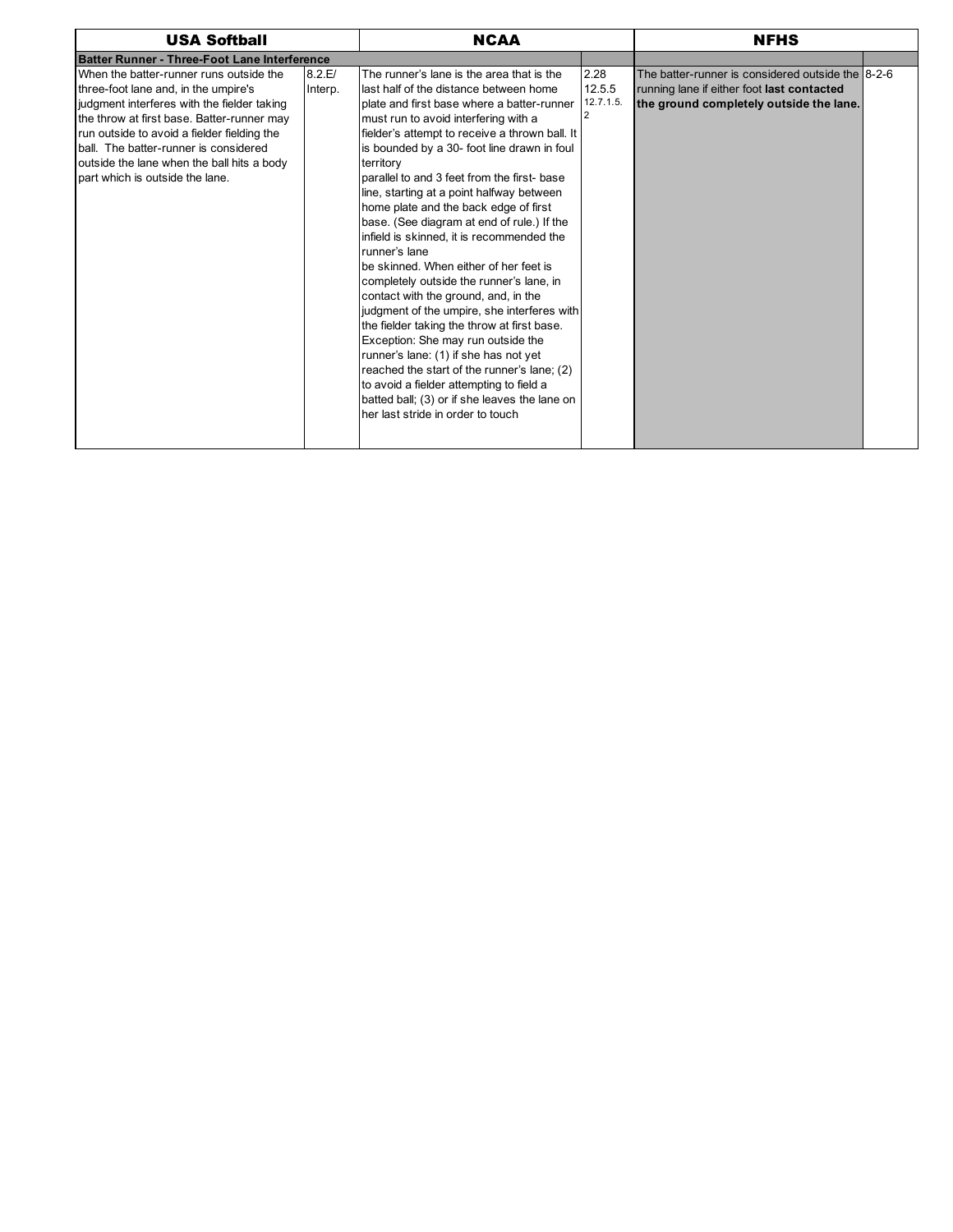| <b>USA Softball</b>                                                                                                                                                                                                                                                                                                                                          |        | <b>NCAA</b>                                                                                                                                                                                                                                                                                                                                                                                                                                                                                              |                   | <b>NFHS</b>                                                                           |              |
|--------------------------------------------------------------------------------------------------------------------------------------------------------------------------------------------------------------------------------------------------------------------------------------------------------------------------------------------------------------|--------|----------------------------------------------------------------------------------------------------------------------------------------------------------------------------------------------------------------------------------------------------------------------------------------------------------------------------------------------------------------------------------------------------------------------------------------------------------------------------------------------------------|-------------------|---------------------------------------------------------------------------------------|--------------|
| <b>Running Bases in Reverse Order</b>                                                                                                                                                                                                                                                                                                                        |        |                                                                                                                                                                                                                                                                                                                                                                                                                                                                                                          |                   |                                                                                       |              |
| A runner shall not run bases in reverse<br>order to confuse the fielders nor to make a<br>travesty of the game. The ball is dead. The<br>runner is out.                                                                                                                                                                                                      | 8.3.D  | The batter-runner is out when she runs<br>the bases in reverse order, runs<br>intentionally into the outfield between<br>bases or runs through first base<br>unnecessarily into the outfield on a walk,<br>dropped third strike or any batted ball<br>either to confuse opponents or to make a<br>travesty of the game. A runner shall not<br>run bases in reverse order or intentionally<br>run into the outfield between bases either<br>to confuse the fielders or to make a<br>travesty of the game. | 12.5.9<br>12.10.3 | Same as USA Softball                                                                  | $8 - 3 - 6$  |
| Runner advancing on a base on balls                                                                                                                                                                                                                                                                                                                          |        |                                                                                                                                                                                                                                                                                                                                                                                                                                                                                                          |                   |                                                                                       |              |
| When forced to vacate a base because the 8.5.A<br>batter was awarded a base on balls. Effect:<br>(Fast Pitch) 1 The ball remains live unless it<br>is blocked.<br>2 Any runner affected is entitled to one<br>base and may advance farther with liability<br>to be put out.                                                                                  |        | The ball is live. The batter is awarded first 10.15<br>base. If forced other runners can advance<br>without jeopardy of being put out but may<br>advance at the risk if being put out                                                                                                                                                                                                                                                                                                                    |                   | Same as USA Softball with the exception:<br>on an intentional walk, the ball is dead. | $8 - 4 - 3$  |
| <b>Dead Ball Appeal</b>                                                                                                                                                                                                                                                                                                                                      |        |                                                                                                                                                                                                                                                                                                                                                                                                                                                                                                          |                   |                                                                                       |              |
| Once the ball has been returned to the 8.7 F-I<br>infield and time is called, any coach or<br>infielder, with or without possession of<br>the ball, may make a verbal appeal on<br>a runner missing a base or leaving too<br>soon on a caught fly ball. No runner<br>may leave a base during this period as<br>the ball remains dead until the next<br>pitch | Effect | After the ball is returned to the infield and<br>time is called a request by a coach or any<br>fielder with or without the ball may ask<br>umpire to make a decision on the appeal<br>play.                                                                                                                                                                                                                                                                                                              |                   | Same as USA Softball                                                                  | $2 - 1 - 3b$ |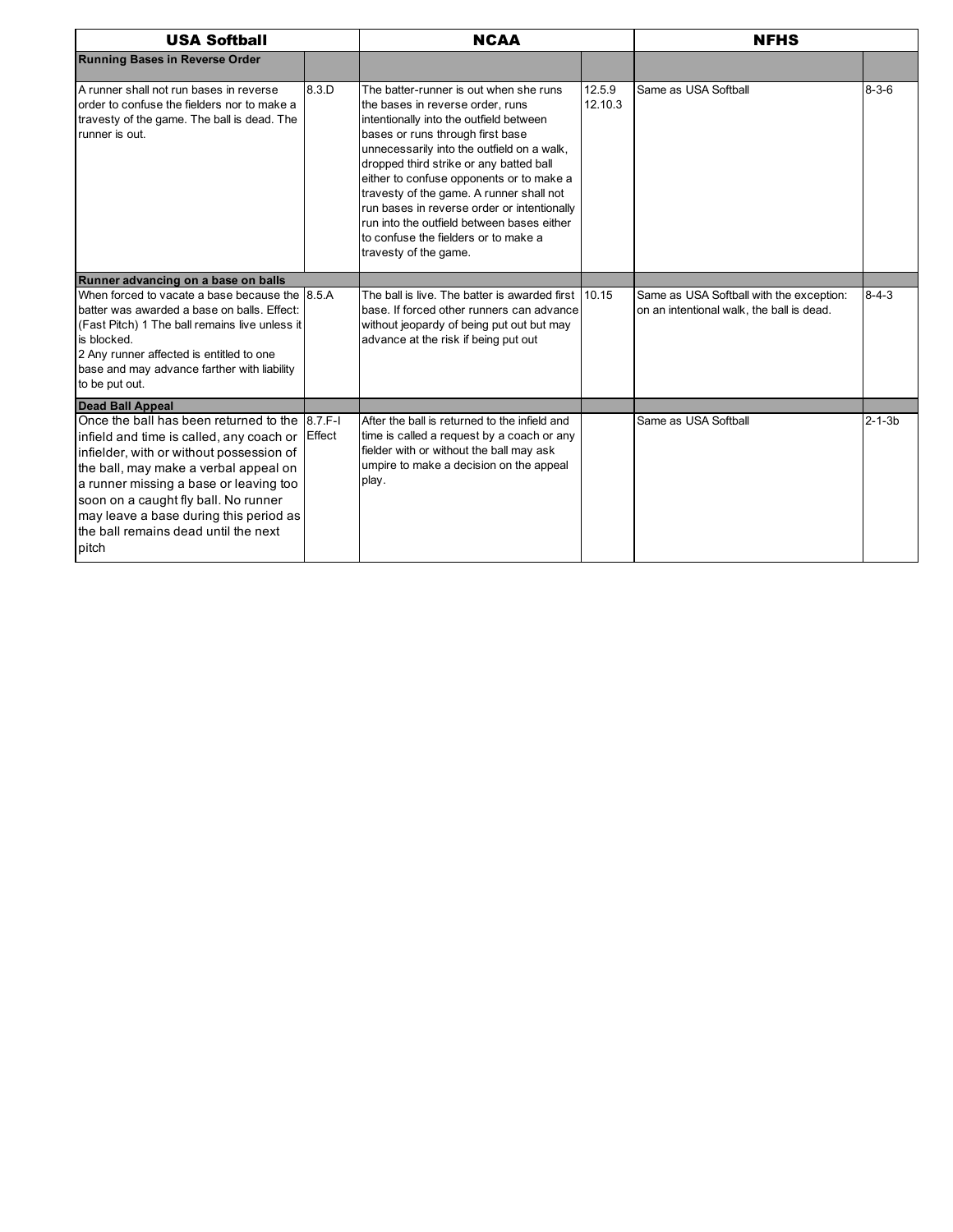| <b>USA Softball</b>                                                                                                                                                                                                                                                                                                                                                                                                                                                                              |                                                    | <b>NCAA</b>                                                                                                                                                                                                                                                                                                                                                                                                                                                                                                                                                                                                                                                                                                                                                                                                                                                                               |       | <b>NFHS</b>                                                                                                                                                                                  |              |  |
|--------------------------------------------------------------------------------------------------------------------------------------------------------------------------------------------------------------------------------------------------------------------------------------------------------------------------------------------------------------------------------------------------------------------------------------------------------------------------------------------------|----------------------------------------------------|-------------------------------------------------------------------------------------------------------------------------------------------------------------------------------------------------------------------------------------------------------------------------------------------------------------------------------------------------------------------------------------------------------------------------------------------------------------------------------------------------------------------------------------------------------------------------------------------------------------------------------------------------------------------------------------------------------------------------------------------------------------------------------------------------------------------------------------------------------------------------------------------|-------|----------------------------------------------------------------------------------------------------------------------------------------------------------------------------------------------|--------------|--|
| <b>Obstruction</b>                                                                                                                                                                                                                                                                                                                                                                                                                                                                               |                                                    |                                                                                                                                                                                                                                                                                                                                                                                                                                                                                                                                                                                                                                                                                                                                                                                                                                                                                           |       |                                                                                                                                                                                              |              |  |
| When a runner advancing or returning to a<br>base is obstructed by a fielder who neither<br>has the ball or is attempting to field the ball<br>or when a fielder fakes a tag without the<br>ball: The obstructed runner and all other<br>runners shall always be awarded the base<br>or bases which would have been reached,<br>in the umpire's judgment, had there been no<br>obstruction. In the umpire's judgment, a<br>defensive player making a fake tag could<br>be ejected from the game. | 8.5.B<br>(4)<br><b>EFFEC</b><br>T &<br><b>NOTE</b> | Obstruction occurs when a defensive<br>player, not in possession of the ball or in<br>the act of fielding a batted ball, impedes a<br>batter's attempt to make contact with a<br>pitch or impedes the progress of any<br>runner who is legally running bases on a<br>live ball. It can be intentional or<br>unintentional. It is obstruction if a<br>defensive player is blocking the whole<br>base/plate or base path without the ball<br>and/or the runner does not have a clear<br>path to the base/plate.<br>Notes:<br>1. Once in possession of the ball, the<br>defensive player can be positioned<br>between the runner and the base/plate.<br>2. Obstruction may be ruled even though<br>there is no physical contact.<br>3. The runner may still be called out if she<br>was clearly beaten by the throw.<br>4. In past years, coaches taught<br>their players to block the base, | 9.5.1 | A fielder not in possession of the ball or not 8-4-3b<br>making an initial play on a batted ball,<br>impedes the progress of a runner or batter-<br>runner who is legally running the bases. |              |  |
| <b>Blocked Ball</b>                                                                                                                                                                                                                                                                                                                                                                                                                                                                              |                                                    |                                                                                                                                                                                                                                                                                                                                                                                                                                                                                                                                                                                                                                                                                                                                                                                                                                                                                           |       |                                                                                                                                                                                              |              |  |
| When a fielder loses possession of the ball,<br>and the ball leaves live ball territory<br>or becomes blocked. Runners must be<br>given the opportunity to complete their base<br>running responsibilities.                                                                                                                                                                                                                                                                                      | 8.5.G<br>Note                                      | When the ball goes out of play, all runners 7.1.2.2.<br>must be given an opportunity to complete<br>their base running responsibilities as<br>determined by the umpire. Once a runner<br>has been given sufficient time to advance<br>or return and shows no immediate<br>intention of doing so, a dead-ball appeal<br>can be made.                                                                                                                                                                                                                                                                                                                                                                                                                                                                                                                                                       | 13    | Same as USA Softball                                                                                                                                                                         | $8 - 4 - 3q$ |  |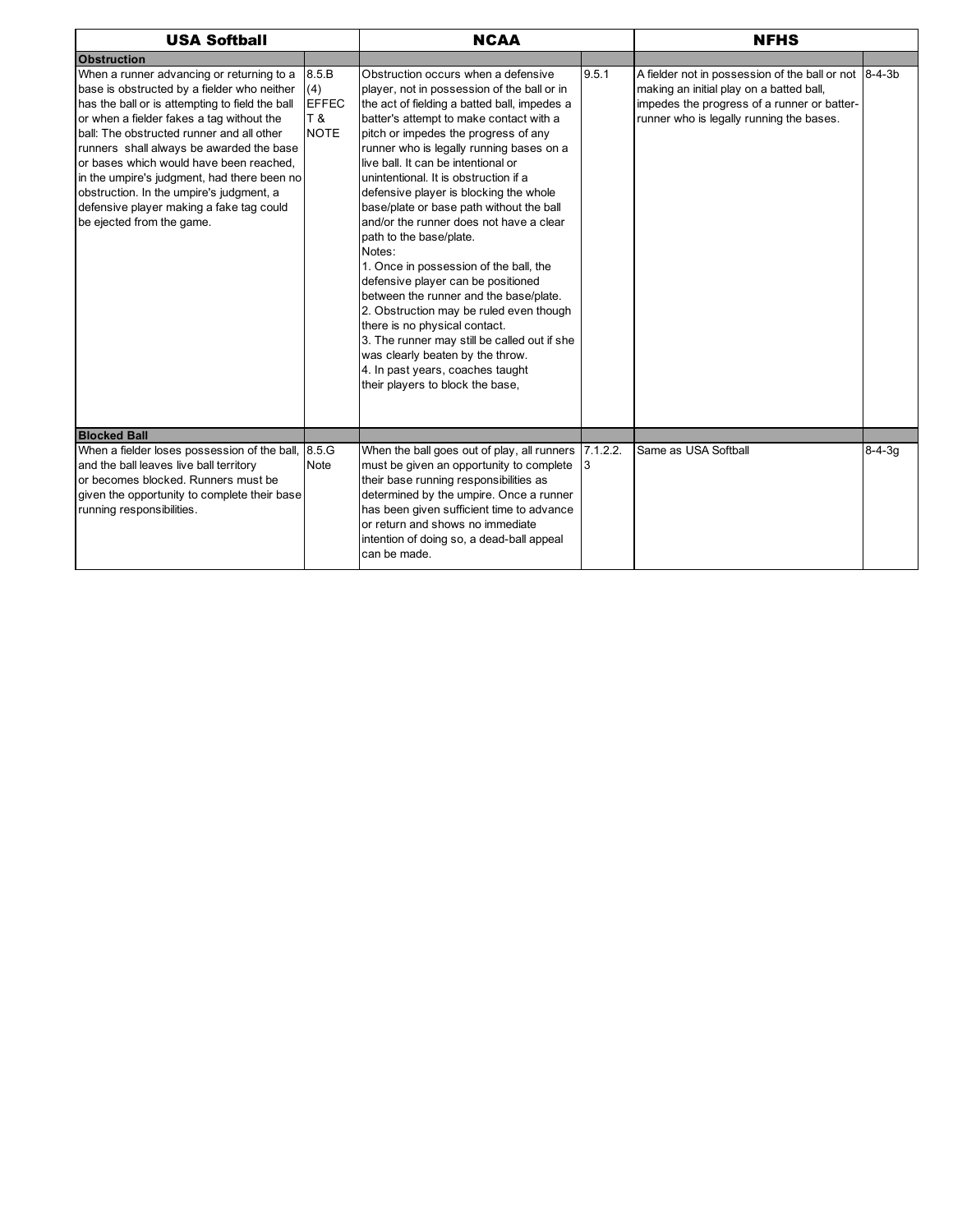| <b>USA Softball</b>                                                                                                                                                                                                                                                                                                                                                                                                                                                                                                                                                                                                                          |                                           | <b>NCAA</b><br><b>NFHS</b>                                                                                                                                                                                                                                                                                                                                                                                                       |                          |                                                                                                                                                                  |                         |  |
|----------------------------------------------------------------------------------------------------------------------------------------------------------------------------------------------------------------------------------------------------------------------------------------------------------------------------------------------------------------------------------------------------------------------------------------------------------------------------------------------------------------------------------------------------------------------------------------------------------------------------------------------|-------------------------------------------|----------------------------------------------------------------------------------------------------------------------------------------------------------------------------------------------------------------------------------------------------------------------------------------------------------------------------------------------------------------------------------------------------------------------------------|--------------------------|------------------------------------------------------------------------------------------------------------------------------------------------------------------|-------------------------|--|
| Physical Contact with an Umpire or Opponent                                                                                                                                                                                                                                                                                                                                                                                                                                                                                                                                                                                                  |                                           |                                                                                                                                                                                                                                                                                                                                                                                                                                  |                          |                                                                                                                                                                  |                         |  |
| When a defensive player has the ball and<br>the runner remains upright and crashes<br>into the defensive player.                                                                                                                                                                                                                                                                                                                                                                                                                                                                                                                             | 8.7.Q                                     | Any threat of physical intimidation or harm, 13.3<br>including pushing, shoving, spitting,<br>kicking, throwing at or attempting to make<br>aggressive physical contact, or use of<br>equipment in a combative manner, shall<br>not be tolerated and is considered fighting.                                                                                                                                                     | <b>EFFECT</b>            | The runner is out if she remains on her feet 2-35<br>and crashes into a defensive player.<br>Malicious contact supersedes obstruction.                           | $8 - 6 - 14$            |  |
| Leaving the Base Too Soon on a Pitch                                                                                                                                                                                                                                                                                                                                                                                                                                                                                                                                                                                                         |                                           |                                                                                                                                                                                                                                                                                                                                                                                                                                  |                          |                                                                                                                                                                  |                         |  |
| When the runner fails to keep contact with<br>the base to which the runner<br>is entitled until the ball leaves the pitcher's<br>hand.<br>Effect - Sections 7R-S:<br>1 The ball is dead.<br>2 "No pitch" is declared.<br>3 The runner is out.                                                                                                                                                                                                                                                                                                                                                                                                | 8.7S                                      | Base runner leaving a base prior to<br>release of the pitch is a delayed dead ball. EFFECT                                                                                                                                                                                                                                                                                                                                       | 12.14.1                  | Same as USA Softball                                                                                                                                             | $8 - 6 - 18$<br>PENALTY |  |
| Look Back Rule                                                                                                                                                                                                                                                                                                                                                                                                                                                                                                                                                                                                                               |                                           |                                                                                                                                                                                                                                                                                                                                                                                                                                  |                          |                                                                                                                                                                  |                         |  |
| The" Look Back" rule shall be in effect for<br>all runners when the ball is live, the batter-<br>runner has reached first base or has been<br>declared out, and the pitcher has<br>possession and control of the ball within the on<br>pitcher's circle. When a runner is<br>legitimately off a base the runner may<br>stop once, but then immediately return to<br>the base or advance to the next base.<br>Once the runner stops at a base for any<br>reason, the runner will be declared out if<br>leaving the base. There are five (5)<br>scenarios describing the batter-runners<br>responsibilities after touching first base,<br>etc. | 8.7.T<br>$1-3[a-e]$<br>EFFEC T<br>Excepti | The look-back rule is in effect when the<br>ball is live, the batter-runner has touched<br>first base and the<br>pitcher has possession (for example, has<br>the<br>ball in her hand or glove, under her arm or<br>chin, or between her legs) and<br>control of the ball within the pitcher's<br>circle. The pitcher is considered to be<br>in the pitcher's circle when both her feet<br>are within the circle or on the lines. | 12.16.1<br><b>EFFECT</b> | Same as USA Softball, with the exception of 8-7-1<br>control, placing the ball under her chin or<br>between her legs is still considered control<br>of the ball. |                         |  |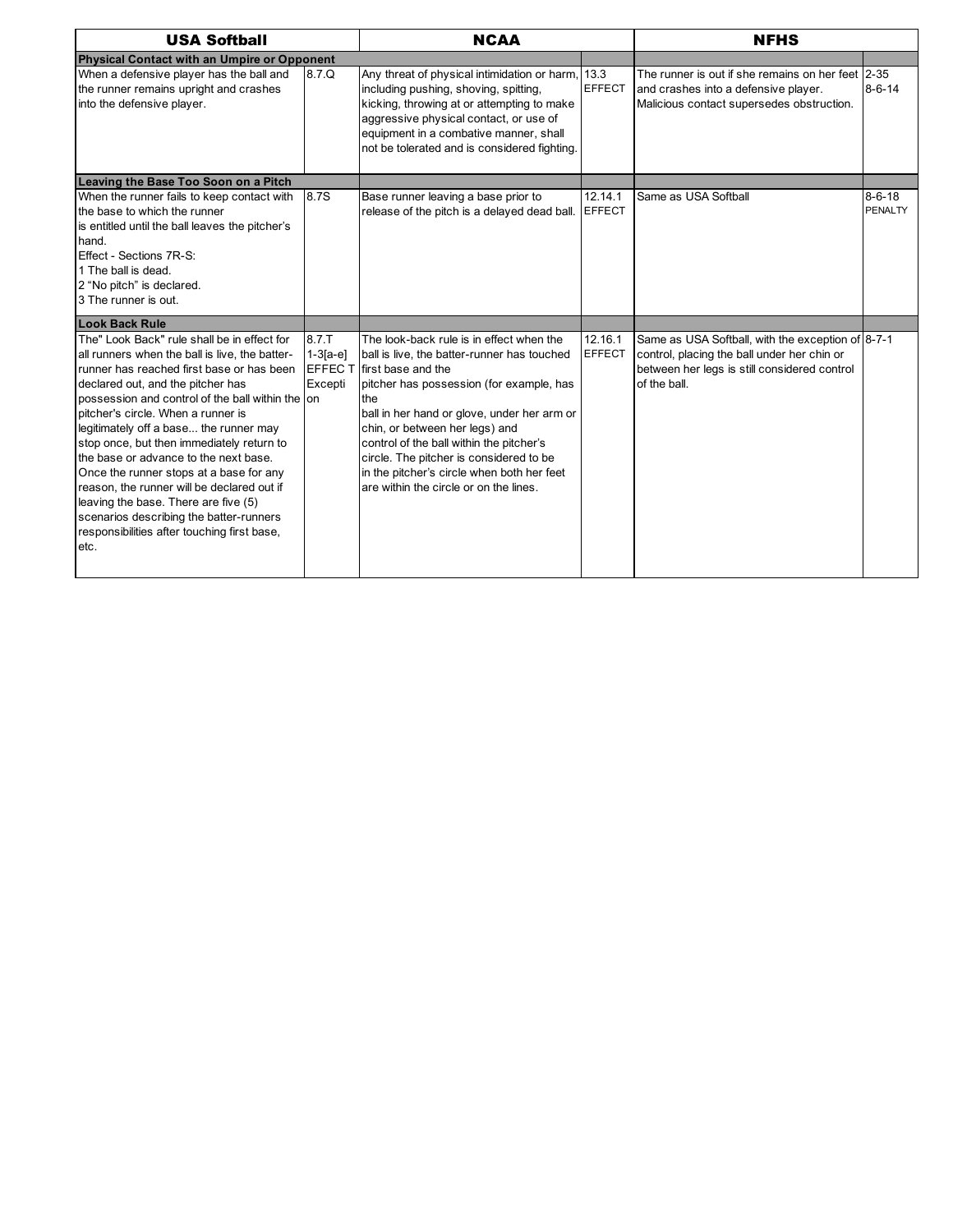| <b>USA Softball</b>                                                                                                                                                                                                                                                          |                        | <b>NCAA</b>                                                                                                                                                                                                                                                                                                                                            |                                   | <b>NFHS</b>                                                                                                                                                                                                                                                                                                                                                 |              |
|------------------------------------------------------------------------------------------------------------------------------------------------------------------------------------------------------------------------------------------------------------------------------|------------------------|--------------------------------------------------------------------------------------------------------------------------------------------------------------------------------------------------------------------------------------------------------------------------------------------------------------------------------------------------------|-----------------------------------|-------------------------------------------------------------------------------------------------------------------------------------------------------------------------------------------------------------------------------------------------------------------------------------------------------------------------------------------------------------|--------------|
| <b>Base Runners Switching Bases</b>                                                                                                                                                                                                                                          |                        |                                                                                                                                                                                                                                                                                                                                                        |                                   |                                                                                                                                                                                                                                                                                                                                                             |              |
| When runners switch bases after a<br>conference each runner on an improper<br>base will be called out and the head coach<br>ejected. An appeal is not required, it can be<br>called when noticed by the umpire.                                                              | 8.7.Y<br><b>EFFECT</b> | After proper appeal, when after a<br>conference, base runners switch<br>positions on the bases they occupied, the<br>ball has been put back in play, and before<br>the end of the half inning. Each runner on<br>the improper bas shall be declared out<br>and ejected, in addition the Head Coach<br>shall be ejected for unsportsmanlike<br>conduct. | 12.8.3<br><b>EFFECT</b>           | No rule in NFHS                                                                                                                                                                                                                                                                                                                                             |              |
| <b>Courtesy Runners</b>                                                                                                                                                                                                                                                      |                        |                                                                                                                                                                                                                                                                                                                                                        |                                   |                                                                                                                                                                                                                                                                                                                                                             |              |
| A courtesy runner may be used for the<br>pitcher and the catcher. Defensive<br>changes involving the pitcher and catcher<br>must be reported to the plate umpire.                                                                                                            |                        | 8.10.A- G NCAA has no rule.                                                                                                                                                                                                                                                                                                                            |                                   | Same as USA Softball with the following<br>exception: In the top of the first inning only,<br>the pitcher and catcher are identified as<br>those players listed on the lineup as the<br>pitcher and catcher; both must face at least<br>the first batter on defense (one pitch).<br>Defensive changes of pitcher and catcher<br>do not have to be reported. | $8 - 9$      |
| Offensive Team Personnel congregating near Home Plate.                                                                                                                                                                                                                       |                        |                                                                                                                                                                                                                                                                                                                                                        |                                   |                                                                                                                                                                                                                                                                                                                                                             |              |
| USA Softball has no such rule. This is<br>controlled by the umpire with good game<br>management. The players should be kept<br>in foul territory as in NCAA's rule.                                                                                                          |                        | Offensive team personnel shall<br>congregate only in foul territory around<br>home plate to congratulate runner(s). The EFFECT<br>offended team will be warned, any<br>subsequences the batter-runner will<br>declared out.                                                                                                                            | 12.17.3<br>4.2                    | NFHS has no such rule. This is controlled<br>by the umpire with good game<br>management. The players should be kept<br>in foul territory as in NCAA's rule.                                                                                                                                                                                                 |              |
| <b>Check Swing</b>                                                                                                                                                                                                                                                           |                        |                                                                                                                                                                                                                                                                                                                                                        |                                   |                                                                                                                                                                                                                                                                                                                                                             |              |
| The Plate umpire may ask for help on<br>check swings if they feel they did not have<br>the whole play. The umpire on a pick off<br>may ask for help if they feel they were<br>missing an element of the play. They need<br>not nor should not ask on pure judgment<br>calls. | Umpire<br>Manual       | On a decision regarding a checked swing,<br>when asked by the catcher, the plate<br>umpire must seek a decision from the<br>appropriate base umpire when the pitch is<br>called a ball. On a decision regarding a<br>pick- off when asked by either coach, the<br>base umpire must confer with his or her<br>partner.                                  | 15.9.1.<br>15.9.1.<br>$ 2\rangle$ | Any umpire's decision which involves<br>judgment, such as whether a hit is fair or<br>foul, whether a pitch is a strike or ball, or<br>whether a runner is safe or out, is final. If<br>there is reasonable doubt about some<br>decision being in conflict with the rules, the<br>coach or captain may ask that the correct<br>ruling be made.              | $10 - 1 - 4$ |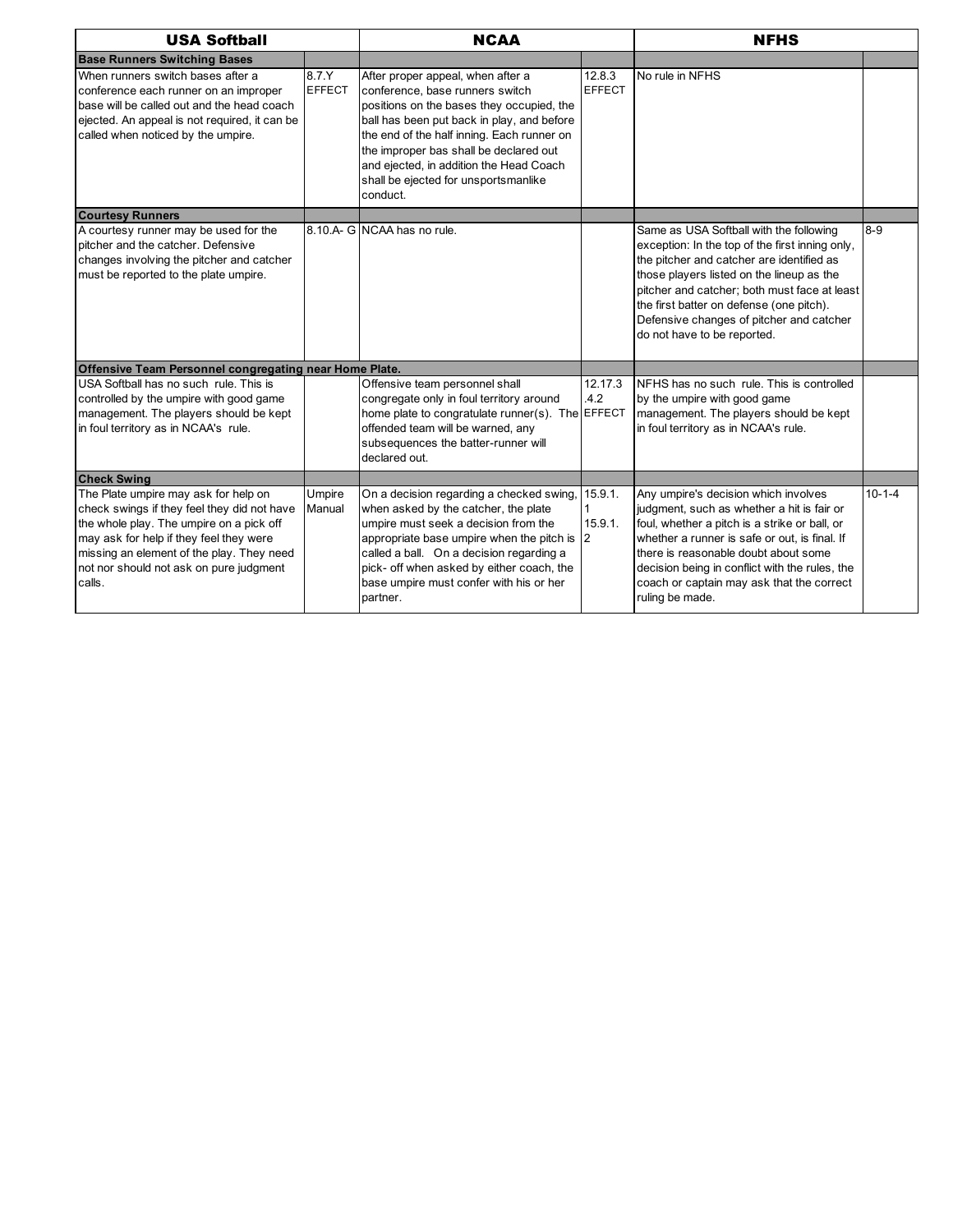| <b>USA Softball</b>                                                                                                                                                                                                                                                                                                                                                                                                                                                                                                                                                                                                                       |      | <b>NCAA</b>                                                                                                                                                                                                                                                                                                                                                                                                                           |       | <b>NFHS</b>                                                                                                                                                                                                                                                                                                                                                                                                                                                                                                                                                                                                     |                                         |  |
|-------------------------------------------------------------------------------------------------------------------------------------------------------------------------------------------------------------------------------------------------------------------------------------------------------------------------------------------------------------------------------------------------------------------------------------------------------------------------------------------------------------------------------------------------------------------------------------------------------------------------------------------|------|---------------------------------------------------------------------------------------------------------------------------------------------------------------------------------------------------------------------------------------------------------------------------------------------------------------------------------------------------------------------------------------------------------------------------------------|-------|-----------------------------------------------------------------------------------------------------------------------------------------------------------------------------------------------------------------------------------------------------------------------------------------------------------------------------------------------------------------------------------------------------------------------------------------------------------------------------------------------------------------------------------------------------------------------------------------------------------------|-----------------------------------------|--|
| No Huddle                                                                                                                                                                                                                                                                                                                                                                                                                                                                                                                                                                                                                                 |      |                                                                                                                                                                                                                                                                                                                                                                                                                                       |       |                                                                                                                                                                                                                                                                                                                                                                                                                                                                                                                                                                                                                 |                                         |  |
| No such rule                                                                                                                                                                                                                                                                                                                                                                                                                                                                                                                                                                                                                              |      | After an out, the defense is allowed to<br>throw the ball around the infield, but then<br>must throw the ball directly to the pitcher.<br>A team cannot huddle at the pitcher's<br>circle or elsewhere.<br>EFFECT - The umpire shall warn the<br>violator and her coach for the first offense<br>in the game. For any subsequent offense<br>by any member of the warned team in the<br>same game, a ball is awarded to the<br>batter. | 9.1   | No such rule                                                                                                                                                                                                                                                                                                                                                                                                                                                                                                                                                                                                    |                                         |  |
| <b>RULE 9: PROTESTS</b>                                                                                                                                                                                                                                                                                                                                                                                                                                                                                                                                                                                                                   |      |                                                                                                                                                                                                                                                                                                                                                                                                                                       |       |                                                                                                                                                                                                                                                                                                                                                                                                                                                                                                                                                                                                                 |                                         |  |
| <b>Types of Protests</b>                                                                                                                                                                                                                                                                                                                                                                                                                                                                                                                                                                                                                  |      |                                                                                                                                                                                                                                                                                                                                                                                                                                       |       |                                                                                                                                                                                                                                                                                                                                                                                                                                                                                                                                                                                                                 |                                         |  |
| There are three types of protests A.<br>Misinterpretation of a playing rule must be<br>made: 1. Before the next pitch legal or<br>illegal 2. before the next play 3. before all<br>infielders have left fair territory 4. on the last<br>play of the game, before the umpires leave<br>live ball territory B. Illegal Player: must be<br>made while the player in question is in the<br>game and before the umpires leave the<br>playing field NOTE A-B An umpire cannot<br>reverse a decision after a pitch, legal or<br>illegal C. Ineligible player, can be made any<br>time. Eligibility is the decision of the protest<br>committee. | 9.1. | During regular-season play, the coach<br>shall immediately notify the plate umpire of<br>his/her intent to protest before the next<br>pitch. If the game ends (legal contest) in a<br>situation that can be protested, the<br>offended team must voice it's protest<br>intentions before the umpires exit<br>the playing field.                                                                                                       | 7.2.5 | Once a game has started on a non-<br>regulation facility it shall not be protested<br>for this reason. It is the option of a State<br>Association as to whether protests are<br>permitted.<br>When the game is played under the<br>auspices of an organization which permits<br>protests to be filed the Plate Umpire shall<br>report the protest to the organization along<br>with all related conditions at the time of the<br>protested play, provided the protest is<br>brought to the attention of an umpire by the<br>offended team at the time of the play and<br>before the next pitch after such play. | $1 - 1 - 9$<br>$4 - 4$<br>$10 - 2 - 3i$ |  |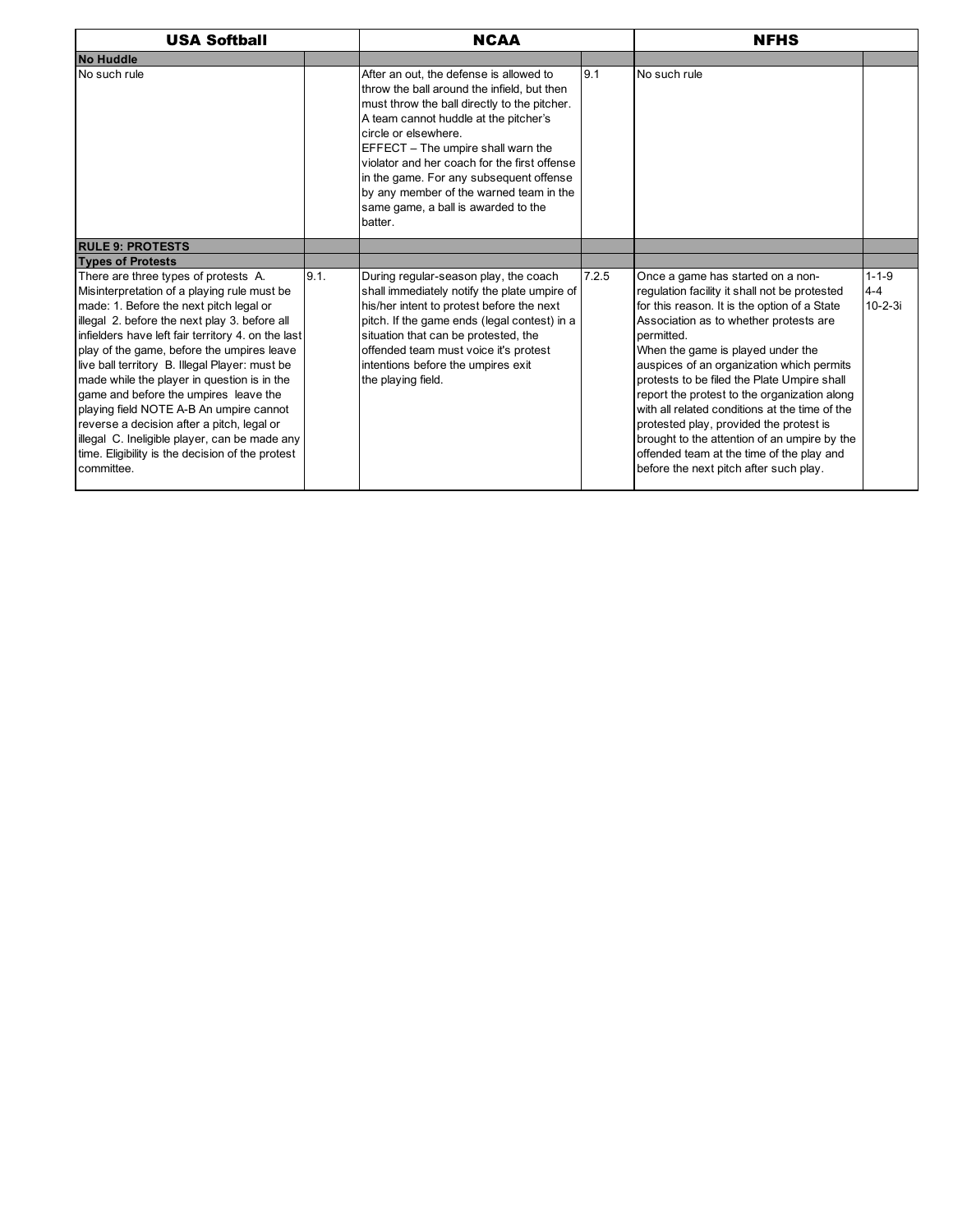| <b>USA Softball</b>                                                                                                                                                                              |                 | <b>NCAA</b>                                                                                                                                                                                                                                                                                                                                                                                                                                                                                                                                                                                                                                                                                                                                                                                                                                                                                                                                                                                                                                                                                                                                                                                                                                                                |                                   | <b>NFHS</b>                                                                                                                                                                             |  |
|--------------------------------------------------------------------------------------------------------------------------------------------------------------------------------------------------|-----------------|----------------------------------------------------------------------------------------------------------------------------------------------------------------------------------------------------------------------------------------------------------------------------------------------------------------------------------------------------------------------------------------------------------------------------------------------------------------------------------------------------------------------------------------------------------------------------------------------------------------------------------------------------------------------------------------------------------------------------------------------------------------------------------------------------------------------------------------------------------------------------------------------------------------------------------------------------------------------------------------------------------------------------------------------------------------------------------------------------------------------------------------------------------------------------------------------------------------------------------------------------------------------------|-----------------------------------|-----------------------------------------------------------------------------------------------------------------------------------------------------------------------------------------|--|
| <b>Rule 10: Umpires</b>                                                                                                                                                                          |                 |                                                                                                                                                                                                                                                                                                                                                                                                                                                                                                                                                                                                                                                                                                                                                                                                                                                                                                                                                                                                                                                                                                                                                                                                                                                                            |                                   |                                                                                                                                                                                         |  |
| <b>Misconduct</b>                                                                                                                                                                                |                 |                                                                                                                                                                                                                                                                                                                                                                                                                                                                                                                                                                                                                                                                                                                                                                                                                                                                                                                                                                                                                                                                                                                                                                                                                                                                            |                                   |                                                                                                                                                                                         |  |
| Warnings can be used in a few<br>circumstances. i.e. Arguing Balls & Strikes, 5.12<br>Dugout Conduct are examples of when<br>warnings can be used. This is handled with<br>good game management. | 4.8C,<br>Effect | New term "Warning": 13.1, Inappropriate<br>conduct by participants may result in either<br>informal or formal warnings at the discretion<br>of an umpire. Umpires are not required to<br>warn participants for inappropriate behavior<br>before assessing a penalty except as noted<br>specifically in the rules. 13.1.1: An informal<br>warning may be given for circumstances<br>where preventive umpiring is needed to<br>prevent a situation from escalating to a<br>degree when the umpire will be compelled<br>to act. They are advisory in nature and carry<br>no consequences if the undesirable<br>behavior ceases. 13.1.2: A formal warning is<br>issued for circumstances when the umpire<br>needs to intervene and prevent<br>inappropriate behavior from occurring and<br>reoccurring. When given, they are clearly<br>articulated as warnings and noted on the<br>plate umpire's line-up card. 13.14: Whether<br>a warning is issued or not, umpires have the<br>authority to remove a player and/or other<br>team personnel from further participation in<br>a game for unsporting behavior or verbal<br>misconduct. The on-site administrator shall<br>make him/herself available to assist the<br>umpire crew in removing the violator from<br>the field. | 13.1<br>13.1.1<br>13.1.2<br>13.14 | In some circumstances a Team Warning is<br>given out for the first offense. (See<br>Improper Conduct Penalty Summary Chart -<br>page 86). This is handled with good game<br>management. |  |
| INTENTIONALLY PITCHING AT A BATTER OR UMPIRE                                                                                                                                                     |                 |                                                                                                                                                                                                                                                                                                                                                                                                                                                                                                                                                                                                                                                                                                                                                                                                                                                                                                                                                                                                                                                                                                                                                                                                                                                                            |                                   |                                                                                                                                                                                         |  |
| This handled by good game management<br>and can result in ejections of players and<br>coaches                                                                                                    |                 | Regarding intentionally pitching at a batter<br>or an umpire, separate the two actions so 10.14.2<br>there can be different effects. The pitcher 13.7<br>shall not intentionally attempt to hit a<br>batter with a pitch. If the batter is hit, the<br>umpire shall warn the pitcher, catcher and<br>head coach that future violations will<br>cause the immediate ejection of the<br>pitcher, catcher and head coach. If the<br>umpire is intentionally hit it results in<br>immediate ejection of the pitcher, catcher<br>and head coach without warning.                                                                                                                                                                                                                                                                                                                                                                                                                                                                                                                                                                                                                                                                                                                | 10.14.1                           | This is handled by good game management<br>and can result in ejections of players and<br>coaches                                                                                        |  |